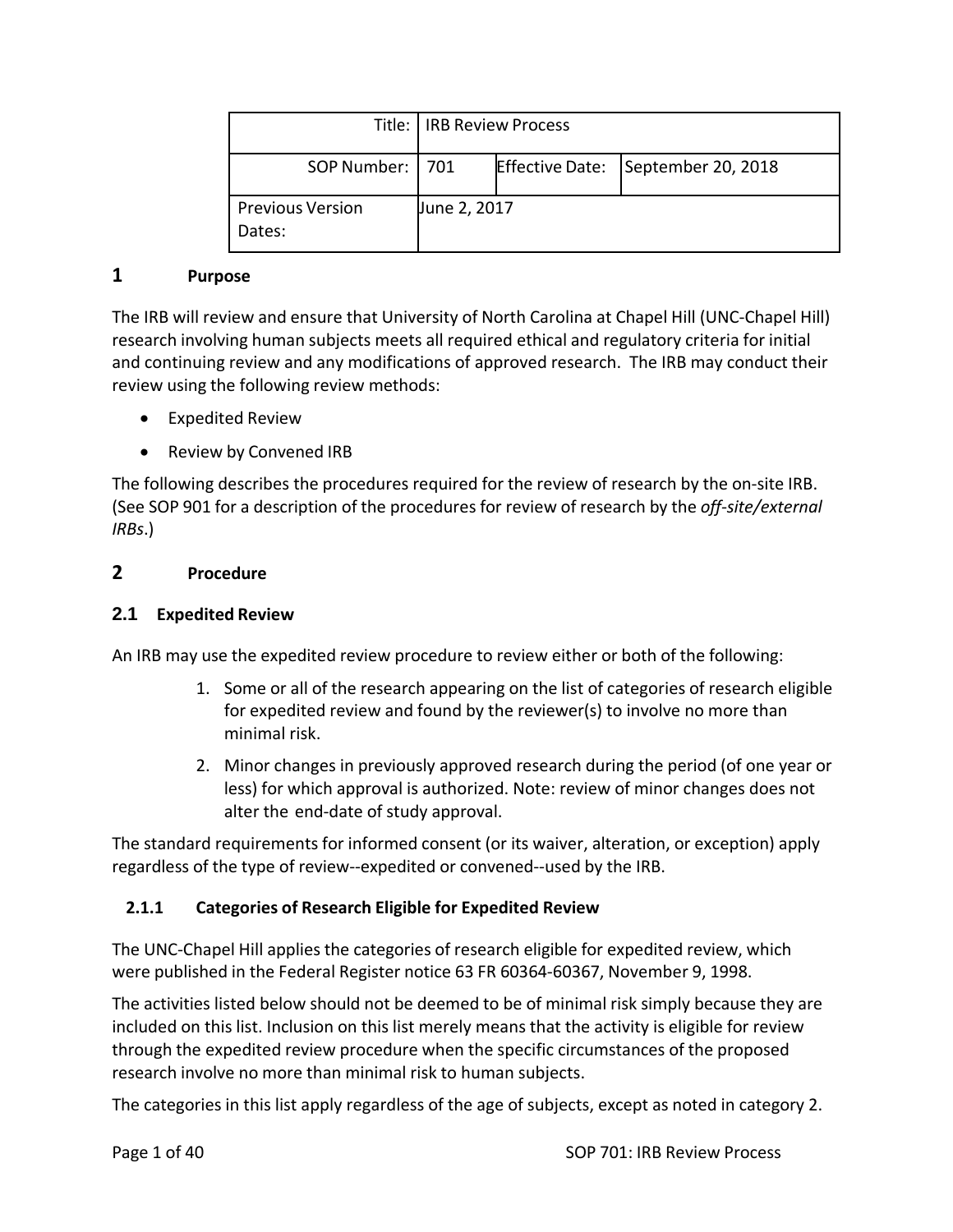The expedited review procedure may not be used where identification of the subjects and/or their responses would reasonably place them at risk of criminal or civil liability or be damaging to the subjects financial standing, employability, insurability, reputation, or be stigmatizing, unless reasonable and appropriate protections will be implemented so that risks related to invasion of privacy and breach of confidentiality are no greater than minimal.

The expedited review procedure may not be used for classified research involving human subjects.

Research Categories one (1) through seven (7) may be used for both initial and continuing IRB review:

(1) Clinical studies of drugs and medical devices only when condition (a) or (b) is met.

(a) Research on drugs for which an investigational new drug application (21 CFR Part 312) is not required. (Note: Research on marketed drugs that significantly increases the risks or decreases the acceptability of the risks associated with the use of the product is not eligible for expedited review.)

(b) Research on medical devices for which (i) an investigational device exemption application (21 CFR Part 812) is not required; or (ii) the medical device is cleared/approved for marketing and the medical device is being used in accordance with its cleared/approved labeling.

(2) Collection of blood samples by finger stick, heel stick, ear stick, or venipuncture as follows:

(a) from healthy, nonpregnant adults who weigh at least 110 pounds. For these subjects, the amounts drawn may not exceed 550 ml in an 8 week period and collection may not occur more frequently than 2 times per week; or

(b) from other adults and children, considering the age, weight, and health of the subjects, the collection procedure, the amount of blood to be collected, and the frequency with which it will be collected. For these subjects, the amount drawn may not exceed the lesser of 50 ml or 3 ml per kg in an 8 week period and collection may not occur more frequently than 2 times per week. (Note: Children are defined as "persons who have not attained the legal age for consent to treatments or procedures involved in the research, under the applicable law of the jurisdiction in which the research will be conducted.)

(3) Prospective collection of biological specimens for research purposes by noninvasive means.

Examples: (a) hair and nail clippings in a nondisfiguring manner; (b) deciduous teeth at time of exfoliation or if routine patient care indicates a need for extraction; (c) permanent teeth if routine patient care indicates a need for extraction; (d) excreta and external secretions (including sweat); (e) uncannulated saliva collected either in an unstimulated fashion or stimulated by chewing gum base or wax or by applying a dilute citric solution to the tongue; (f) placenta removed at delivery; (g) amniotic fluid obtained at the time of rupture of the membrane prior to or during labor; (h) supra- and subgingival dental plaque and calculus, provided the collection procedure is not more invasive than routine prophylactic scaling of the teeth and the process is accomplished in accordance with accepted prophylactic techniques; (i)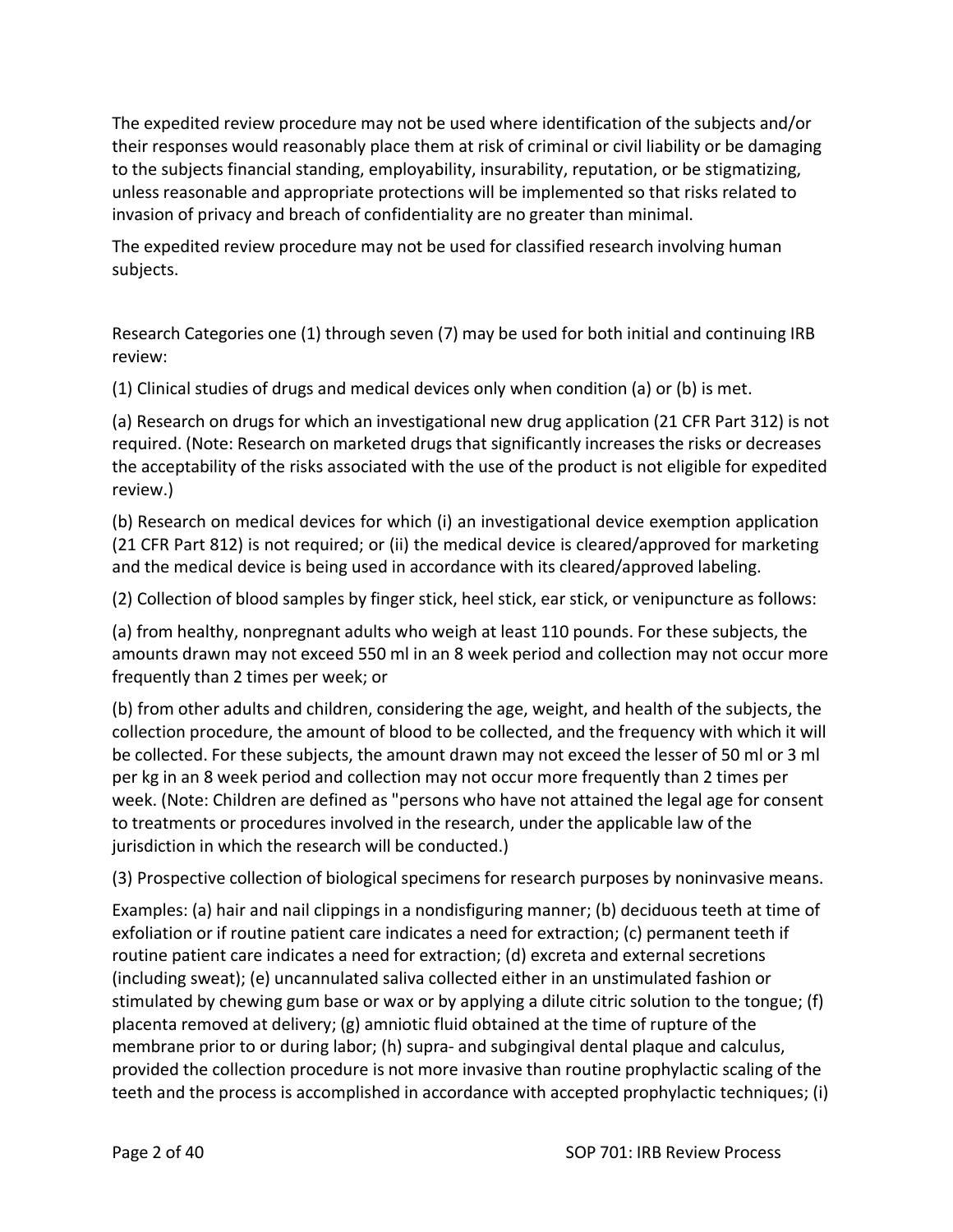mucosal and skin cells collected by buccal scraping or swab, skin swab, or mouth washings; (j) sputum collected after saline mist nebulization; (k) vaginal swabs that do not go beyond the cervical os; rectal swabs that do not go beyond the rectum; and nasal swabs that do not go beyond the nares.

(4) Collection of data through noninvasive procedures, not involving general anesthesia or sedation, routinely employed in clinical practice, excluding procedures involving x-rays or microwaves. Where medical devices are employed, they must be cleared/approved for marketing. (Note: Studies intended to evaluate the safety and effectiveness of the medical device are not generally eligible for expedited review, including studies of cleared medical devices for new indications.)

Examples: (a) physical sensors that are applied either to the surface of the body or at a distance and do not involve input of significant amounts of energy into the subject or an invasion of the subject's privacy; (b) weighing or testing sensory acuity; (c) magnetic resonance imaging; (d) electrocardiography, electroencephalography, thermography, detection of naturally occurring radioactivity, electroretinography, ultrasound, diagnostic infrared imaging, Doppler blood flow, and echocardiography; (e) moderate exercise, muscular strength testing, body composition assessment, and flexibility testing where appropriate given the age, weight, and health of the individual.

(5) Research involving materials (data, documents, records, or specimens) that have been collected, or will be collected solely for nonresearch purposes (such as medical treatment or diagnosis). (NOTE: Some research in this category may be exempt from the DHHS regulations for the protection of human subjects. See Exempt Categories and 45 CFR 46 101(b)(2) and b(3). This listing refers only to research that is not exempt.)

(6) Collection of data from voice, video, digital, or image recordings made for research purposes.

(7) Research on individual or group characteristics or behavior (including, but not limited to, research on perception, cognition, motivation, identity, language, communication, cultural beliefs or practices, and social behavior); or research employing survey, interview, oral history, focus group, program evaluation, human factors evaluation, or quality assurance methodologies. (NOTE: Some research in this category may be exempt from the DHHS regulations for the protection of human subjects. See Exempt Categories and 45 CFR 46.101(b)(2) and (b)(3). This listing refers only to research that is not exempt.)

Categories 8 and 9 apply only to continuing review.

(8) Continuing review of research previously approved by the convened IRB as follows:

(a) Where (i) the research at the UNC‐Chapel Hill is permanently closed to the enrollment of new subjects; (ii) all subjects have completed all research‐related interventions; and (iii) the research remains active only for long‐term follow‐up of subjects (Note: "Long‐term follow‐up" includes research interactions that involve no more than minimal risk to subjects (e.g., quality of life surveys); and collection of follow‐up data from procedures or interventions that would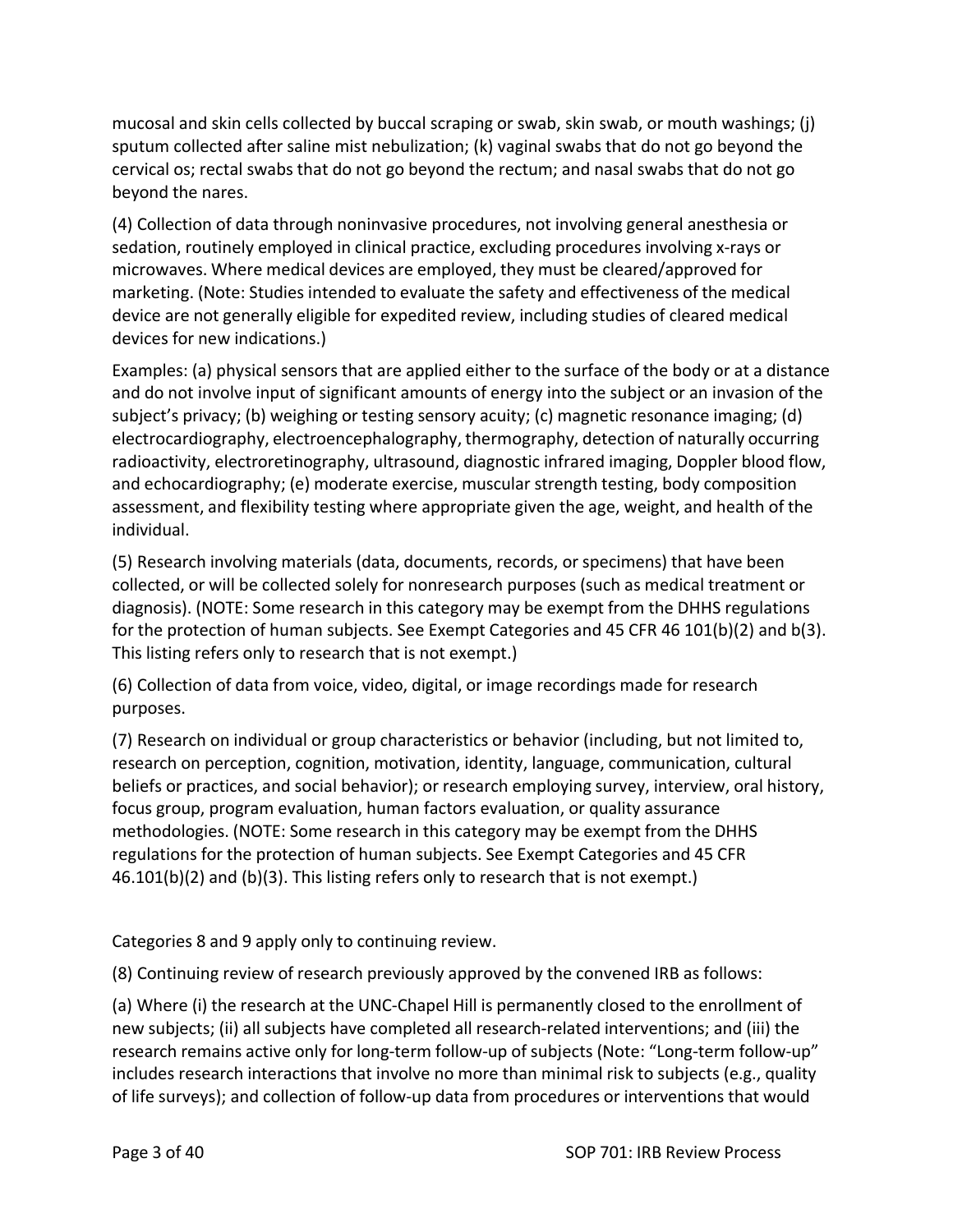have been done as part of routine clinical practice to monitor a subject for disease progression or recurrence, regardless of whether the procedures or interventions are described in the research study, but not interventions that would not have been performed for clinical purposes, even if the research interventions involve no more than minimal risk.); or

(b) Where no subjects have ever been enrolled at the UNC‐Chapel Hill and no additional risks have been identified (Note: "no additional risks have been identified" means that neither the investigator nor the IRB has identified any additional risks from any institution engaged in the research project or from any other relevant source since the IRB's most recent prior review.); or

(c) Where the remaining research activities at the UNC‐Chapel Hill are limited to data analysis. (Note: Simply maintaining individually identifiable private information without using, studying, or analyzing such information is not human subject research and thus does not require continuing review.

(9) Continuing review of research previously approved by the IRB at a convened meeting that meets the following conditions:

• The research is not conducted under an investigational new drug application (IND) or an investigational device exemption (IDE);

Expedited review categories (2) through (8) do not apply to the research;

• The IRB has determined and documented at a convened meeting that the research, or the remaining research activity involving human subjects, involves no greater than minimal risk to the subjects; and

• No additional risks of the research have been identified. (Note: "no additional risks have been identified" means that neither the investigator nor the IRB has identified any additional risks from any institution engaged in the research project or from any other relevant source since the IRB's most recent prior review.)

## **2.1.2 Expedited Review Procedures**

Under an expedited review procedure, the review may be carried out by the IRB Chair or by one or more reviewers designated by the Chair from among members of the IRB

As warranted, the Chair, in collaboration with the Office of Human Research Ethics (OHRE) Director will designate a list of IRB members eligible to conduct expedited review of submissions. The designees must be experienced voting members or alternate members of the IRB. Selected reviewers will have the qualifications, experience and knowledge in types of research to be reviewed, as well as be knowledgeable of the requirements to approve research under expedited review (i.e., CIP certified members or non‐CIP certified members who have completed training and demonstrated proficiency). IRB members with a conflict of interest in the research may not conduct the expedited review.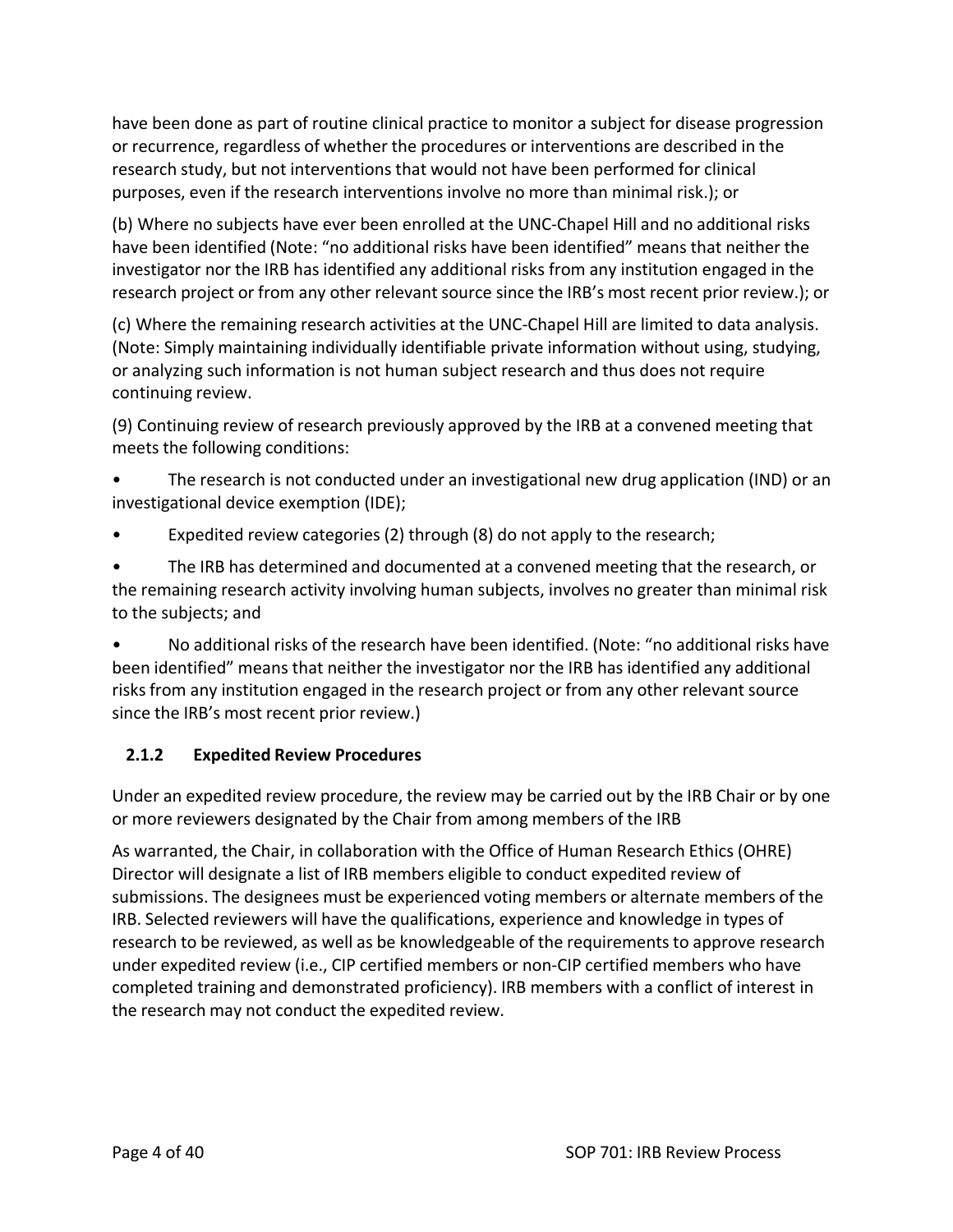When reviewing research under an expedited review procedure, the IRB Chair, or designated IRB member(s), will receive and review all documentation that would normally be submitted for a full‐board review. This requirement applies to all categories of submissions including initial reviews, continuing reviews, and modifications. The reviewer will determine and document the regulatory criteria allowing use of the expedited review procedure in IRBIS, the electronic application.

If the research meets the criteria allowing review using the expedited procedure, the reviewer(s) conducting initial or continuing review will document the regulatory criteria allowing use of the expedited review procedure in IRBIS. The same criteria of approval apply to reviews conducted via expedited review as to those conducted by the convened board. If the research does not meet the criteria for expedited review, then the reviewer will indicate that the research requires full review by the IRB and the research study will be placed on the next available agenda for an IRB meeting.

In reviewing the research, the reviewers will follow the Review Procedures described in Section 2.3 (Criteria for IRB Approval of Research) and may exercise all of the authorities of the IRB except that the reviewers may not disapprove the research. A research activity may be disapproved only after review in accordance with the non‐expedited procedure by the convened IRB. If modifications are required, the OHRE staff will inform the investigator in writing.

In the event that expedited review is carried out by more than one IRB member and the expedited reviewers disagree, the IRB Chair may make a final determination or the study will be referred to the convened IRB for review.

# **2.1.3 Informing the IRB**

All members of the IRB will be apprised of all expedited review approvals by means of a list in the agenda for the next scheduled meeting. Any IRB member can request to review any study by contacting the OHRE.

## **2.2 Convened IRB Meetings**

Except when an expedited review procedure is used, the IRB will conduct initial and continuing reviews of all non‐exempt research at convened meetings at which a quorum (see below) of the members is present.

## **2.2.1 IRB Meeting Schedule**

The IRB meets on a regular basis throughout the year. Each IRB generally meets once a month on a regularly scheduled day (e.g., first Monday of each month). The schedule for the IRB may vary due to holidays or lack of quorum. The schedule for IRB meetings is posted on the IRB website (ohre.unc.edu). Special meetings may be called at any time by the Chair or OHRE Director.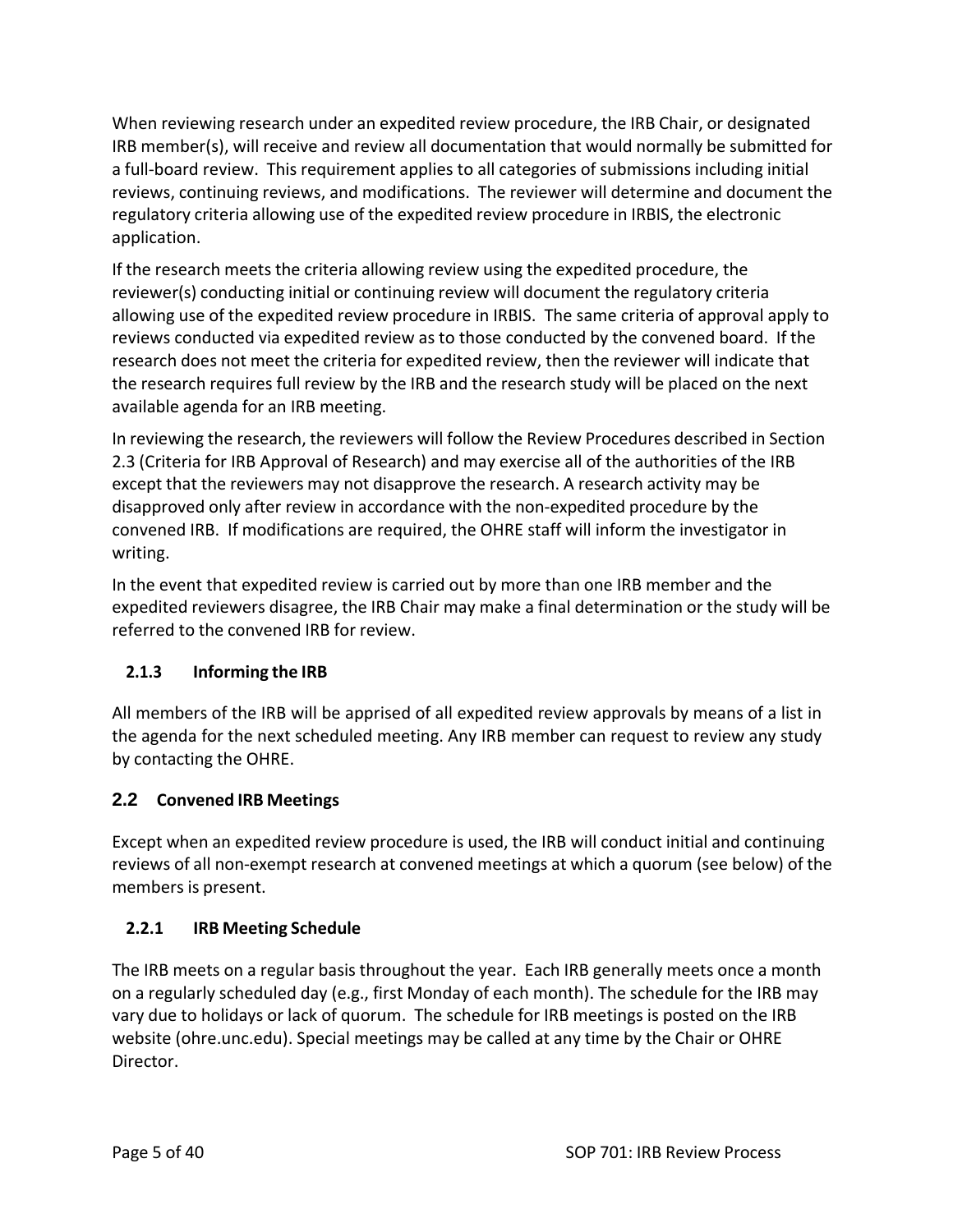#### **2.2.2 Preliminary Review**

The IRB Analyst will perform a preliminary review of all submissions for determination of completeness and accuracy, including an informed consent checklist, when applicable. Only complete submissions will be placed on the IRB agenda for review. The investigator will be informed either by e‐mail, phone or in person of missing materials and the necessary date of receipt for inclusion on the agenda. If an investigator is submitting for the first time or is not be well-versed in the submission procedures, consultations can be arranged with IRB staff.

The IRB defers to another meeting, IRB, or obtains consultation if there is not at least one person on the IRB with appropriate scientific or scholarly expertise or other expertise or knowledge to conduct an in‐depth review of the protocol.

#### **2.2.3 Primary and Secondary Reviewers**

After it has been determined that the submission is complete, the IRB Analyst with the assistance of the IRB Chair, as needed, will assign submissions for review paying close attention to the subject matter of the research, the potential reviewer's area/s of expertise and representation for any vulnerable populations involved in the research. The "primary reviewer" will be assigned to each submission and have access to and review the full submission materials. A reviewer may be assigned several submissions or other items for review. When the IRB is presented with a research study which may be outside of the knowledge base or representative capacity of the IRB members, an outside consultant will be sought (See SOP 401.7, Use of Consultants). Research studies for which appropriate expertise cannot be obtained for a given meeting will be deferred to another meeting when appropriate expertise is available.

Primary and secondary reviewers are responsible for:

- 1. Having a thorough knowledge of all of the details of the proposed research.
- 2. Performing an in‐depth review of the proposed research.
- 3. Beginning the discussion of the proposed research at the convened meeting, by summarizing the proposed research and leading the IRB through the regulatory criteria for approval (See Section 2.3, Criteria for IRB Approval of Research).
- 4. Making suggestions for changes to the proposed research, where applicable.
- 5. Performing an in‐depth review of the proposed research, including review of any relevant grant applications and/or protocol.
- 6. Completing the applicable *IRB Reviewer Checklist*.

A "secondary" reviewer may be assigned in addition to the primary reviewer. A secondary reviewer will be assigned to review the full submission materials.

All IRB members have access to and are expected to review all studies, not just those assigned as primary or secondary reviewer.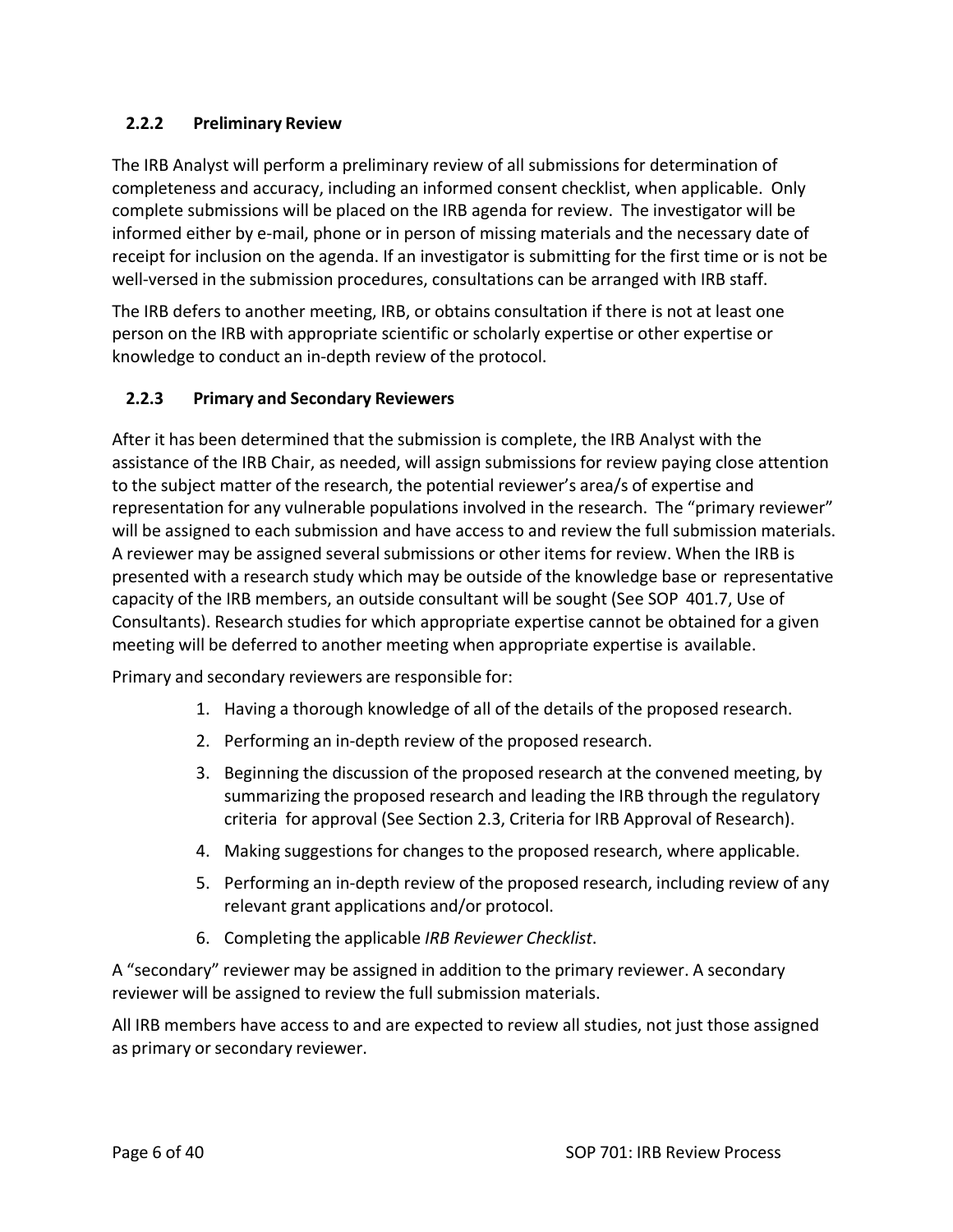When it can be anticipated that the primary reviewer may be absent from the meeting, a new primary reviewer may be assigned, providing that they have sufficient time to review the materials in advance of the meeting. Additionally, an absent reviewer can submit their written comments for presentation at the convened meeting. If an absent reviewer submits comments, those can indicate a recommendation regarding approval, but such recommendation will not be counted as a vote.

# **2.2.4 Materials received by the IRB**

All required materials need to be submitted to the OHRE approximately two weeks prior to the convened meeting for inclusion on the IRB agenda. The meeting agenda will be prepared by the IRB analyst in consultation, as needed, with the IRB Chair. All IRB members receive the IRB agenda, prior meeting minutes, applicable business items, and research submission materials approximately 10 business days before the scheduled meeting to allow sufficient time for the review process. Continuing education materials are emailed to all IRB members on the first day of each month.

Each IRB member reviews the following documentation, as applicable, for all studies on the agenda:

- A Protocol/Research Plan Summary or the complete Protocol
- The Study Application
- Proposed Consent / Parental Permission / Assent Form(s)
- Recruitment materials including advertisements intended to be seen or heard by potential subjects

The primary and secondary reviewers review, in addition to the above, (1) the full protocol/research plan, (2) any relevant grant applications; and, (3) the investigator's brochure (when one exists) and/or other risk information. Additionally, for DHHS‐supported multicenter clinical trials, the primary reviewer should receive and review a copy of the DHHS‐approved sample informed consent document(s) (when one exists) and the complete DHHS-approved protocol/research plan (when one exists). All members have access to all study materials described above.

If an IRB member requires additional information to complete the review, they are encouraged to contact the investigator directly or may contact the IRB Analyst to make the request of the investigator.

Primary and secondary reviewers will use the appropriate UNC‐Chapel Hill *IRB Reviewer Checklist* as a guide to completing and documenting their review.

# **2.2.5 Quorum**

A quorum of the IRB consists of a majority (more than half) of the voting membership, including at least one member whose primary concern is in a non‐scientific area. When research involving an investigational new drug is on the agenda for review, a physician should be included in the quorum. At meetings of the IRB, a quorum must be established and maintained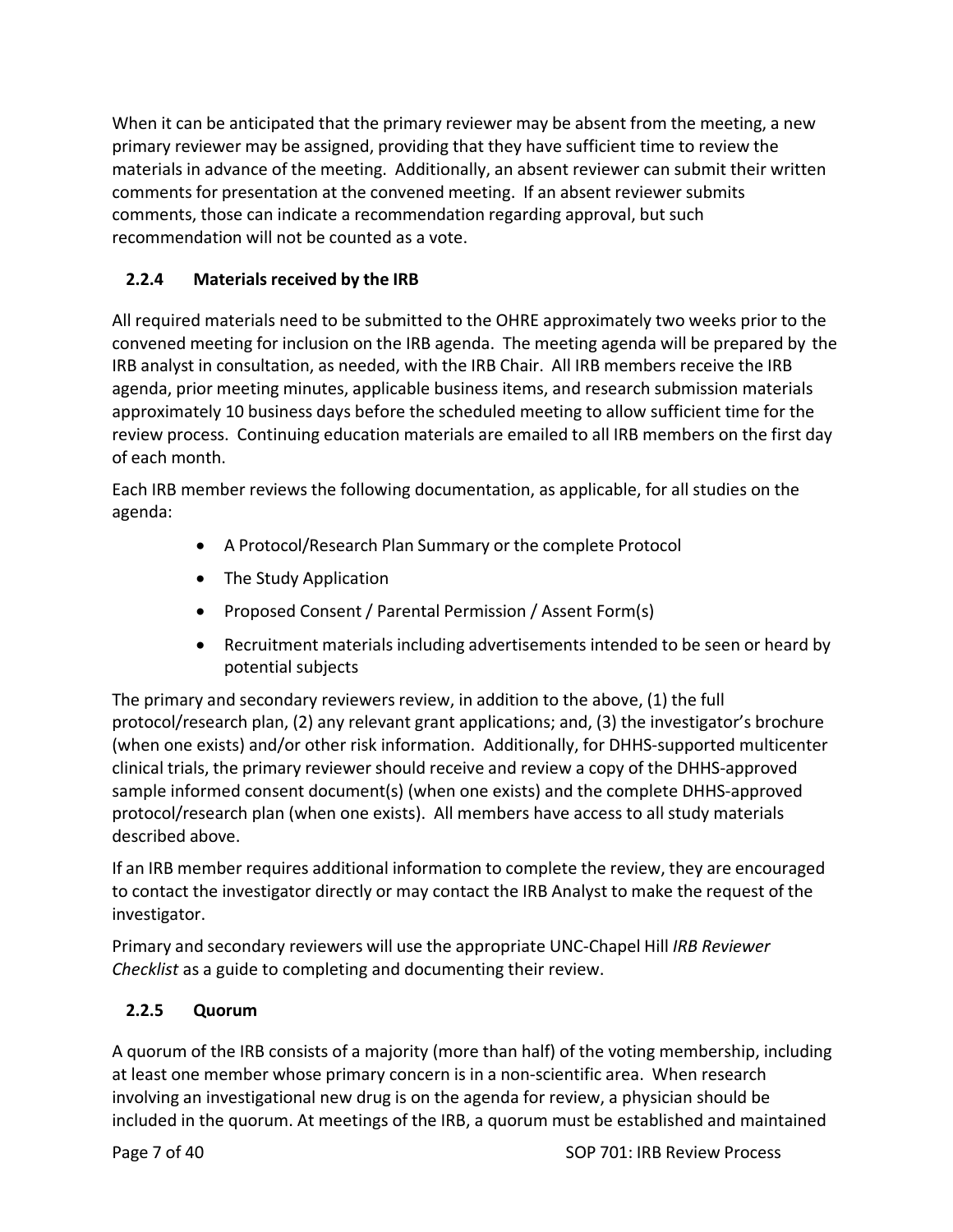for the deliberation and vote on all matters requiring a vote.

The IRB Chair, with the assistance of the IRB staff, will confirm that quorum is present before calling the meeting to order. The IRB Chair, with the assistance of the IRB staff, will be responsible to ensure that the IRB meeting remains appropriately convened. If a quorum is not maintained, either by losing a majority of the members, losing all non‐scientific members or another required member, the IRB cannot take further actions or vote on regulatory determinations until quorum is restored, even if half of the members are still present. The IRB Staff will monitor the arrival and departure for all IRB members and notify the IRB Chair if a quorum is not present. An attendance/vote card is completed by the IRB Staff to determine and document whether the IRB meeting is appropriately convened and quorum is maintained.

It is generally expected that at least one unaffiliated member and at least one member who represents the general perspective of participants (i.e., the "non‐scientist") will be present at all IRB meetings. An individual may serve as both the unaffiliated and non‐scientist member. The IRB may, on occasion, meet without representation of the unaffiliated member; however, this should be the exception.

If the IRB regularly reviews research that involves a vulnerable category of subjects, such as children, prisoners, pregnant women, or persons with impaired decision‐making capacity, one or more individuals (e.g., IRB members, alternate members, or consultants) who are knowledgeable about and experienced with those subjects should be present during the review of the research.

IRB members are considered present and participating at a duly convened IRB meeting when either physically present or participating through electronic means (e.g., teleconferencing or video conferencing) that permits them to listen to and speak during IRB deliberations and voting. Whether or not physically present, the IRB member must have received all pertinent materials prior to the meeting and must be able to participate actively and equally in all discussions.

Opinions of absent members that are transmitted by mail, telephone, facsimile or e‐mail may be considered by the attending IRB members but may not be counted as votes or to satisfy the quorum for convened meetings.

# **2.2.6 Meeting Procedures**

The IRB Chair will call the meeting to order, once it has been determined that a quorum is in place. The Chair will remind IRB members to recuse themselves from the discussion and votes by leaving the room when they have a conflict. The Chair will provide an opportunity for members to discuss the minutes from the prior meeting and determine if there are any revisions/corrections to be made. If there are no changes to be made, the minutes will be accepted as presented and considered final. If major revisions/corrections are necessary, the minutes will be amended and presented at the following IRB meeting.

The IRB reviews all submissions for initial and continuing review, as well as requests for modifications. The Primary Reviewer will present an overview of the research and assist the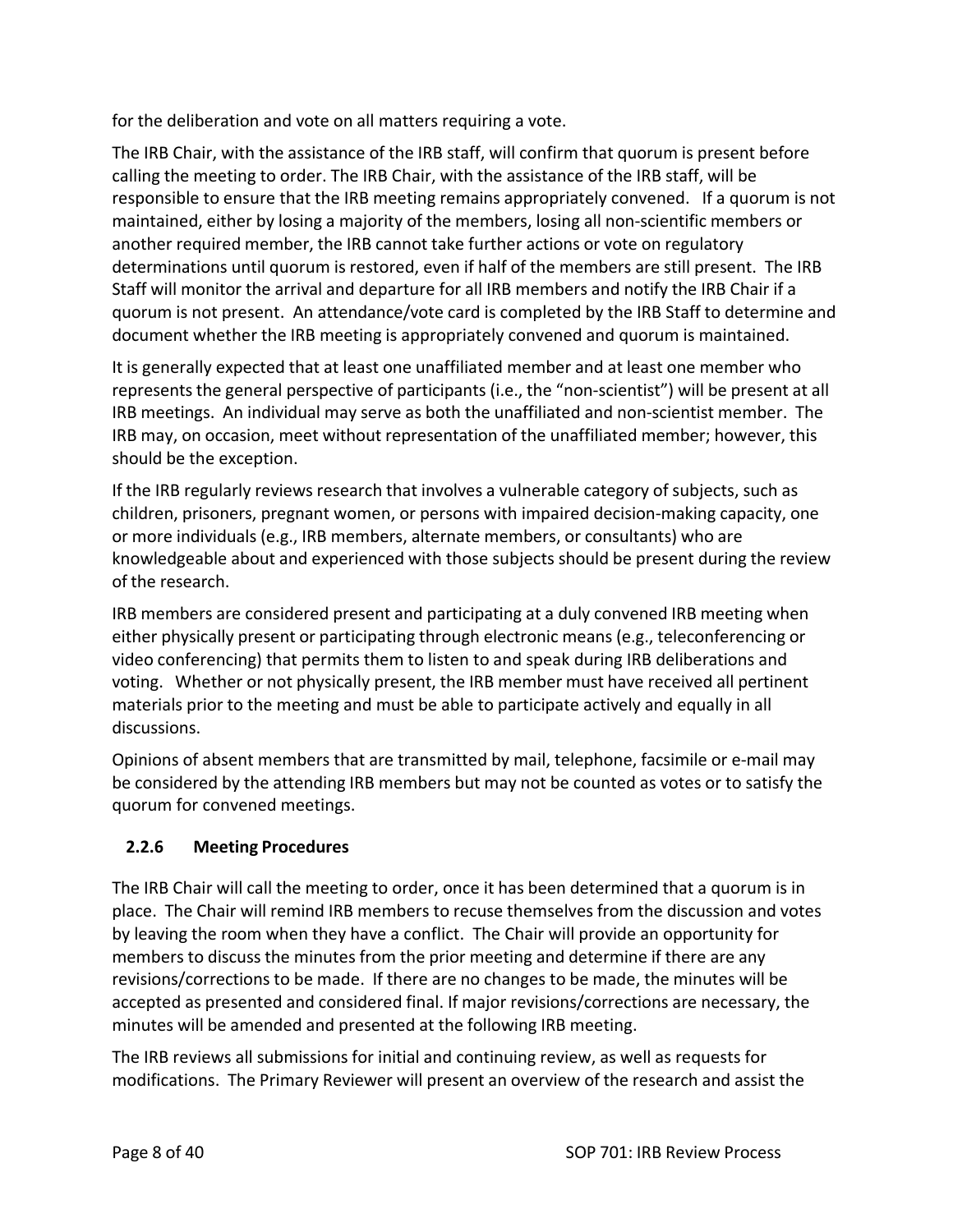Chair in leading the IRB through the completion of the regulatory criteria for approval. In order for the research to be approved, it must receive the approval of a majority of those voting members present at the meeting.

It is the responsibility of the IRB analyst to record the proceedings of the session. In addition, the IRB Office Assistant and IRB analyst are responsible for taking Minutes at each IRB meeting.

## **2.2.7 Guests**

Investigators and research staff may be invited to the IRB meeting, at the discretion of the IRB, to make a brief presentation or to answer questions about proposed or ongoing research. Attendance is generally reserved for studies that are under reconsideration. The investigator/research staff may not be present for the deliberations or vote on the research.

All meeting guests will be listed on the Attendance/Vote Card and documented in the meeting minutes.

The OHRE Director and staff may attend IRB meetings and may participate in the IRB discussion and deliberations, but may not vote unless they have been appointed as an IRB committee member.

Other guests may be permitted to attend IRB meetings at the discretion of the IRB Chair. All guests will be asked to sign a confidentiality agreement and do not participate in discussion unless requested by the IRB, under no circumstances may they vote.

## **2.3 Criteria for IRB Approval of Research**

In order for the IRB to approve human subjects research, either through expedited review or by the convened IRB, it must determine that the following requirements are satisfied. These criteria apply to all categories of IRB reviews including initial reviews, continuing reviews, and modifications of previously approved research.

- 1) Risks to subjects are minimized: (i) by using procedures which are consistent with sound research design and which do not unnecessarily expose subjects to risk, and (ii) whenever appropriate, by using procedures already being performed on the subjects for diagnostic or treatment purposes.
- 2) Risks to subjects are reasonable in relation to anticipated benefits, if any, to subjects, and the importance of the knowledge that may reasonably be expected to result. In evaluating risks and benefits, the IRB should consider only those risks and benefits that may result from the research (as distinguished from risks and benefits of therapies subjects would receive even if not participating in the research). The IRB should not consider possible long‐range effects of applying knowledge gained in the research (for example, the possible effects of the research on public policy) as among those research risks that fall within the purview of its responsibility.
- 3) Selection of subjects is equitable. In making this assessment the IRB should take into account the purposes of the research and the setting in which the research will be conducted and should be particularly cognizant of the special problems of research involving vulnerable populations, such as children, prisoners, pregnant women, mentally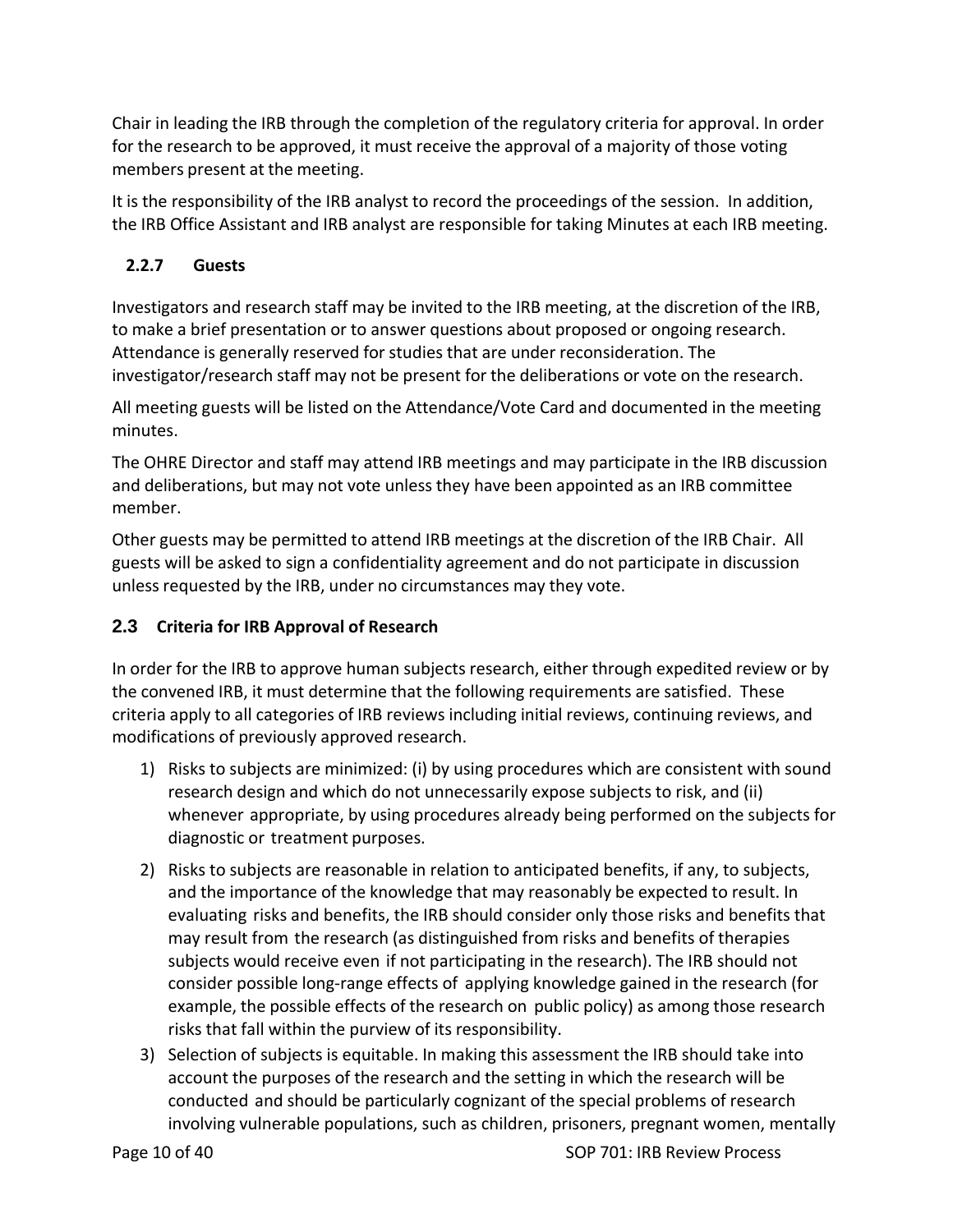disable persons, or economically or educationally disadvantaged persons.

- 4) Informed consent will be sought from each prospective subject or the subject's legally authorized representative, in accordance with, and to the extent required by the Federal Regulations [45 CFR 46.116].
- 5) Informed consent will be appropriately documented, in accordance with, and to the extent required by the Federal Regulations [45 CFR 46.117].
- 6) When appropriate, the research plan makes adequate provision for monitoring the data collected to ensure the safety of subjects.
- 7) When appropriate, there are adequate provisions to protect the privacy of subjects and to maintain the confidentiality of data.
- 8) When some or all of the subjects are likely to be vulnerable to coercion or undue influence, such as children, prisoners, pregnant women, mentally disabled persons, or economically or educationally disadvantaged persons, additional safeguards have been included in the study to protect the rights and welfare of these subjects.

#### **2.3.1 Risk/Benefit Assessment**

The goal of the assessment is to ensure that the risks to research subjects posed by participation in the research are justified by the anticipated benefits to the subjects or society. Toward that end, the IRB must:

- Judge whether the anticipated benefit, either of new knowledge or of improved health or other direct benefit for the research subjects, justifies asking any person to undertake the risks; and
- Disapprove research in which the risks are judged unreasonable in relation to the anticipated benefits.

The assessment of the risks and benefits of proposed research involves a series of steps:

- 1. Identify the risks associated with the research, as distinguished from the risks of activities, diagnostic tests, treatments, or therapies the subjects would receive even if not participating in research;
- 2. Determine whether the risks will be minimized to the extent possible by evaluating the necessity of procedures that impart risk and whether the data could be gained by procedures that are already being performed for other purposes or by alternative procedures that impart less risk;
- 3. Identify the anticipated benefits to be derived from the research, both direct benefits to subjects and possible benefits to society, science and others;
- 4. Determine whether the risks are reasonable in relation to the benefits, if any, and assess the importance of the knowledge to be gained;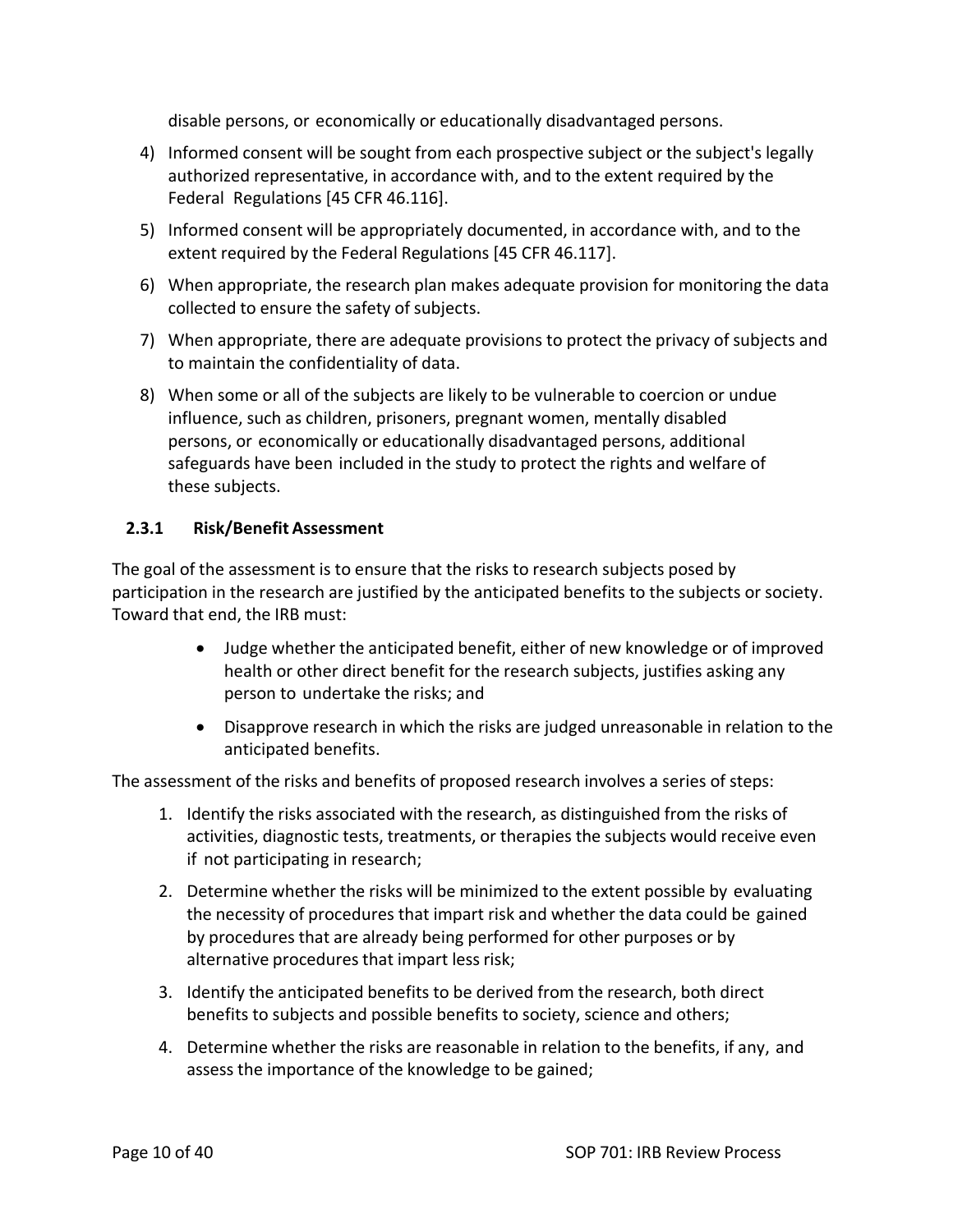In evaluating risks and benefits, the IRB should consider only those risks and benefits that may result from the research ‐ as distinguished from risks and benefits subjects would receive even if not participating in the research.

In addition to evaluation of the risks in the research, the IRB determines, based on the materials submitted by the investigator, that research studies have the resources necessary to protect participants, such as adequate time for the researchers to conduct and complete the research, adequate number of qualified staff, adequate facilities, access to a population that will allow recruitment of the necessary number of participants, availability of medical or psychosocial resources that participants might need as a consequence of the research.

The IRB should not consider possible long‐range effects of applying knowledge gained in the research (e.g., the possible effects of the research on public policy) as among those research risks and benefits that fall within the purview of its responsibility.

## **2.3.2 Scientific or Scholarly Review**

In order to assess the risks and benefits of the proposed research, the IRB must determine that:

- The research uses procedures consistent with sound research design; and
- The research design is sound enough to reasonably expect the research to answer its proposed question.

In making this determination, the IRB may draw on its own knowledge and expertise, and/or the IRB may draw on the knowledge and expertise of others, such as reviews by a funding agency, or departmental review. When scientific or scholarly review is conducted by an individual or entity external to the IRB, documentation that the above questions were considered must be provided to the IRB for review and consideration.

Scientific or scholarly review is documented and provided to the IRB by the Scientific Review Committee for all biomedical research conducted at the University of North Carolina at Chapel Hill involving procedures that pose greater than minimal risk that have not received external independent scientific/scholarly review or multi‐center industry‐sponsored research.

Scientific or scholarly review of research not meeting the above criteria can be delegated to a departmental or other appropriate review committee.

# **2.3.3 Equitable Selection of Subjects**

The IRB determines by reviewing the application, protocol/research plan and other materials that the selection of subjects is equitable with respect to gender, age, class, etc. The IRB will not approve a study that does not provide adequately for the equitable selection of subjects or has not provided an appropriate scientific and ethical justification for excluding classes of persons who might benefit from the research. In making this determination, the IRB evaluates:

- The purposes of the research;
- The setting in which the research occurs;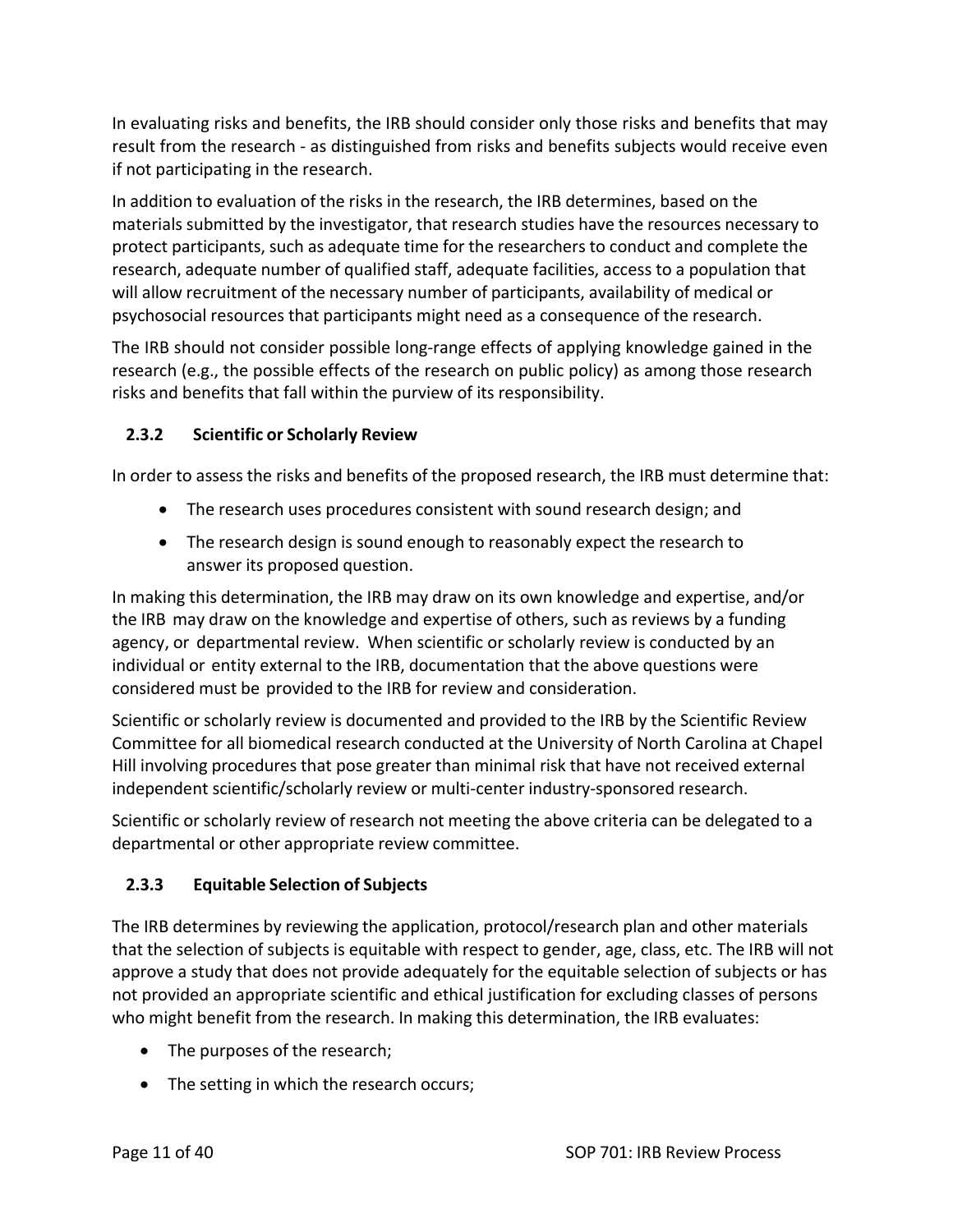- Scientific and ethical justification for including vulnerable populations such as children, prisoners, pregnant women, mentally disabled persons, or economically or educationally disadvantaged persons;
- The scientific and ethical justification for excluding classes of persons who might benefit from the research; and
- The inclusion/exclusion criteria, and the procedures/materials intended for use for the identification and recruitment of potential subjects.

At the time of the continuing review the IRB will determine that the investigator has followed the subject selection criteria that was originally set forth at the time of the initial IRB review and approval.

# **2.3.4 Recruitment of Subjects**

The investigator will provide the IRB with a plan for recruitment of all potential subjects. All recruiting materials will be submitted to the IRB, including advertisements, flyers, scripts, information sheets and brochures. The IRB should ensure that the recruitment plan and materials appropriately protect the rights and welfare of the prospective subjects (e.g., do not present undue influence). See Section 2.4.10 for a discussion of IRB review of advertisements and Section 2.4.11 for a discussion of IRB review of payments.

## **2.3.5 Informed Consent**

The IRB will ensure that informed consent will be sought from each prospective subject or the subject's legally authorized representative, in accordance with, and to the extent required by 45 CFR 46.116 and 21 CFR 50.20. In addition, the IRB will ensure that informed consent will be appropriately documented, in accordance with, and to the extent required by 45 CFR 46.117 and 21 CFR 50.27. The IRB will ensure, as part of its review, that the information in the consent document and process is consistent with the research plan, and, when applicable, the HIPAA authorization. See SOP 1101 for detailed policies on informed consent.

# **2.3.6 Data and Safety Monitoring**

For all research that is more than minimal risk, the investigator should submit a data and safety monitoring plan. The initial plan submitted to the IRB should describe the procedures for safety monitoring, reporting of unanticipated problems involving risks to subjects or others, descriptions of interim safety reviews and the procedures planned for transmitting the monitoring results to the IRB. When applicable, the monitoring plan should include information regarding an independent Data and Safety Monitoring Board (DSMB).

The IRB reviews the safety monitoring plan and determines if it makes adequate provision for monitoring the reactions of subjects and the collection of data to ensure the safety of subjects and address problems that may arise over the course of the study. If a plan was not submitted, the IRB determines whether or not a plan is required, and, depending on the circumstances, what the plan should include. The overall elements of the monitoring plan may vary depending on the potential risks, complexity, and nature of the research study.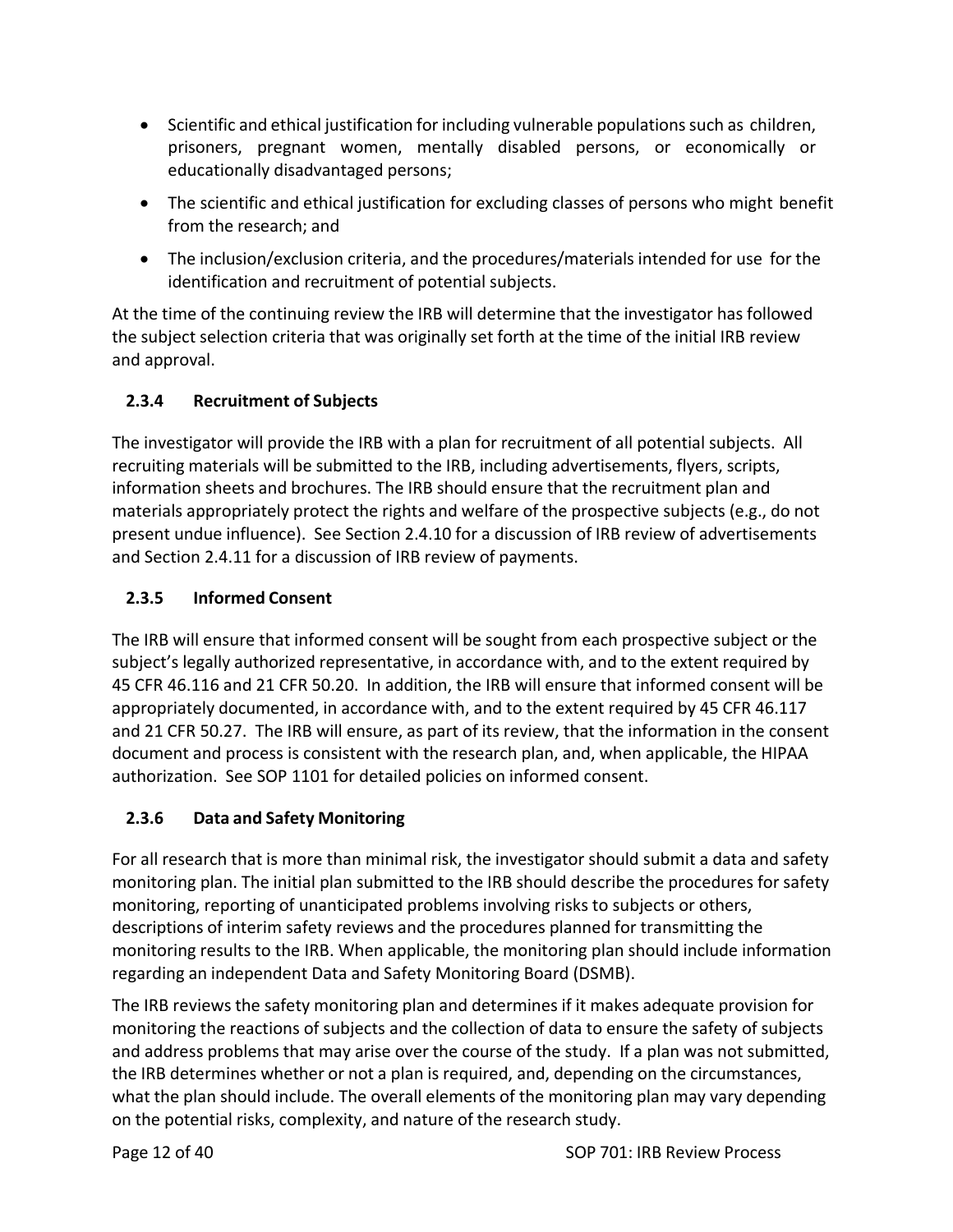The factors the IRB will consider in determining whether the safety monitoring plan is adequate for the research are as follows:

- 1. Monitoring is commensurate with the nature, complexity, size and risk involved.
- 2. Monitoring is timely. Frequency should be commensurate with risk. Conclusions are reported to the IRB.
- 3. For low risk studies, continuous, close monitoring by the study investigator or an independent individual may be an adequate and appropriate format for monitoring, with prompt reporting of problems to the IRB, sponsor and regulatory bodies as appropriate.
- 4. A written Data and Safety Monitoring Plan (DSMP) prospectively identifies and documents monitoring activities intended to protect the safety of the subjects, the validity of the data and the integrity of the research study. The DSMP may also identify when to terminate a subject's participation (i.e. individual stopping rules) and/or the appropriate termination of a study (i.e. study stopping rules).The nature, size, risk, and complexity of the study will determine whether and how to address the following seven elements within the DSMP:
	- Subject Safety monitoring is conducted to avoid or minimize risks (i.e. physical, psychological or social).
	- Data Integrity monitoring is conducted to assure data is accurate and complete. Monitoring of data assures adherence to the approved clinical study.
	- Subject Privacy monitoring is conducted to assure individual's rights are protected.
	- Data Confidentiality monitoring is conducted to assure data is secured.
	- Product Accountability monitoring is conducted to assure drug(s) or device(s) are tracked and accounted for.
	- Study Documentation monitoring is conducted to assure that required documentation and reports are on file, accurate, and complete.
	- Study Coordination monitoring is conducted to assure that investigator delegation and communication with the research team is planned and systematic.
- 5. For a Data Safety Monitoring Board (DSMB) or Data Monitoring Committee (DMC), the plan should describe:
	- The composition of the board or committee. Generally, a DSMB should be composed of experts in all scientific disciplines needed to interpret the data and ensure subject safety. Clinical trial experts, biostatisticians, bioethicists, and clinicians knowledgeable about the disease/condition and treatment under study should be part of the monitoring group or be available if warranted.
	- Frequency and content of meeting reports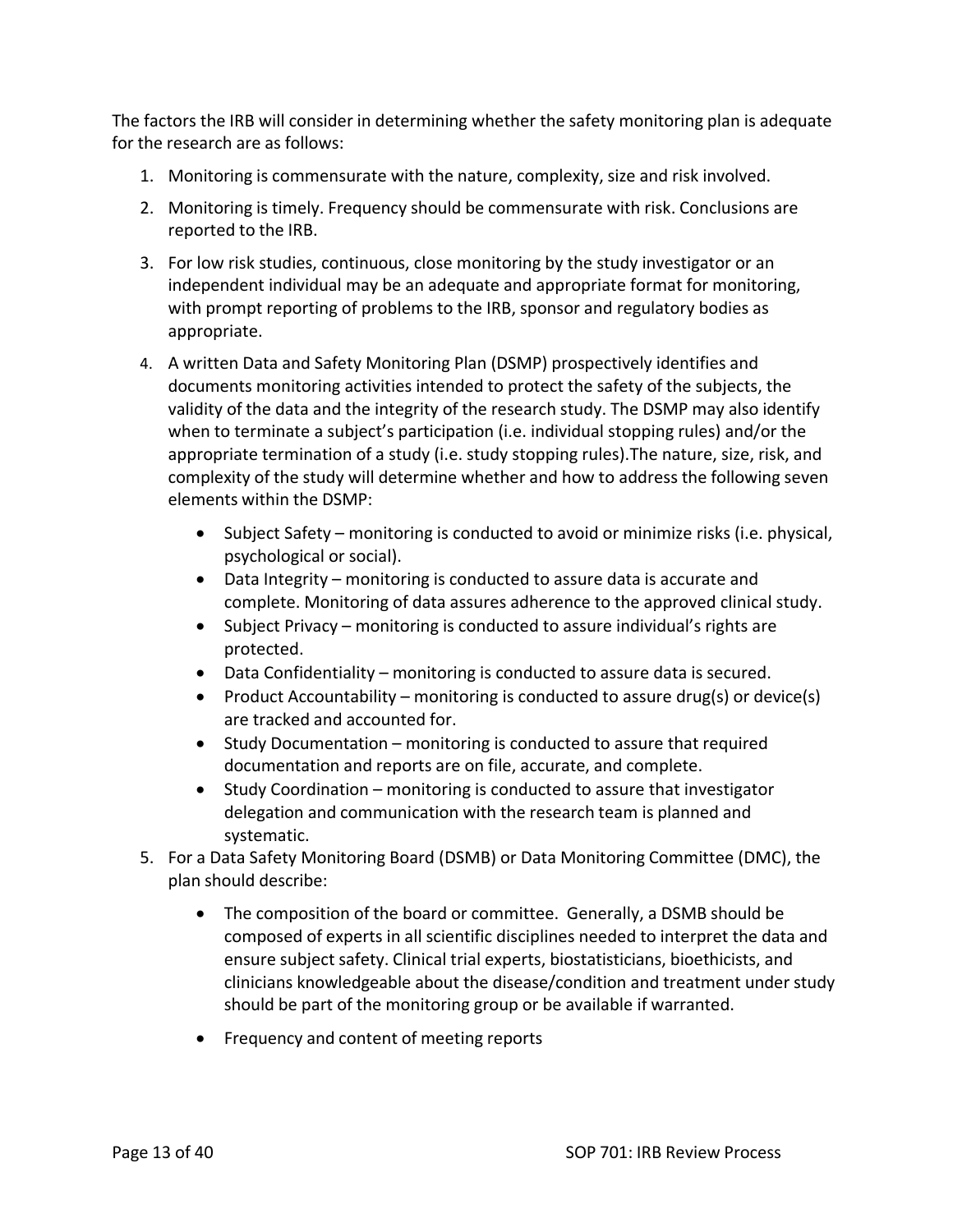- The frequency and character of monitoring meetings (e.g., open or closed, public or private)
- The Charter should be provided, when one exists

In general, it is desirable for a DSMB or DMC to be established by the study sponsor for research that is blinded, involves multiple sites, involves vulnerable subjects, or employs high‐ risk interventions. For some studies the National Institutes of Health (NIH) require a DSMB. The IRB has the authority to require a DSMB or DMC as a condition for approval of research where it determines that such monitoring is needed. When DSMBs or DMCs are used, IRBs conducting continuing review of research may rely on a current statement, or the most recent report, from the DSMB or DMC which indicates that it has and will continue to review study-wide adverse events, study wide interim findings, and any recent literature that may be relevant to the research, in lieu of requiring that this information be submitted directly to the IRB.

## **2.3.7 Privacy and Confidentiality**

The IRB will determine whether adequate procedures are in place to protect the privacy of subjects and to maintain the confidentiality of the data.

## **2.3.7.1 Definitions**

Privacy. Having control over the extent, timing, and circumstances of sharing oneself (physically, behaviorally, or intellectually) with others. It is the state or condition of being free from unauthorized intrusion, being observed or disturbed by other people.

Confidentiality. Methods used to ensure that information obtained by investigators about subjects is not improperly divulged.

Private information. Information that has been provided for specific purposes by an individual and which the individual can reasonably expect will not be made public (for example, a medical record).

Sensitive Information. Data or information, on any storage media or in any form or format, which requires protection due to the risk of harm that could result from inadvertent or deliberate disclosure, unauthorized access, misuse, alteration, or loss or destruction of the information (e.g., could reasonably place the subjects at risk of criminal or civil liability or be damaging to the subject's financial standing, employability, or reputation).

Identifiable information. Information where the identity of the subject is or may readily be ascertained by the investigator or associated with the information.

## **2.3.7.2 Privacy**

The IRB must determine whether the activities in the research appropriately protect the privacy of potential and actual subjects. In order to make that determination, the IRB must obtain information regarding how the investigators plan to access subjects or subjects' private, identifiable information and the subjects' expectations of privacy in the situation. Investigators must have appropriate authorization to access the subjects or the subjects' information.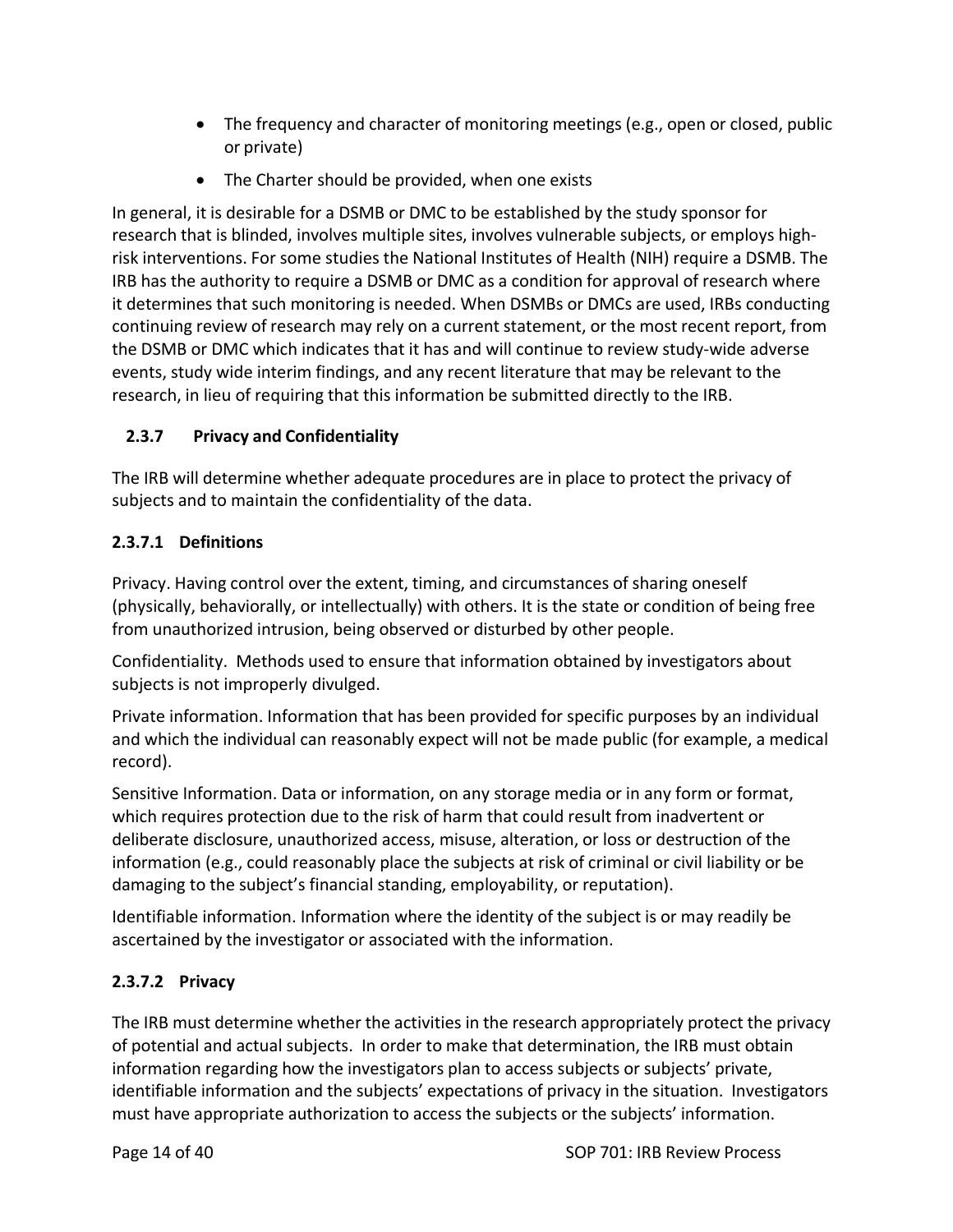In developing strategies for the protection of subjects' privacy, consideration is given to:

- 1. Methods used to identify and contact potential participants
- 2. Settings in which an individual will be interacting with an investigator
- 3. Appropriateness of all personnel present for research activities
- 4. Methods used to obtain information about participants, and the nature of the requested information including minimizing the information obtained to achieve the aims of the research
- 5. Information that is obtained about individuals other than the "target subjects," (e.g., a subject provides information about a family member for a survey) and whether such individuals meet the regulatory definition of "human subject"

#### **2.3.7.3 Confidentiality**

The IRB must determine if appropriate protections are in place to minimize the likelihood that information about subjects will be inappropriately divulged. Safeguards designed to protect confidentiality should be commensurate with the potential of harm from unauthorized, inappropriate or unintentional disclosure.

At the time of initial review, continuing review and with any requests for modification, the IRB assesses whether there are adequate provisions to protect data confidentiality. The IRB does this through the evaluation of the methods used to obtain, record, share, and store information about individuals who may be recruited to participate in studies and about subjects. The investigator will provide the IRB with a plan regarding the procedures to be taken to protect the confidentiality of research data and sensitive information. Additionally, the investigator will provide information regarding information security procedures and plans to address the protection of paper documents, other physical media (e.g., audio or videotapes), and electronic data and information including the use, maintenance, storage, and transmission of information. The IRB will review all information received from the investigator and determine whether or not the confidentiality of research data is sufficiently protected. In some cases, the IRB may also require that a Certificate of Confidentiality (CoC) be obtained to additionally protect research data (See AOP 2001.9 for additional information about the use of a CoC.)

In reviewing confidentiality protections, the IRB shall consider whether or not the data or other information accessed or gathered for research purposes is sensitive and the nature, probability, and magnitude of harms that would be likely to result from a disclosure of collected information outside the research. It shall evaluate the effectiveness of proposed de‐ identification techniques, coding systems, encryption methods, methods of transmission, storage facilities, access limitations, and other relevant factors in determining the adequacy of confidentiality protections. In reviewing confidentiality protections, the IRB shall also consider regulations and organizational requirements and policies regarding the use of information and information security.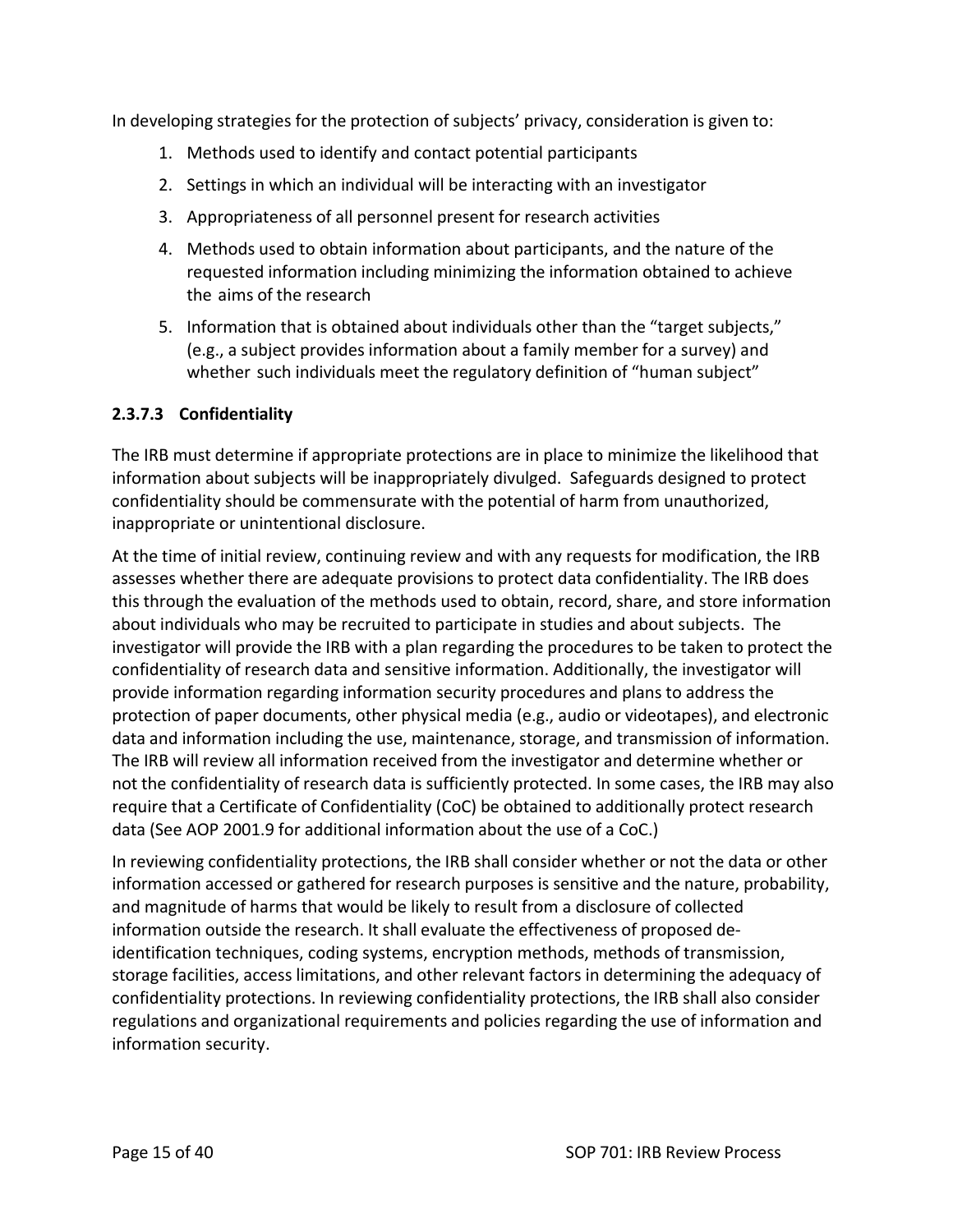Research regulated by the FDA that involves the use of electronic data collection/storage systems must comply with the requirements of 21 CFR Part 11.

# **2.3.8 Vulnerable Populations**

Certain individuals, by nature of their age or mental, physical, economic, educational, or other situation, may be more vulnerable to coercion or undue influence than others. At the time of initial review the IRB will consider the scientific and ethical reasons for including vulnerable subjects in research. The IRB may determine and require that, when appropriate, additional safeguards be put into place for vulnerable subjects, such as those without decision‐making capacity.

For an extensive discussion about the IRB's review and approval process for individual populations of vulnerable subjects, please refer to SOP 1201.

# **2.4 AdditionalConsiderations**

# **2.4.1 Determination of Risk**

At the time of initial and continuing review, the IRB will make a determination regarding the risks associated with the research plan. Risks associated with the research will generally be classified as either "minimal" or "greater than minimal" with additional classifications as required by the various subparts or FDA regulations. Risk determinations may vary over the life of a research plan depending on the procedures and risks that subjects will be exposed to as the research progresses. The level of risk associated with the research influences eligibility for expedited review. The meeting minutes will reflect the convened IRB's determination regarding risk levels; expedited reviewers will document the determination of risk level in IRBIS.

# **2.4.2 Period of Approval**

At the time of initial review and at continuing review, the IRB will make a determination regarding the period of approval. All studies will be reviewed by the IRB at intervals appropriate to the degree of risk but no less than once per year. In some circumstances, a shorter review interval (e.g., semi-annually, quarterly, or after accrual of a specific number of participants) may be required (see below). The meeting minutes will reflect the convened IRB's determination regarding review frequency; expedited reviewers will document the determination of risk level in IRBIS.

IRB approval is considered to have lapsed at midnight on the expiration date of the approval (i.e., the expiration date is the last day research can be conducted). For a new study reviewed by the IRB, the approval commences on the date that the IRB conducts its final review of the study; that is, the date that the convened IRB or expedited reviewer approves the research or the date ("effective date") that it is verified that the requirements of the IRB have been satisfied following an action of "Conditions Required for Approval". The expiration date of the initial approval period, which is the date by which the first continuing review must occur, may be as late as one year after the date of convened IRB approval (with or without conditions).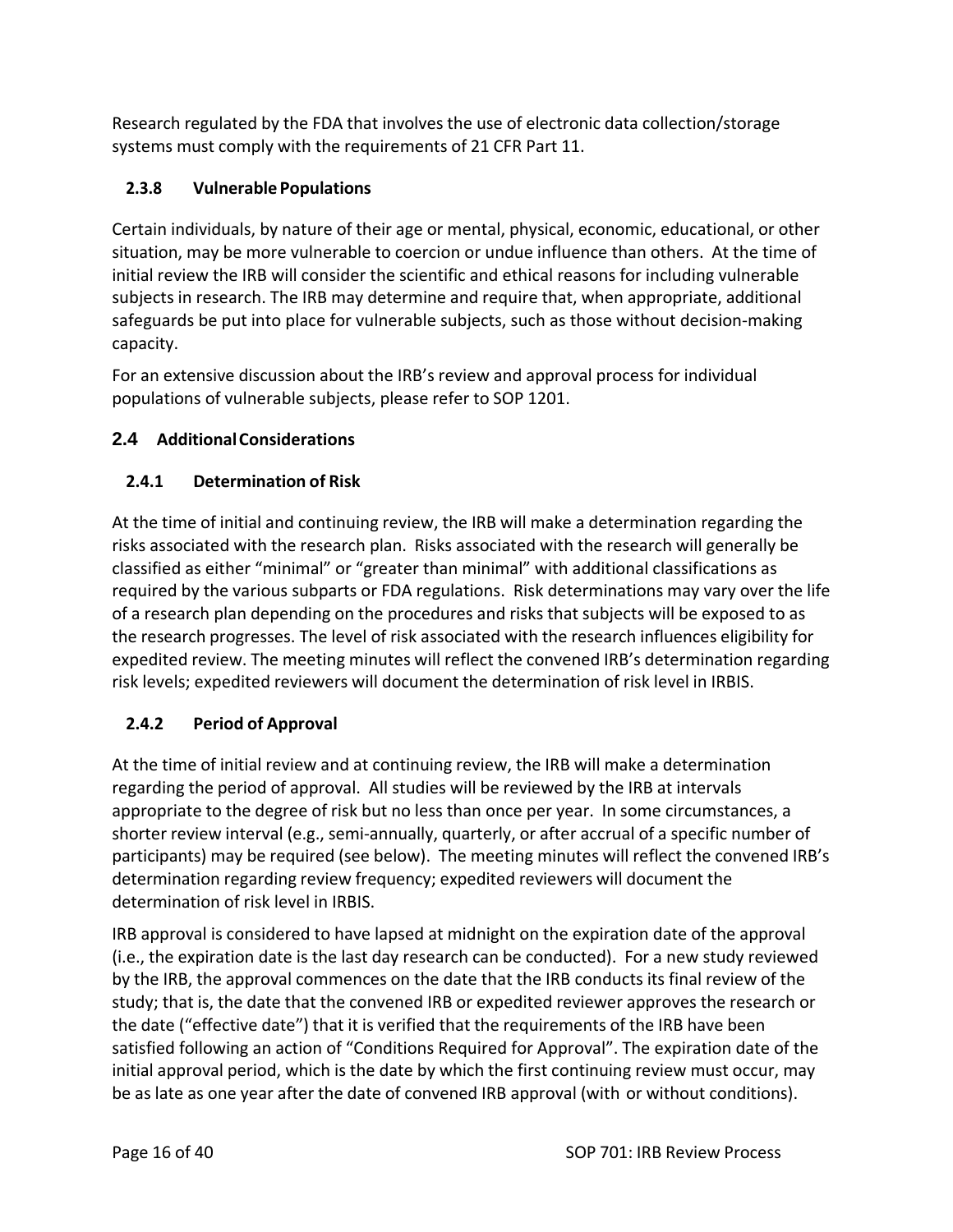For subsequent continuing reviews of a research study subject to convened board review, the date the convened IRB or the date that the expedited reviewer conducts continuing review and approves the study (with or without conditions) determines the latest permissible date of the next continuing review.

The approval date and approval expiration date are clearly noted on IRB determination letters and must be strictly adhered to. Investigators should allow sufficient time for development and review of continuing review submissions.

IRB review of a proposed modification to research ordinarily does not alter the date by which continuing review must occur. This is because continuing review is review of the full research project, not simply a change to it.

The regulations make no provision for any grace period extending the conduct of research beyond the expiration date of IRB approval. Therefore, continuing review and re‐approval of research must occur by midnight of the date when IRB approval expires.

## **2.4.3 Review More Often Than Annually**

The following factors will be considered when determining which studies require review more frequently than on an annual basis:

- 1. The probability and magnitude of anticipated risks to subjects.
- 2. The likely medical/psychological/social/legal/educational condition of the proposed subjects.
- 3. The overall qualifications of the investigator and other members of the research team.
- 4. The specific experience of the investigator and other members of the research team in conducting similar research.
- 5. The nature and frequency of adverse events observed in similar research at this and other institutions.
- 6. The novelty of the research making unanticipated adverse events/unanticipated problems more likely.
- 7. The involvement of especially vulnerable populations likely to be subject to undue influence or coercion (e.g., terminally ill)
- 8. A history of serious or continuing non‐compliance on the part of the investigator.
- 9. Any other factors that the IRB deems relevant.

Page 17 of 40 SOP 701: IRB Review Process In specifying an approval period of less than one year, the IRB may define the period with either a time interval or a maximum number of subjects either studied or enrolled. If a maximum number of subjects studied or enrolled is used to define the approval period, it is understood that the approval period in no case can exceed one year and that the number of subjects studied or enrolled determines the approval period only when that number of subjects is studied or enrolled in less than one year. If an approval period of less than one year is specified by the IRB, the reason for more frequent review must be documented in the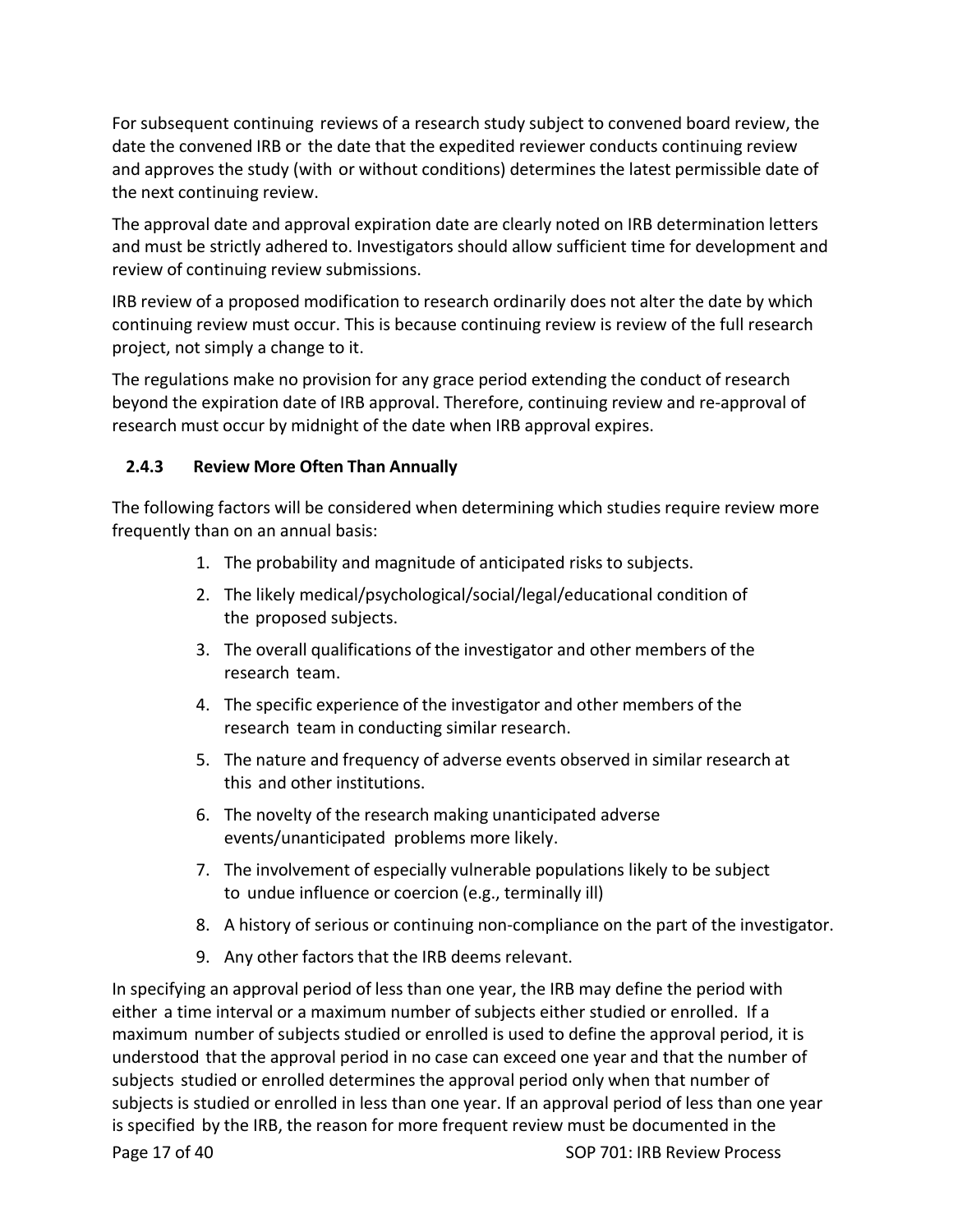minutes.

## **2.4.4 Independent Verification That No Material Changes Have Occurred**

The IRB recognizes that protecting the rights and welfare of subjects sometimes requires that the IRB use sources other than the investigator to independently verify that no material changes occurred during the IRB‐designated approval period.

The IRB will determine the need for verification from outside sources on a case-by-case basis. The following factors will be considered when determining which studies require independent verification:

- 1. The probability and magnitude of anticipated risks to subjects.
- 2. The likely medical/psychological/social/legal/educational condition of the proposed subjects.
- 3. The probable nature and frequency of changes that may ordinarily be expected in the type of research proposed.
- 4. Concern about possible material changes occurring without IRB approval have been raised based on information provided in continuing review reports or from other sources.
- 5. Investigators who have previously failed to comply with federal regulations and/or the requirements or determinations of the IRB.
- 6. Research without a routine monitoring plan.
- 7. Any other factors the IRB deems verification from outside sources is relevant.

In making determinations about independent verification, the IRB may prospectively require that such verification take place at predetermined intervals during the approval period, or may require such verification at the time of continuing review, review of modification requests and/or unanticipated problems.

If any material changes have occurred without IRB review and approval, the IRB will decide the corrective action to be taken (see SOP 1402 on Non‐compliance).

## **2.4.5 ConsentMonitoring**

In reviewing the adequacy of informed consent procedures for proposed research, the IRB may on occasion determine that special monitoring of the consent process by an impartial observer (e.g., consent monitor) is required in order to reduce the possibility of coercion and undue influence, ensure that the approved consent process is being followed, or ensure that subjects are truly giving informed consent.

Such monitoring may be particularly warranted for:

1. High risk studies;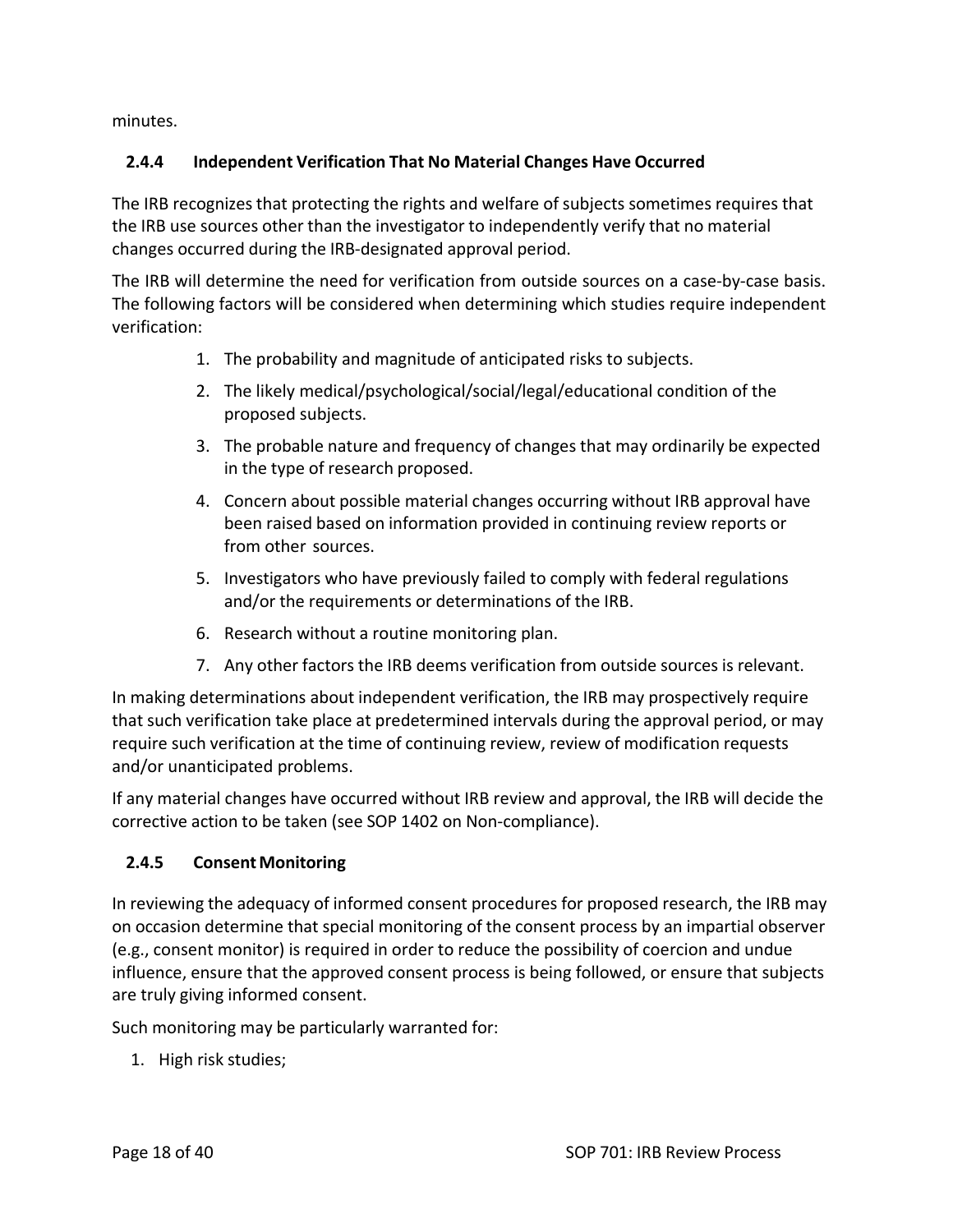- 2. Studies that involve particularly complicated procedures or interventions;
- 3. Studies involving highly vulnerable populations (e.g., ICU patients, children who are wards);
- 4. Studies involving study staff with minimal experience in administering consent to potential study participants; or
- 5. Other situations when the IRB has concerns that consent process may not be/is not being conducted appropriately (e.g., prior investigator non‐compliance, etc.).

Monitoring may also be appropriate as a corrective action where the IRB has identified problems associated with a particular investigator or a research project.

The responsible party for conducting this activity will be the IRB monitor (i.e., an unbiased observer appointed by the Director of the Office of Human Research Ethics/IRB). The Principal Investigator if responsible for complying with this policy.

#### **2.4.5.1 Consent Monitoring Procedure**

- 1. The IRB monitor may or may not provide advance notice to the Principal investigator or other members of the research team. When research is being conducted in the Clinical and Translational Research Center (CTRC), the IRB monitor will review the CTRC schedule and select study visits during which informed consent is scheduled to occur.
- 2. If the Principal investigator is notified in advance, he/she must respond to the IRB's request in writing (i.e., email) within 10 working days
- 3. Prior to the consent monitoring process, the IRB monitor will introduce him/herself to the potential participant, explain the reason for his/her presence and obtain the participant's verbal permission for observing the consent process.
- 4. During the monitoring process:
	- a. The IRB monitor will monitor the process of informed consent conducted by the PI (or designee) with the prospective research participant and/or the participant's legally authorized representative/guardian.
	- b. The IRB monitor will collect data on the informed consent process by employing a variety of methods, including but not limited to, a physical presence (monitoring) during the consent process and/or employing the use of open‐ ended questions to evaluate the effectiveness of the consent process and the use of a monitoring checklist. The IRB monitor will determine whether:
	- c. The consent document includes all of the required and applicable additional elements (outlined in 21 CFR 50.25).
	- d. The information in the consent document and any other written information was clearly and accurately *explained* to the participant or the participant's legally authorized representative/guardian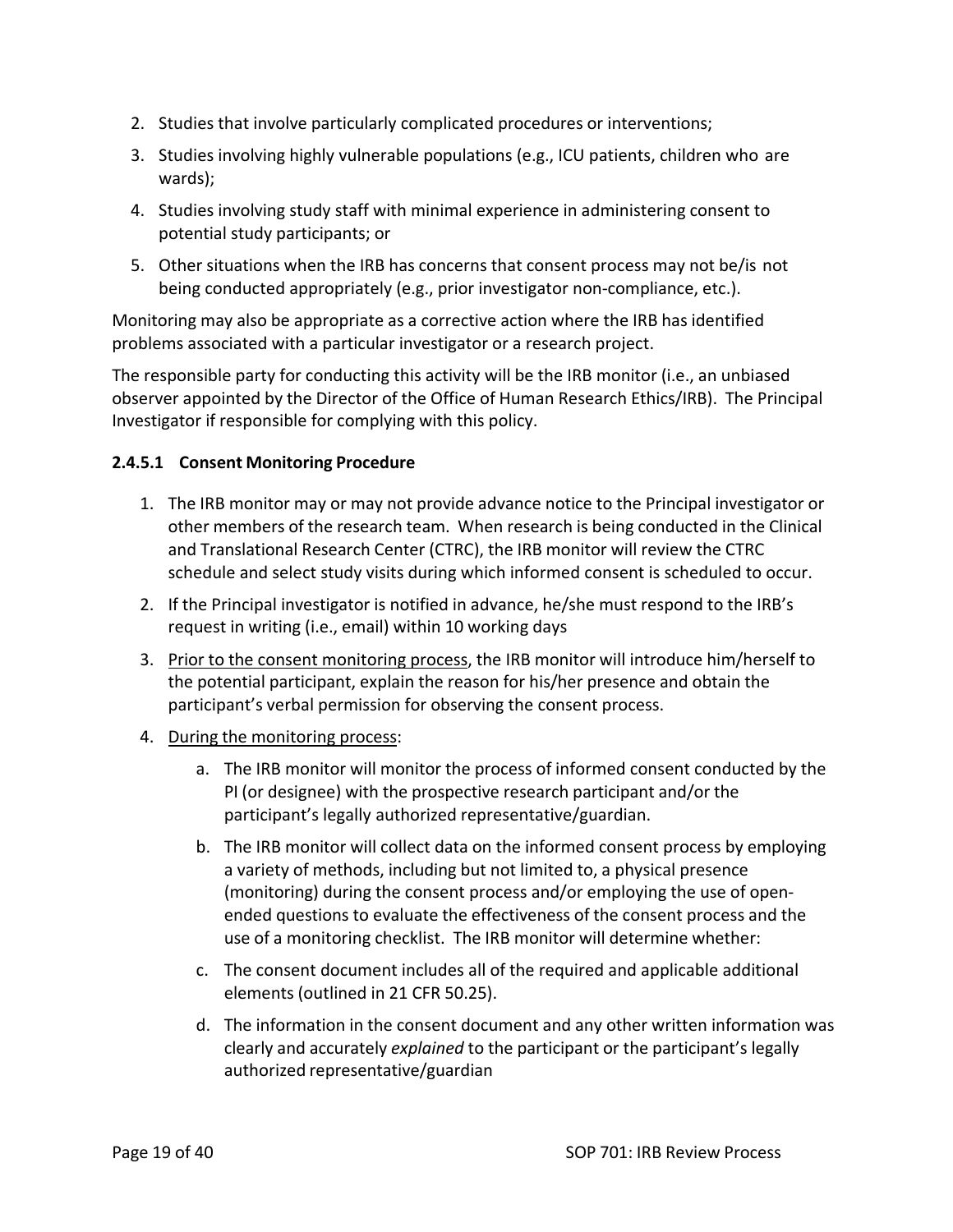- e. Adequate time was available to review the research with the participant and/or the participant's legally authorized representative/guardian.
- f. The participant and/or legally authorized representative/guardian were given an opportunity to ask and have their questions answered.
- g. The consent process was free of coercion or undue influence.
- h. The participant and/or legally authorized representative/guardian comprehended the information that was presented to them. This may be accomplished by soliciting the participant's and/or participant's legally authorized representative's understanding by employing the use of open‐ended questions.
- i. The information that is given to the participant and/or legally authorized representative/guardian was in a language understandable to them.
- j. The informed consent was free of exculpatory language.
- k. The informed consent process was appropriately documented.

#### 5. Following the monitoring process:

- a. The IRB monitor may discuss any initial observations privately with the individual who conducted the consent process. If the observation indicates that the consent process is not legally effective, the participant must be re‐consented or may not be entered into the research, in which case the Principal Investigator will be promptly notified.
- b. The IRB monitor will determine if additional education is required and/or if a second consent monitor visit should be scheduled.
- c. Within 10 business days, the IRB monitor will prepare a written summary of the consent process and summarize his/her findings and if applicable, recommendations. The report will be shared with the OHRE Director and if applicable, the person(s) who requested the monitoring visit.
- d. The IRB monitor will contact the Investigator (via e‐mail) to set up a mutually convenient time to meet to review the findings of the monitoring visit. The written summary will be reviewed during the meeting which will be scheduled no later than 15 business days following the monitoring visit.

#### **2.4.6 InvestigatorQualifications**

The IRB reviews credentials, curriculum vitae, resumes, or other relevant materials to determine whether investigators and members of the research team, who are external to UNC, are appropriately qualified to conduct the research. The IRB relies upon department approval and other UNC-Chapel Hill processes (e.g., credentialing) to inform this determination when investigators are UNC‐Chapel Hill faculty or staff.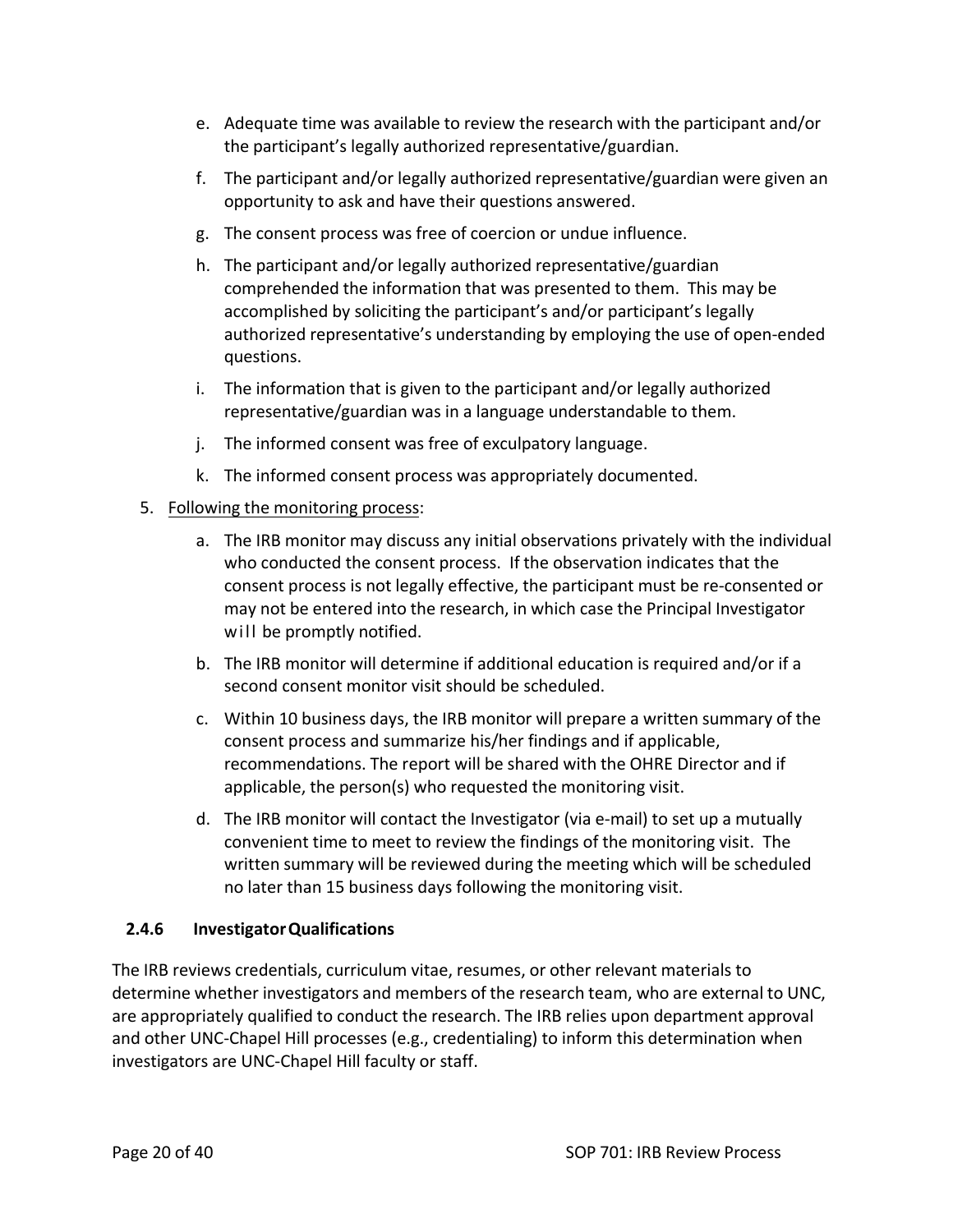## **2.4.7 Investigator Conflicts of Interest (COI)**

The IRB research application asks specific questions regarding the investigator and research team compliance with disclosure requirements and whether or not any COI management plans are in place. As part of its review process, the IRB will make a final determination as to whether any conflict of interest is adequately addressed and protects the human subjects in the research. The IRB has final authority to determine whether the declared COI and the management plan, if any, allow the study to be approved.

## **2.4.8 Institutional Conflicts of Interest**

As with individual conflict of interest, the IRB has final authority to determine whether the Institutional Conflict, the Financial Interest, and the management plan, if any, allow the study to be approved.

## **2.4.9 Significant New Findings**

During the course of research, significant new knowledge or findings about the research, the test article, and/or the condition under study may develop. The investigator must report any significant new findings to the IRB and the IRB will review them with regard to the impact on the subjects' rights and welfare. Because the new knowledge or findings may affect the risks or benefits to subjects or subjects' willingness to continue in the research, the IRB may require, during the ongoing review process, that the investigator contact the currently enrolled subjects to inform them of the new information. The IRB will communicate this requirement to the investigator. If the study is still enrolling subjects, the consent document should be updated. IRB may require that the currently enrolled subjects be re‐consented or otherwise provided with the new information. The IRB may also require that former subjects be provided with the new information, e.g., if it impacts their rights or welfare.

## **2.4.10 Advertisements and Recruitment Materials**

The IRB must review and approve any and all advertisements prior to posting and/or distribution for studies that are conducted under the purview of the UNC‐Chapel Hill.

The IRB will review:

- 1. The information contained in the advertisement.
- 2. The mode/method of its communication.
- 3. The final copy of printed advertisements.
- 4. The proposed script and final audio/video recorded advertisements.

This information should be submitted to the IRB with the initial application or, if recruitment is proposed after study approval, as a modification request.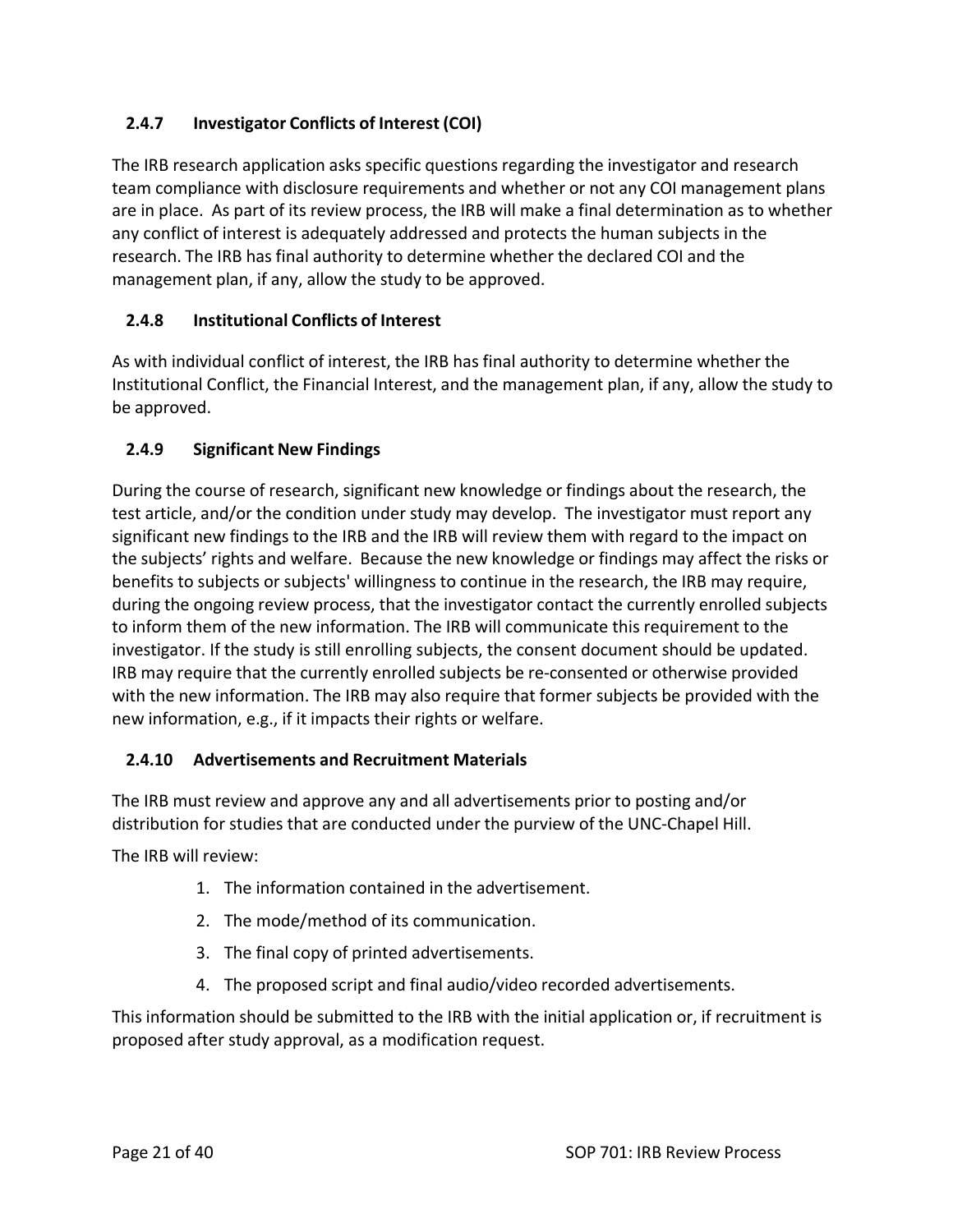The IRB reviews the material to assure that the material is accurate and is not coercive or u n d u l y optimistic, creating undue influence to the subject to participate. This includes but is not limited to:

- 1. Statements implying a certainty of favorable outcome or other benefits beyond what was outlined in the consent document and the research plan.
- 2. Claims, either explicitly or implicitly, that the test article (drug, biologic or device) is safe or effective for the purposes under investigation.
- 3. Claims, either explicitly or implicitly, that the test article was known to be equivalent or superior to any other drug, biologic or device.
- 4. Using terms like "new treatment," "new medication," or "new drug" without explaining that the test article was investigational.
- 5. Promising "free medical treatment" when the intent was only to say participants will not be charged for taking part in the investigation.
- 6. Emphasis on payment or the amount to be paid, such as bold type or larger font on printed media.
- 7. Offers for a coupon good for a discount on the purchase price of an investigational product once it has been approved for marketing.
- 8. The inclusion of exculpatory language.

Recruitment materials should be limited to the information the prospective subjects need to determine their eligibility and interest. When appropriately worded, the following items may be included:

- 1. The name and address of the investigator and/or research facility.
- 2. The condition being studied and/or the purpose of the research.
- 3. In summary form, the criteria that will be used to determine eligibility for the study.
- 4. The time or other commitment required of the subjects.
- 5. The location of the research and the person or office to contact for further information.
- 6. A clear statement that this is research and not treatment.
- 7. A brief list of potential benefits (e.g., no‐cost health exam).

Once approved by the IRB, an advertisement cannot be altered or manipulated in any way without prior IRB approval.

The first contact prospective study subjects make is often with a person who follows a script to determine basic eligibility for the specific study. The IRB should assure the procedures followed adequately protect the rights and welfare of the prospective subjects.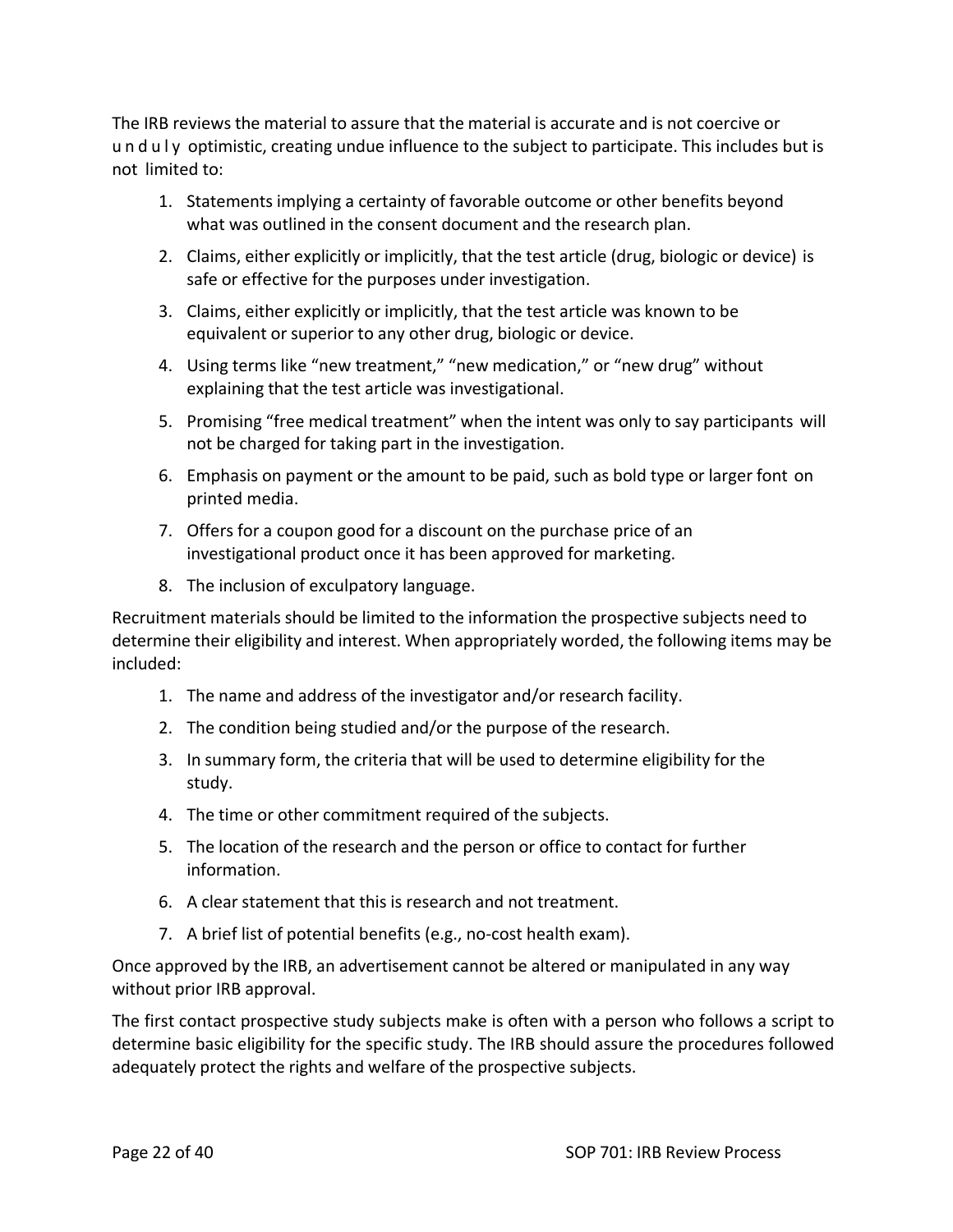#### **2.4.10.1 Advertising on clinical trial websites**

OHRP issued guidance on internet advertising on September 20, 2005. Clinical trial websites that provide only directory listings with basic descriptive information about clinical trials in general do not need to be reviewed by an IRB. Examples of clinical trial listing services that do not need IRB review and approval include the National Institutes of Health (NIH) ClinicalTrials.gov website, the NIH National Cancer Institute's cancer clinical trials listing (Physician Data Query [PDQ]), and the government‐sponsored AIDS Clinical Trials Information Service (ACTIS).

In keeping with the DHHS and FDA guidance, the UNC IRB has determined that the IRB review/approval for brief internet advertisements(e.g., listing of studies on department or research website) is not necessary provided that the information is limited to:

- study title
- purpose of the study
- protocol summary
- basic eligibility criteria
- study site location(s), and
- contact information for the study site

When information posted on a clinical trial website goes beyond directory listings with the basic descriptive information given above, such information is considered part of the informed consent process and therefore requires IRB review and approval. *Information exceeding such basic listing information* includes:

- descriptions of clinical trial risks and potential benefits, or
- solicitation of identifiable information from potential research subjects.

## **2.4.11 Paymentsto Research Subjects**

Payment to research subjects may be an incentive for participation or a way to reimburse a subject for travel and other experiences incurred due to participation. However, payment for participation is not considered a research benefit. Regardless of the form of remuneration, investigators must take care to avoid unduly influencing subjects. The amount of compensation must be proportional to the time and inconveniences posed by participation in the study.

Investigators who wish to pay research subjects must submit to the IRB the amount and schedule of all payments. Investigators should indicate in their research project application the justification for such payment. Such justification should substantiate that proposed payments are reasonable and commensurate with the expected contributions of the subject and do not constitute (or appear to constitute) undue pressure on the potential subject to volunteer for the research study.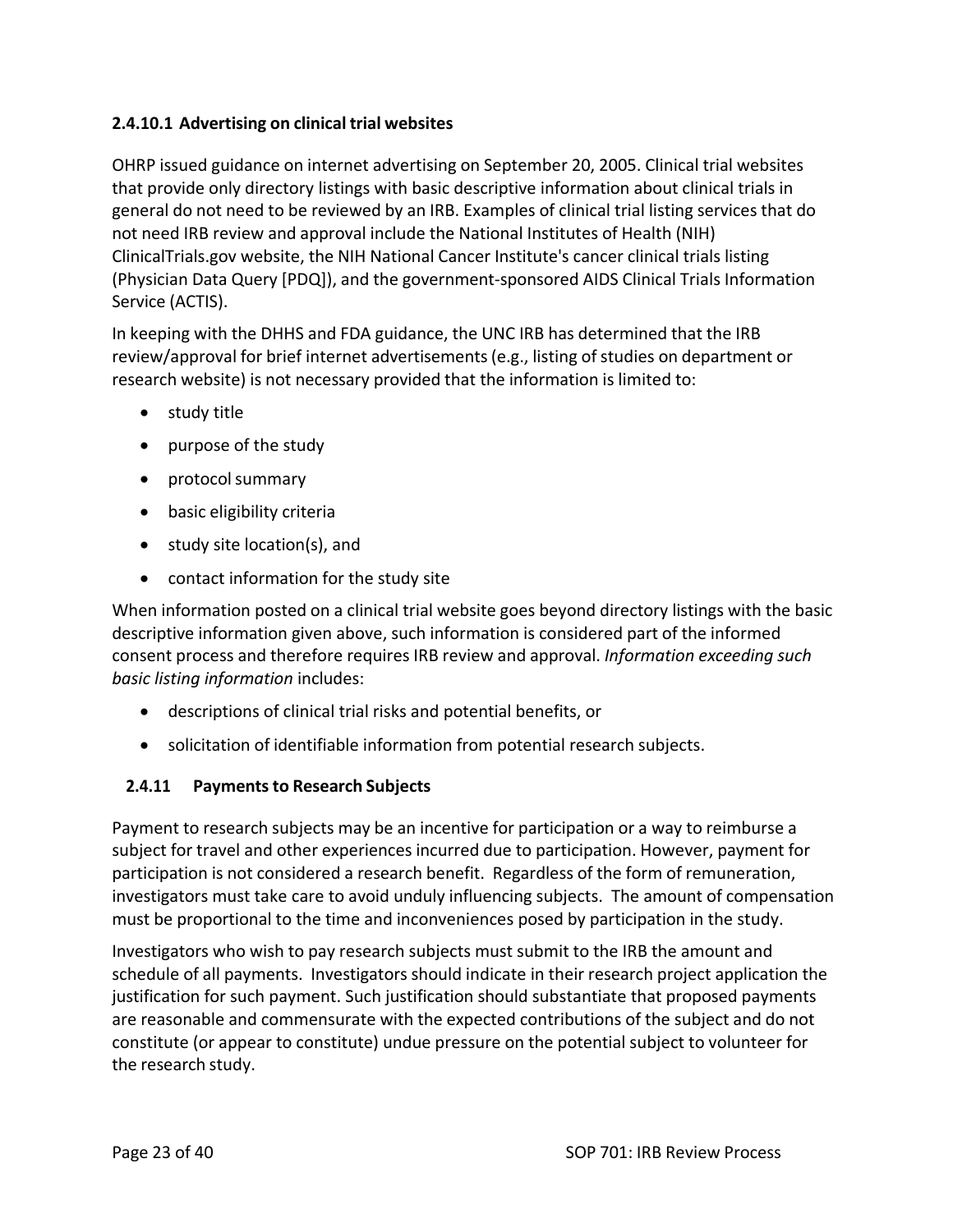The IRB must review both the amount of payment and the proposed method and timing of disbursement to assure that neither entails problems of coercion or undue influence.

Credit for payment should be prorated and not be contingent upon the participant completing the entire study. The IRB does not allow the entire payment to be contingent upon completion of the entire study. Any amount paid as bonus for completion of the entire study should not be so great that it could unduly induce subjects to remain in the study when they otherwise would have withdrawn.

The consent form must describe the terms of payment including the amount and schedule of payments and any conditions under which subjects would receive partial payment (e.g., if they withdraw from the study before their participation is completed) or no payment.

The UNC‐Chapel Hill Office Disbursement Services requires identifying information to issue checks for payment. A separate Social Security Number collection form informs subjects that they are being asked to provide their Social Security Number for payments in excess of \$400/calendar year or for any amount when payment is being issued by the Office of Disbursement Services.

## **2.4.11.1 Non‐Monetary Gifts and Incentives**

Similar to financial incentives, non‐monetary gifts or incentives can also present problems of undue influence or coercion that impact a potential subject's ability to fully and freely consider participation in research.

If subjects will be provided with non‐monetary gifts or tokens of appreciation, such as totes, books, toys, or other such materials, the approximate retail value must be described to the IRB and the IRB will be provided with a description, photo, or sample product to review.

The IRB will review all gifts and incentives being particularly sensitive to the influence of power or authority, whether perceived or actual, over free decision-making. Overt coercion (e.g., threatening loss of credit, or access to services or programs, to which the potential subjects are otherwise entitled) is never appropriate. Moreover, it must be clear that choosing to not participate will not adversely affect an individual's relationship with the organization or its staff or the provision of services in any way (e.g., loss of credits or access to programs).

Investigators should carefully structure incentives and methods of disbursement so that while the incentives may serve as a factor in a subject's decision to participate, that they have not served to unduly influence or coerce participation.

# **2.4.11.2 Lotteries, raffles and door prizes**

Occasionally, investigators who are not in a position to offer equal compensation to each research subject propose to substitute a drawing as an incentive. For example, an investigator with only \$200 to compensate 100 subjects might propose a drawing for two \$100 prizes rather than paying each subject \$2.00. University research projects may not include distribution of prizes to the research subjects via chances purchased by the human subjects or obtained by them in exchange for something of value (e.g., money, human tissues or blood samples). The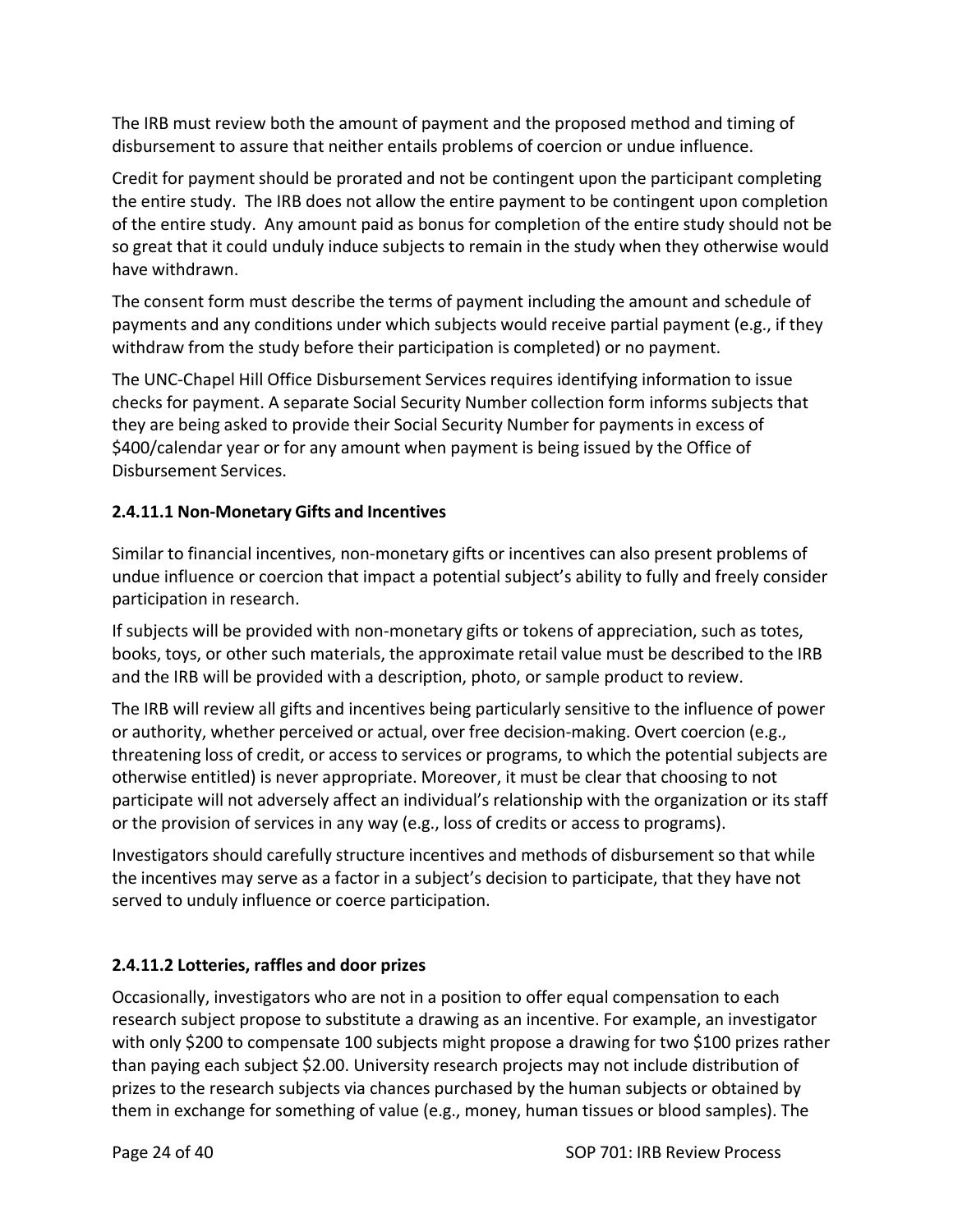terms used for these purchased chance distributions include "lottery" and "raffle." The prohibition is pursuant to State law and University policy. A prize distributed by chance where the chance is obtained merely by attendance at an event (sometimes called a "door prize") and not by the payment of any fee, donation or other consideration is not prohibited by law or University policy.

Regardless of the terminology used, University research should generally not include distribution of incentives to human subjects by chance. This method may represent coercion or undue influence if the incentive is sufficiently valuable. Additionally, the distribution of incentives via chance represents an unequal distribution of the incentive and may be unfair to subjects who will ultimately receive nothing. Generally, rather than conducting a drawing, researchers should provide equitable incentives to each subject, even if such a practice diminishes the value of the incentive. However, use of incentives structured as described above for "door prizes" may be considered by the IRB on a case-by-case basis for research studies of minimal risk and brief duration if the proposed incentives do not have potential for coercion or undue influence and clearly are not distributed in exchange for valuable consideration such as blood or tissue samples or significant time and effort in research participation. The IRB should consult with the Office of University Counsel prior to approval of any incentive distributed by chance. If such an incentive is approved for a given study, consent form language describing the incentive should avoid terms like "lottery" or "raffle." Acceptable terminology might include a reference to a "drawing based on chance in which each subject has equal odds of receiving [the incentive]."

NCGS §14‐309.15 Raffles

#### **2.4.12 State and Local Laws**

The IRB considers and adheres to all applicable state and local laws in the jurisdictions where the research is taking place. The HRPP and IRB rely on the UNC‐Chapel Hill Counsel for the interpretation and application of North Carolina law and the laws of any other jurisdiction where research is conducted as they apply to human subjects research. The IRB will ensure that consent forms are consistent with applicable state and local laws.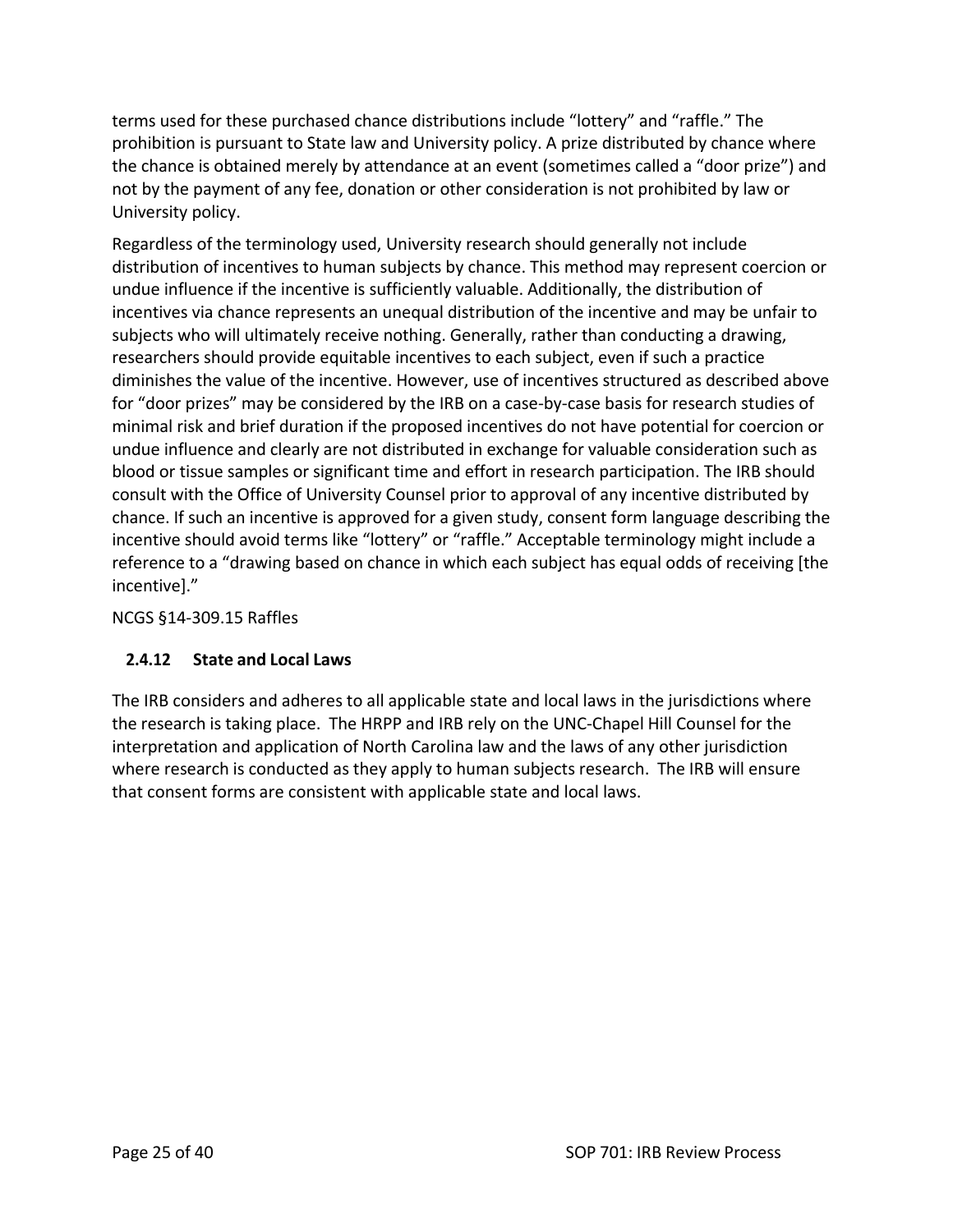#### **2.5 Possible IRB Actions**

**Approval.** The research, proposed modification to previously approved research, or other item is approved. The IRB has made all of the determinations required for approval (i.e., approval criteria and any applicable special determinations (e.g., waivers, alterations, vulnerable population determinations, etc.)). No further action is needed.

**Conditions Required for Approval.** (Also known as approval with stipulations or approval with contingencies).) The research, proposed modification to the previously approved research, or other item is approved but conditions must be satisfied before the approval becomes effective.

The IRB may approve research with conditions if, given scope and nature of the conditions, the IRB is able, based on the assumption that the conditions are satisfied, to make all of the determinations required for approval (i.e., approval criteria and any applicable special determinations (e.g., waivers, alterations, vulnerable population determinations, etc.)). Any time the IRB cannot make one or more of the determinations required for approval, the IRB may not approve the study with conditions.

The IRB may require the following as conditions of approval of research:

1. Confirmation of specific assumptions or understanding on the part of the IRB regarding how the research will be conducted (e.g., confirmation that research excludes children);

- 2. Submission of additional documentation (e.g., certificate of training);
- 3. Precise language changes to the study, consent, or other study documents; or

4. Substantive changes to the study, consent, or other study documents along with clearly stated parameters that the changes must satisfy.

When the IRB approves research with conditions, the conditions will be documented in the IRB minutes for research reviewed at a convened meeting or in IRBIS for research reviewed under an expedited review procedure.

When the convened IRB approves research with conditions, the IRB Chair (and/or other qualified individual(s)) will review responsive materials from the investigator and determine that the conditions have been satisfied. If the conditions have not been satisfied, or are only partially satisfied, the stipulation is resent to the investigator. No additional stipulations may be added by the expedited reviewer.

After verification, the following will be documented in IRB records and written communication to the investigator:

- The date when the IRB determined that the criteria for approval were satisfied (i.e., the "approval date");
- The date when verification was made that all IRB conditions have been satisfied (i.e., the "effective date"), and;
- For initial approval and continuing reviews, the date by which continuing review must occur.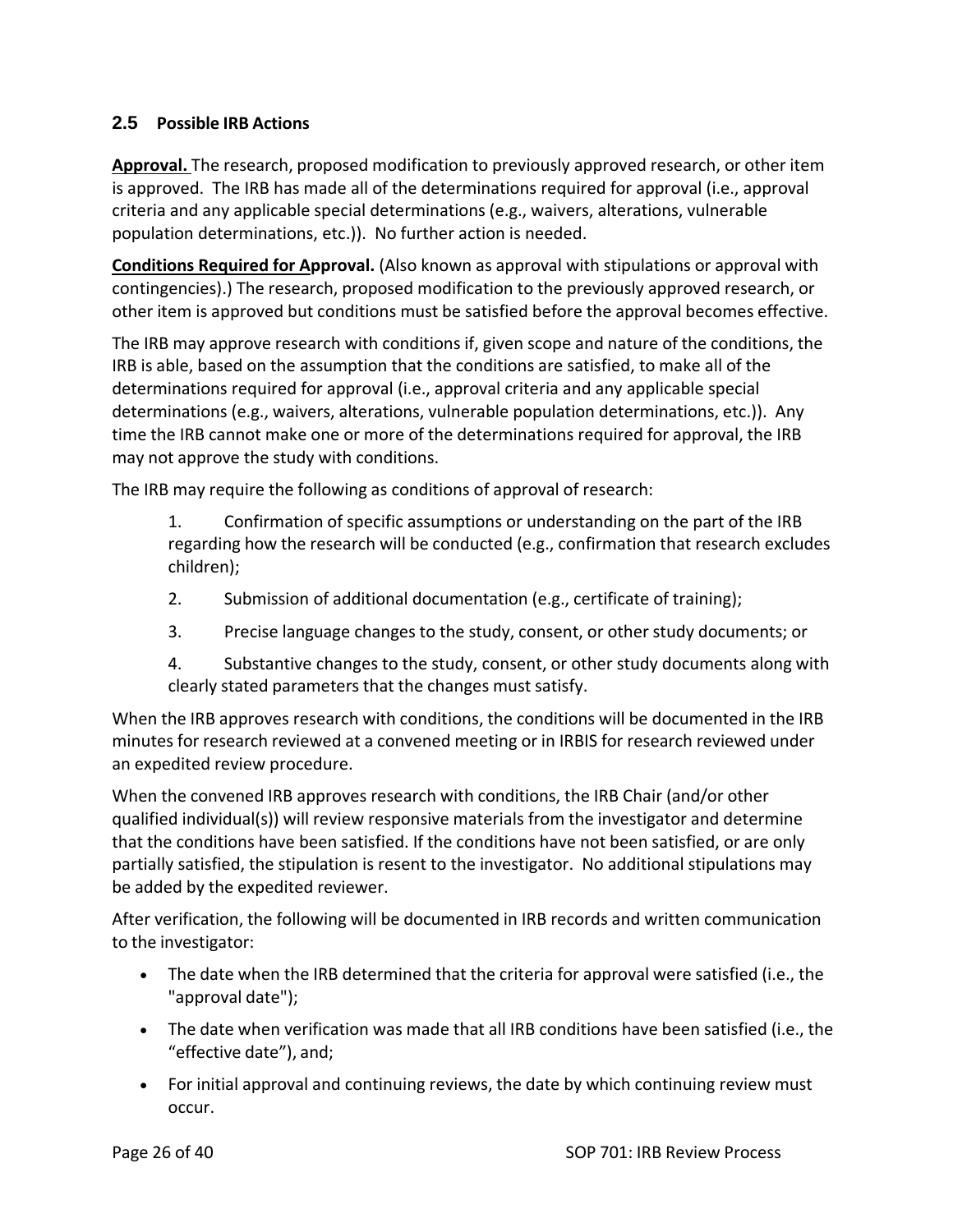**Partial Approval**. The IRB may stipulate that certain components of the research, which the IRB has determined to meet the criteria for approval, may commence or continue while other components of the research that require modification or clarification cannot begin or continue until the outstanding issues are resolved and approved by the convened IRB. For example, the IRB could determine that a study may begin but that children cannot be enrolled until the investigator submits, and the IRB approves, a plan for assent.

**Deferral**. This action is taken by the convened IRB when modifications are required (of the nature or amount that the full IRB cannot make or specify exact changes or parameters), or additional information or clarification is needed in order to determine that one or more criteria for approval are satisfied (e.g., the risks and benefits cannot be assessed with the information provided).

The deferral and the basis for the deferral is documented in the IRB minutes and is communicated to the investigator in writing.

When the convened IRB defers approval, the responsive materials from the investigator will be provided to the convened IRB for review at a subsequent meeting. When the full board defers approval, the original full board reviewer will review the response materials whenever possible. In the event that the original reviewer is unavailable at the meeting during which the submission is being reviewed, the response will be reviewed by the IRB Chair or other qualified IRB member who has been designated to conduct the review.

**Disapproved**. The IRB may determine that the proposed research cannot be conducted at the UNC‐Chapel Hill or by employees or agents of UNC‐Chapel Hill or otherwise under the auspices of the UNC‐Chapel Hill.

Disapproval can only be decided at the convened IRB meeting. An expedited reviewer cannot disapprove a study.

**Approval in Principle**. As per federal regulations, [45CFR46.118], there are circumstancesin which a sponsoring agency may require certification of IRB approval as a condition of submitting for or releasing funds but before definitive plans for the involvement of human subjects have been developed (e.g., certain training grants or grants in which the procedures involving human subjects are dependent on the completion of animal studies or instrument development). In these circumstances, the IRB may grant "approval in principle" without having reviewed the as yet undeveloped procedures or materials. The IRB Chair or designee will review the available information (i.e., the grant or proposal and any supplemental information provided by the investigator) and, if appropriate, will provide certification of IRB approval in principal. The investigator must obtain IRB approval before conducting human subjects research.

## **2.6 Continuing Review**

The IRB will conduct a continuing review of ongoing research at intervals that are appropriate to the level of risk for each research plan, but not less than once per year. The date by which continuing review must occur will be recorded in the IRB minutes or other IRB records and communicated in writing to the investigator. Continuing review must occur as long as the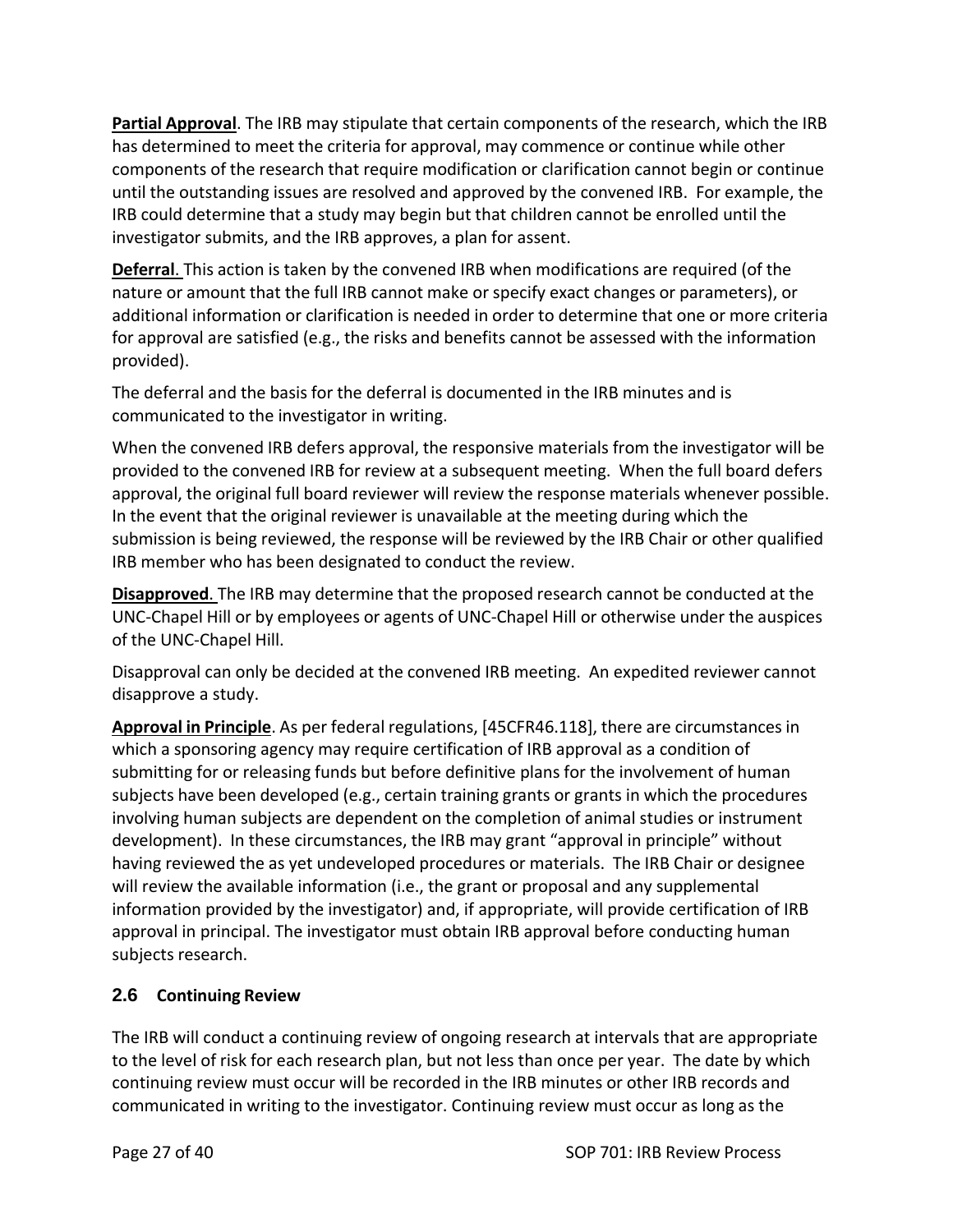research remains active including when the remaining research activities are limited to the analysis of private identifiable information.

## **2.6.1 Continuing Review Process**

As a courtesy to investigators, the OHRE staff will send out renewal notices to investigators at 60 and 30 days in advance of the expiration date; however, it is the investigator's responsibility to ensure that the continuing review of ongoing research is approved prior to the expiration date. By federal regulation, no extension to that date can be granted.

Investigators must submit the following for continuing review:

- 1. The initial study application form updated with any changes;
- 2. The current protocol/research plan;
- 3. The current consent document;
- 4. The current Investigator's Brochure or other updated risk information (if applicable);
- 5. The most recent report from the DSMB or DMC (if applicable);
- 6. The most recent multi‐center progress report (if applicable);
- 7. Any proposed modifications to the protocol/research plan, consent, or study; and
- 8. The progress report (for continuing review).

The complete renewal application can be accessed by all IRB members. Members can request the complete study file (i.e., previous submissions) or any additional materials from the IRB staff prior to the meeting.

In the case of expedited review, the reviewers will have access to the complete study files.

## **2.6.2 ApprovalConsiderations**

In order to re-approve research at the time of continuing review, the IRB must determine that the regulatory criteria for approval continue to be satisfied. Because the research was previously found to satisfy the criteria for approval, the IRB focuses its considerations at the time of continuing review on whether any new information is available that would affect the IRB's prior determination that the criteria for approval are satisfied. The IRB pays particular attention to four aspects of the research:

- 1. Risk assessment and monitoring;
- 2. Adequacy of the informed consent process;
- 3. Local investigator and organizational issues; and
- 4. Research progress.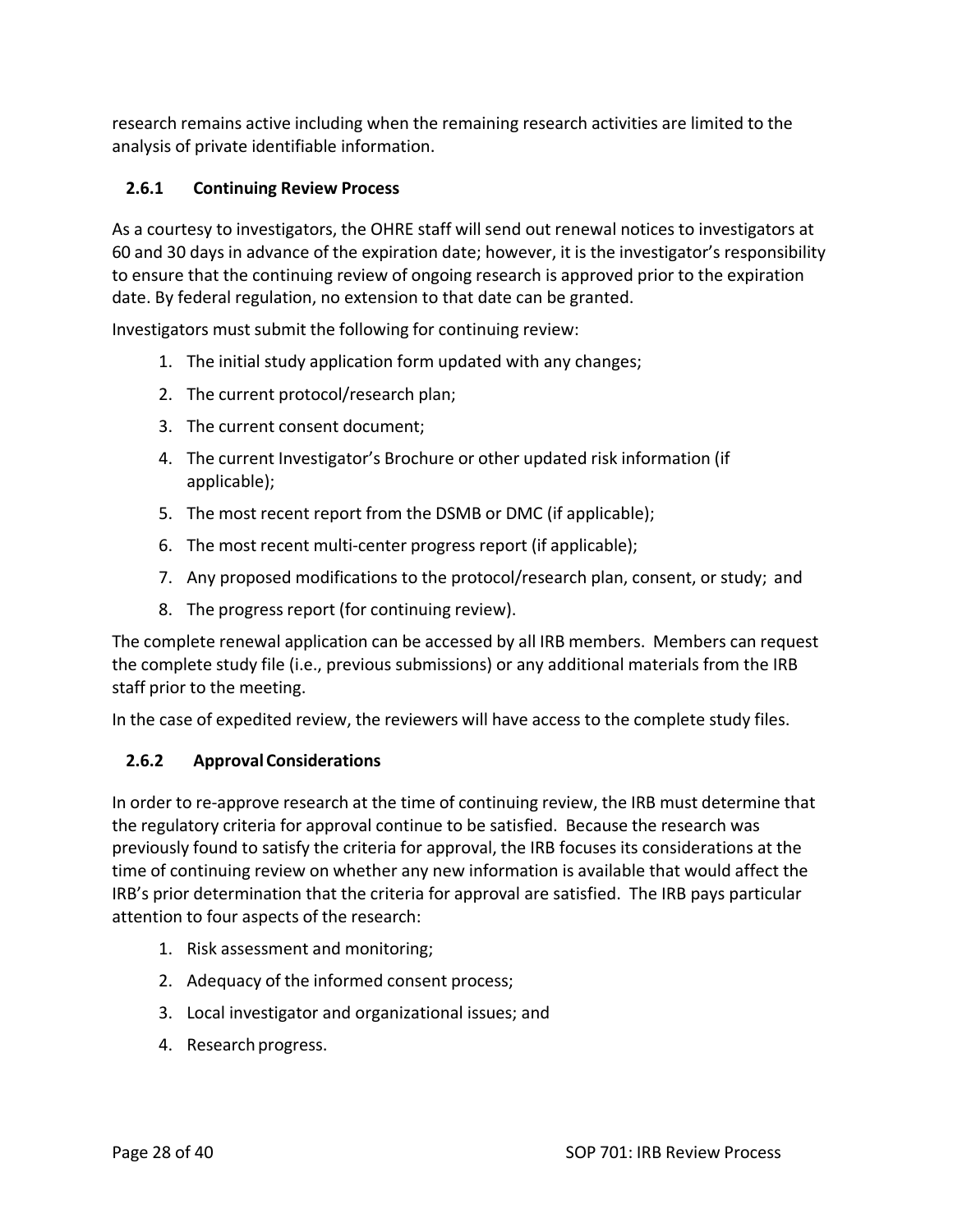#### **2.6.2.1 Convened Board Review**

In conducting continuing review of research not eligible for expedited review, all IRB members are provided with access to all of the materials listed in Section 2.6.1 and are responsible for reviewing the project summary, the current consent document, the progress report, and, if applicable, the data and safety monitoring report, multi‐center study progress reports, and any proposed modifications to the protocol/research plan, or consent The Primary Reviewer is responsible for reviewing the complete materials submitted for continuing review including the complete research plan. If requested, the reviewer is given access to the complete IRB file and relevant IRB meeting minutes. At the meeting, the Primary Reviewers assist the Chair in leading the IRB through the completion of the regulatory criteria for approval.

Review of currently approved or newly proposed consent documents must occur during the scheduled continuing review of research by the IRB, but consent documents should be reviewed whenever new information becomes available that may require modification of information in the consent document.

#### **2.6.2.2 Review of PI Responses**

The IRB may use the expedited review procedure to approve an investigator's response to a convened board's request for minor changes following initial or continuing review of an IRB protocol.

Changes regarded as minor:

- Specific revisions stipulated by the IRB requiring only simple concurrence by the investigator
- Requests for additional information that is not relevant to the IRB's determination of whether the research meets the regulatory criteria for approval. If the investigator's response is concordant with the stipulations, or the additional information is provided as requested, the IRB Chair/designee may approve the revised protocol on behalf of the convened board using the expedited review procedure. This action is permitted when the IRB requires modifications (stipulated in the meeting) to secure approval.

Examples of board actions permitting review of the investigator's response using the expedited procedure:

- If the submission does not include an adequate plan for monitoring the data to ensure the safety of subjects, the board determines what level of monitoring is appropriate and requires the investigator to incorporate the stipulated plan into the protocol.
- Although there might be some ambiguity in the protocol regarding the age range of subjects to be enrolled, the board determines that one or more age ranges would meet the regulatory requirements for approval. The investigator is asked to specify which will be the criterion for eligibility, and if the choice fits within the IRB's predetermined acceptable range, the protocol may be approved using the expedited review procedure.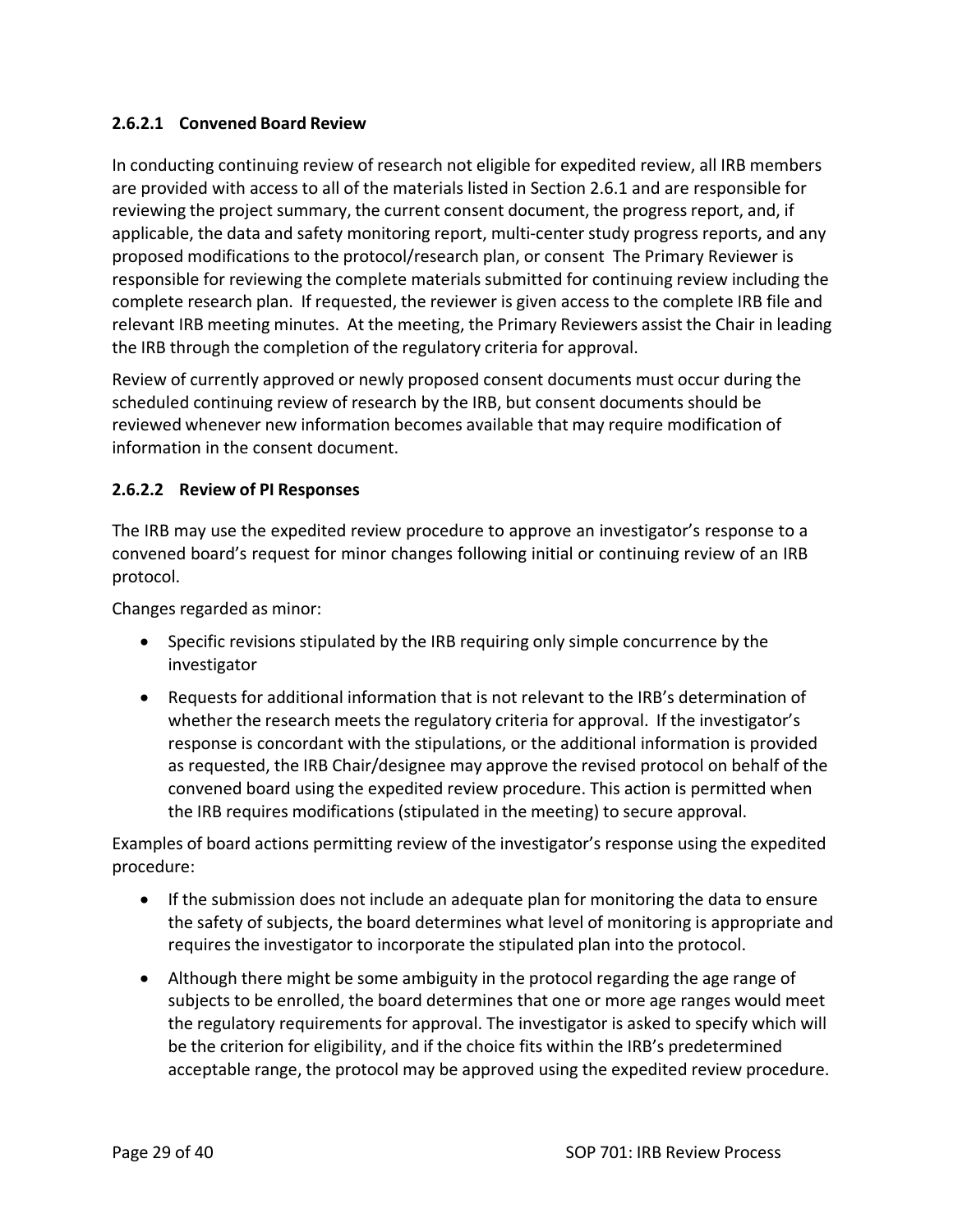- Although it is unclear whether results of genetic testing will be returned to subjects, rather than asking the investigator to clarify, the board determines whether results should be returned and the investigator is asked to concur with the board's decision.
- To further minimize the risk to individual participants, the board requires that those with known history of a particular condition, for example known heart disease, be excluded from participation.
- To assist in the future review of a protocol, the IRB asks the investigator to add specific information from the sponsor's protocol to the IRB protocol summary.

Changes that are NOT minor and that may not be expedited by the Chair:

- When the IRB asks substantive questions about the protocol/consent form or requests additional information that is directly relevant to the IRB's determination of whether the research meets the regulatory criteria for approval (45 CFR 46.111 or 21 CFR 56.111), then approval of the proposed research must be deferred, pending subsequent review of the investigator's response by the IRB at a convened meeting.
- When the investigator refuses to make modifications stipulated by the convened board, the Chair cannot approve the protocol. The modifications proposed by the investigator, and his justification for not making the IRB's changes, must be reviewed by the convened IRB for approval for disapproval.

Other examples of board actions requiring review of the investigator's response by the convened board:

- Request for additional information on pre‐clinical or clinical experience with the drug/device/biologic. This additional information is directly relevant to the board's determination of whether risks to subjects are reasonable in relation to anticipated benefits.
- Request for justification and rationale for doing research biopsies in healthy volunteers. The response has direct bearing on minimizing risks by using procedures that do not unnecessarily expose subjects to risk.

Review of Investigator responses:

- Investigator responses for studies that were reviewed via expedited review will be reviewed by an experienced IRB member; typically the same individual who completed the initial review.
- Investigator responses for studies that were reviewed by the convened IRB and received contingent approval, will be reviewed by the Chair or other experienced expedited reviewer or, upon request, by committee member reviewer(s).
- Investigator responses for studies that were reviewed by the convened IRB and were either deferred or disapproved, will be reviewed by the convened IRB.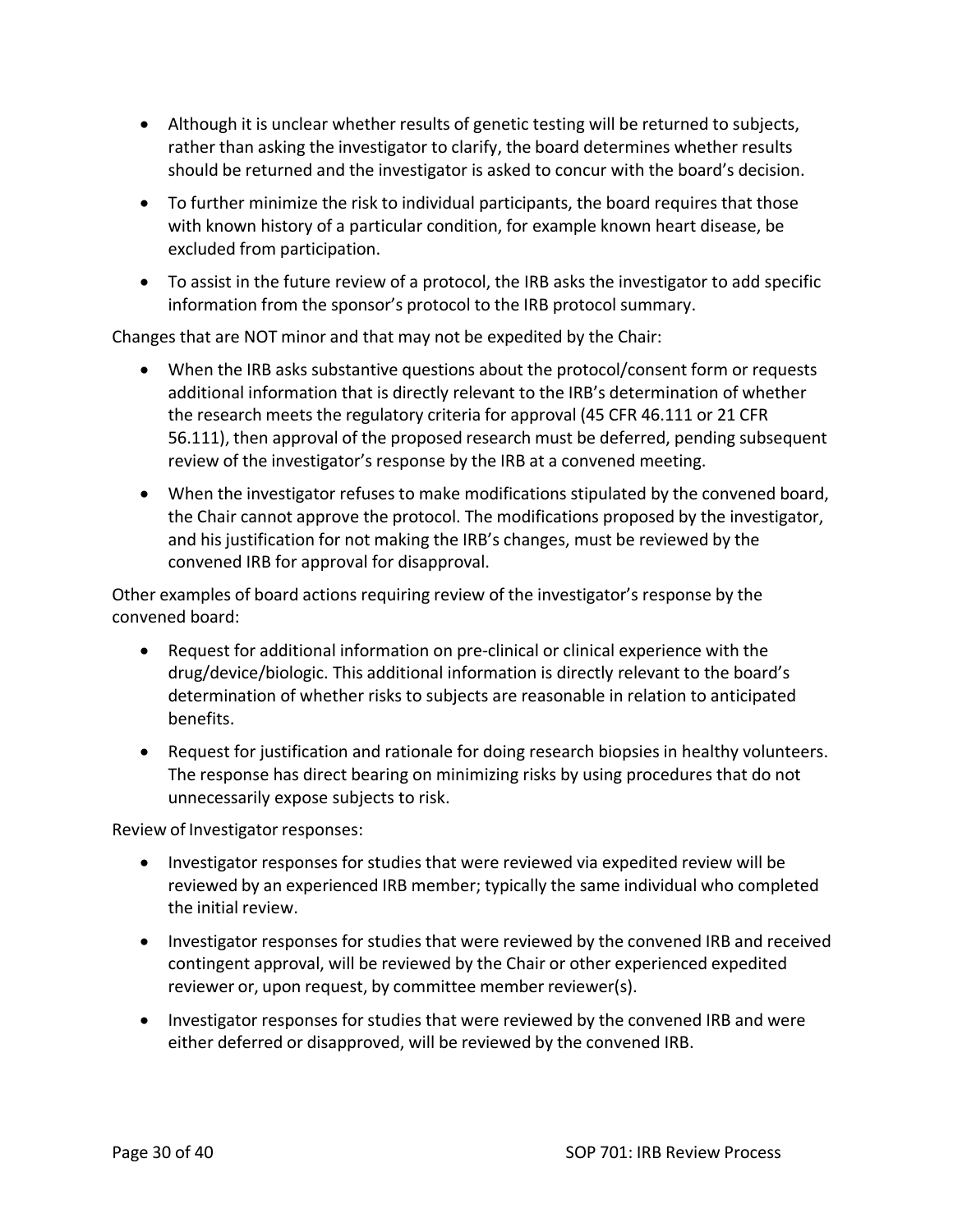## **2.6.2.3 Expedited Review**

In conducting continuing review under expedited procedures, the reviewers will have access to entire study file. The reviewer(s) determine whether the research meets the criteria allowing continuing review using the expedited procedure, and if so, whether the research continues to meet the regulatory criteria for approval.

Generally, if research did not qualify for expedited review at the time of initial review, it does not qualify for expedited review at the time of continuing review, except in limited circumstances described by expedited review categories (8) and (9) (see Expedited Review Categories in Section 2.1.1). It is also possible that research activities that previously qualified for expedited review, have changed or will change, such that expedited IRB review would no longer be permitted for continuing review.

## **2.6.3 Possible IRB Actions after Continuing Review**

As with Initial Review, at the time of Continuing Review, the Convened IRB or IRB Member(s) conducting expedited review may take any of the following actions (see Section 2.5 for a detailed description of these actions):

- 1. Approval
- 2. Conditions Required for Approval (i.e., Approval with stipulations)
- 3. Deferred

Additionally, the convened IRB may vote to disapprove the study. If an IRB member conducting expedited review believes that the study should be disapproved, it will be referred to the convened board for review. If the IRB has significant concerns, the IRB may vote to suspend or terminate the research (See SOP 1402 for a detailed discussion of suspensions and terminations).

If a research study receives Approval with Conditions at the time of the Continuing Review, the IRB will specify whether any conditions need to be satisfied before an investigator can continue particular research activities related to those conditions or requirements that must be adhered to until the conditions of approval have been satisfied. For example, if at the time of continuing review, the IRB requires the investigator to change the research protocol to include a specific new procedure for screening prospective subjects, the IRB could approve the research with the following condition: research activities involving currently enrolled subjects may continue, but no new subjects may be enrolled until a designated IRB member reviews a revised protocol and verifies that the protocol includes the new screening procedure. Additionally, the IRB may specify a time period, such as 1, 2, or 3 months, for the condition/s to be satisfied as long as the activity with conditions is not begun/restarted until approval is granted.

## **2.6.4 Lapsesin Continuing Review**

The regulations permit no grace period or approval extension after approval expiration. Research that continues after the approval period has expired is research conducted without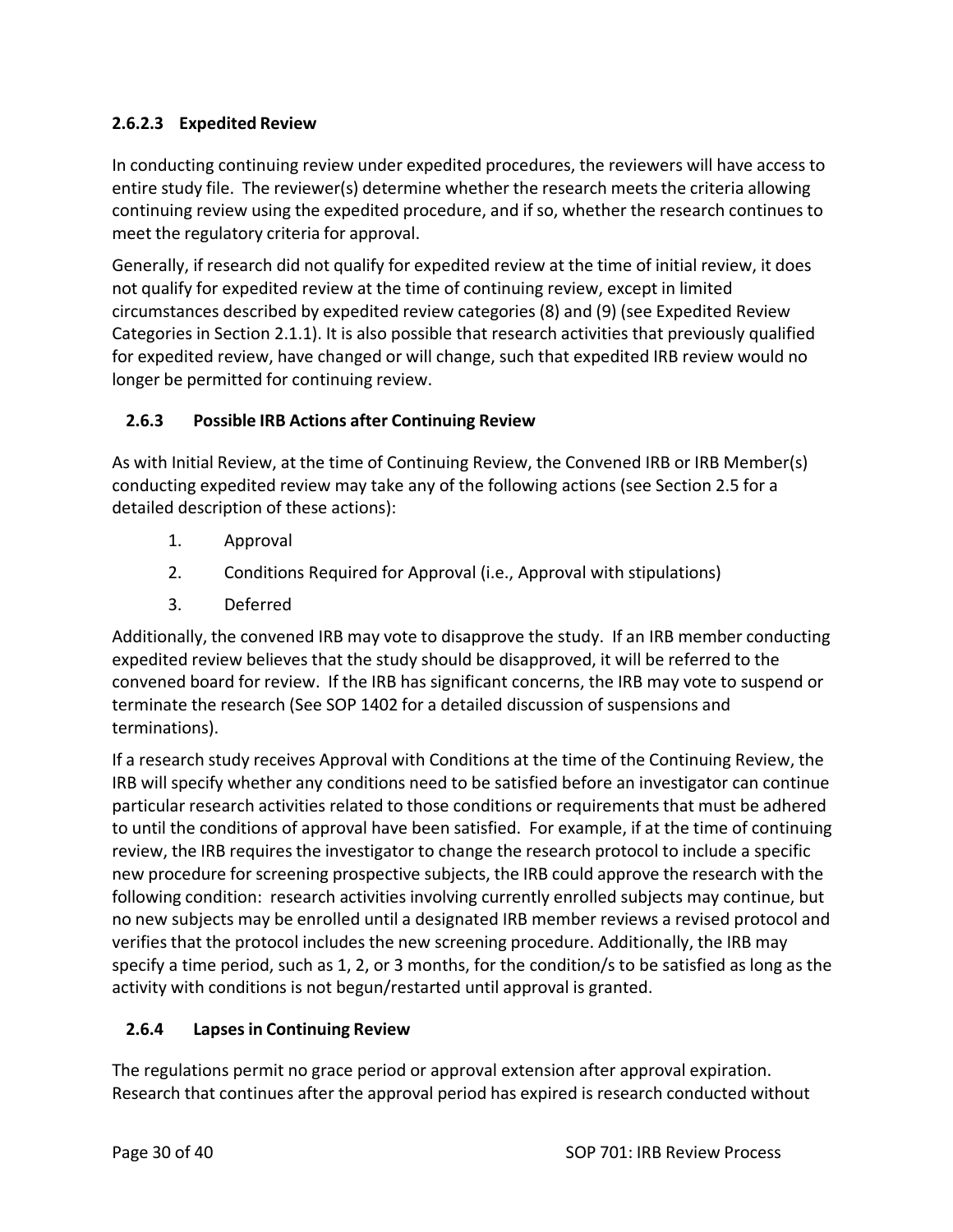IRB approval. If re‐approval does not occur within the time set by the IRB, all research activities must stop, including recruitment (media advertisements must be withdrawn), enrollment, consent, interventions, interactions, and data collection. This will occur even if the investigator has provided the continuing information before the expiration date. Therefore, investigators must submit their continuing review materials enough in advance of expiration to allow sufficient time for IRB review before the expiration date.

The lapse of IRB approval due to a failure to complete continuing review and obtain re‐approval prior to expiration of the prior approval does not ordinarily constitute a suspension or termination of IRB approval, for federal reporting purposes; however, the failure to meet continuing review obligations may be grounds for suspension or termination of the research. If the IRB notes a pattern of non-compliance with the requirements for continuing review (e.g., an investigator repeatedly or deliberately neglects to submit materials for continuing review in a timely fashion), the IRB should determine the reasons for the non‐compliance and take appropriate corrective actions. The IRB must report to FDA/OHRP any instance of serious or continuing non‐compliance with FDA regulations or IRB requirements or determinations.

The OHRE is responsible for notifying the investigator of the expiration of approval and that all research activities must stop.

However, the IRB recognizes that, while enrollment of new subjects cannot occur after the expiration of IRB approval, temporarily continuing participation of already enrolled subjects may be necessary or appropriate, for example, when the research interventions hold out the prospect of direct benefit to the subjects, or when withholding those interventions or safety monitoring procedures, would place subjects at increased risk. In these instances, the investigator should, at the earliest opportunity, contact the OHRE and submit a written request to continue those research activities that are in the best interests of subjects. Such a request should specifically list the research activities that should continue, and provide justification, and indicate whether the request applies to all or only certain subjects. The IRB Chair or designee will review the request and provide a determination regarding what activities, if any, may continue during the lapse. Such a determination may include a time limit or other conditions or restrictions. If the IRB decides that already enrolled subjects should continue to receive the interventions that were being administered to subjects under the research project, data collection (especially safety information) should also continue for such subjects.

## **2.7 Modification of an Approved Protocol**

Investigators may wish to modify or amend their approved applications. Investigators must seek IRB approval before making any changes, no matter how minor, in approved research ‐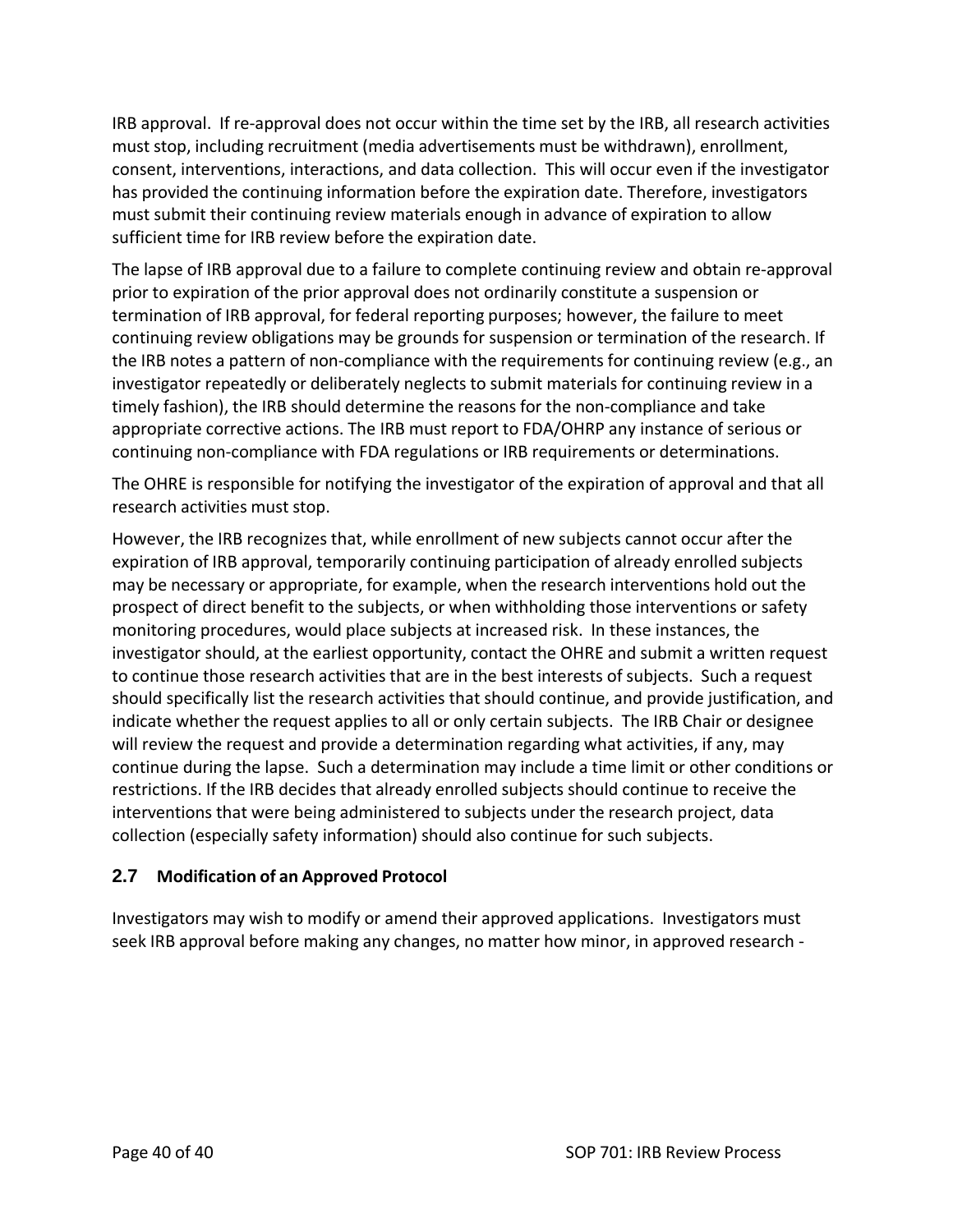even though the changes are planned for the period for which IRB approval has already been given ‐ unless the change is necessary to eliminate an immediate hazards to the subject (in which case the IRB must then be notified at once). Changes in approved research that are initiated without IRB approval to eliminate apparent immediate hazards to the participant should be reported to the IRB within 30 days. The changes are reviewed by the IRB to determine whether the changes(s) was consistent with ensuring the participants' continued welfare.

Modifications may be permanent (Protocol Modification) which make changes to the protocol for all remaining subjects or temporary (Protocol Exceptions) circumstances in which the specific procedures called for in a protocol are not in the best interests of a specific patient(s)/subject(s) (examples: patient/subject is allergic to one of the medications provided as supportive care; patient/subject is not eligible in a direct benefit study). Usually an Exception is a change that is planned and has prior agreement from the sponsor. See Section 2.7.3 for details on Protocol Exceptions.

Note: Protocol Deviations [see SOP 1401] are unplanned and are reported to the IRB after the fact.

Investigators should consider whether the proposed changes to the research alter the original scope, purpose, or intent of the research. When the research itself is fundamentally changed, the IRB will typically require a new study application rather than allow such changes to be made through a modification to the existing research plan.

## **2.7.1 Modification Procedures**

Investigators must submit a modification request to inform the IRB about the proposed changes to the study, including, but necessarily limited to:

- For Protocol Modifications, a revised protocol/research plan, application, and/or study materials (with a detailed summary of changes and the locations of those changes);
- Revised consent/parental permission/assent documents (if applicable);

• When the proposed change(s) to the research might relate to current subjects' willingness to continue to participate in the study and they won't be asked to re‐consent using the revised consent form, an information sheet, letter, script, or other mechanism of providing information; and

• Any other relevant documentation provided by the sponsor or coordinating center.

The IRB reviewer will review the submission and make an initial determination whether the proposed changes may be approved through an expedited review process, if the changes are minor, or whether the modification warrants convened board review. The reviewer(s) using the expedited procedure has the ultimate responsibility to determine that the proposed changes may be approved through the expedited review procedure and, if not, must refer the research study for convened board review.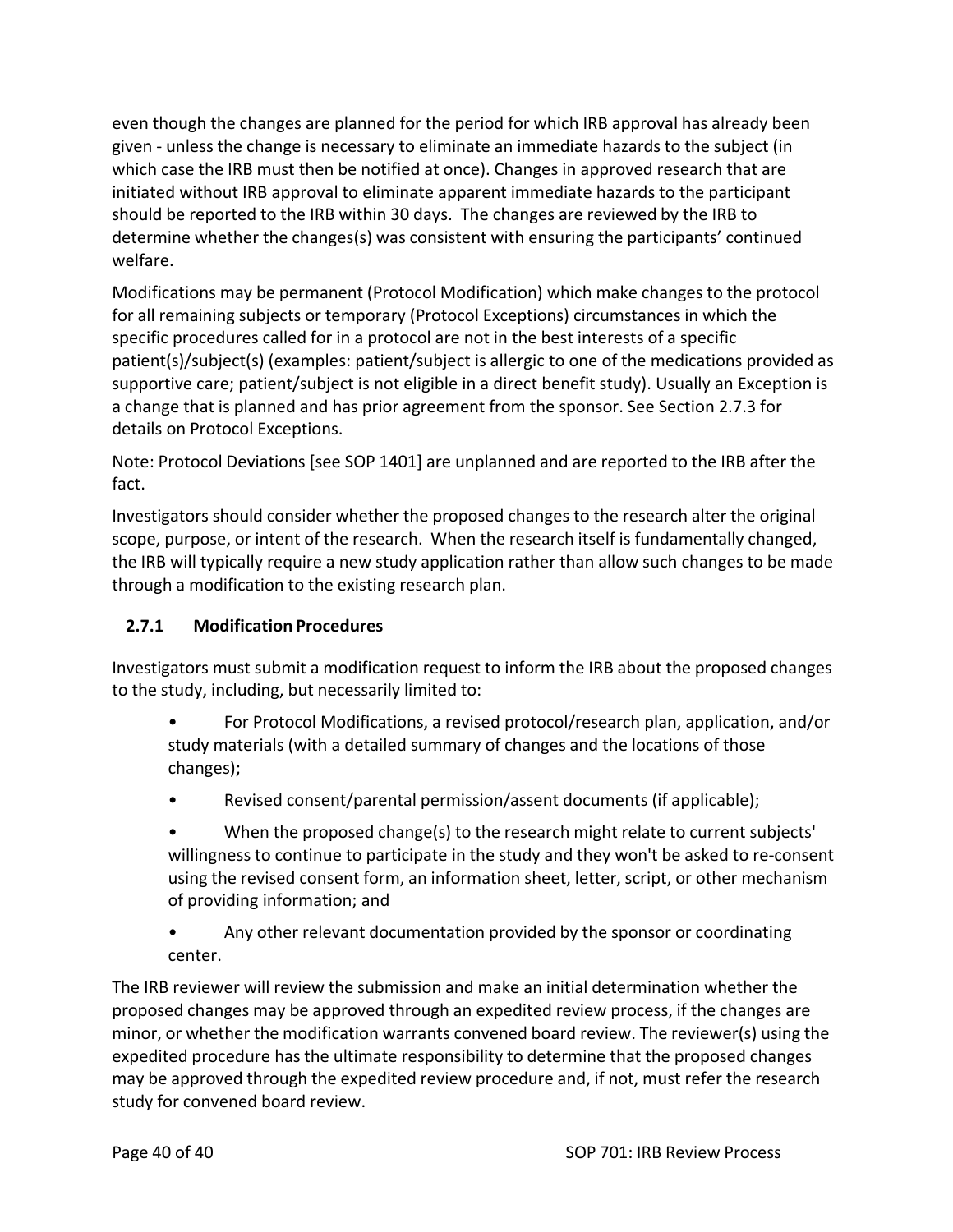## **2.7.1.1 Convened Board Review of Modifications**

When a proposed change in a research study is not minor, then the IRB must review and approve the proposed change at a convened meeting before the change can be implemented. The only exception is a change necessary to eliminate apparent immediate hazards to the research subjects. In such a case, the IRB should be promptly informed of the change following its implementation and should review the change to determine that it is consistent with ensuring the subjects' continued welfare.

All IRB members are provided and review all documents provided by the investigator.

At the meeting, the Primary Reviewer presents an overview of the proposed modifications and assists the IRB Chair in leading the IRB through the completion of the regulatory criteria for approval. The IRB will also determine whether the research with the proposed modifications continues to meet the regulatory criteria for approval.

When the IRB reviews modifications to previously approved research, the IRB considers whether information about those modifications might relate to participants' willingness to continue to take part in the research and if so, whether to provide that information to future/current/past participants.

#### **2.7.1.2 Expedited review of Modifications**

An IRB may use expedited review procedures to review minor changes in ongoing previously‐ approved research during the period for which approval is authorized. An expedited review may be carried out by the IRB Chair and/or experienced designee(s) among the IRB members.

The Chair or designee reviews the submission to determine whether the modifications meet the criteria allowing review using the expedited procedure, and if so, whether the research with the proposed modifications continues to meet the regulatory criteria for approval.

The reviewer will also consider whether information about those modifications might relate to future/current/past participants' willingness to continue to take part in the research and if so, whether to provide that information to participants.

#### **2.7.2 Possible IRB Actions after Modification Review**

As with Initial Review, at the time of Continuing Review, the Convened IRB or IRB Member(s) conducting expedited review may take any of the following actions (see Section 2.5 for a detailed description of these actions):

- 1. Approval
- 2. Conditions required for Approval
- 3. Deferred

Additionally, the convened IRB may vote to disapprove the proposed changes. If an IRB member conducting expedited review believes that the proposed modifications should be disapproved, they will refer the proposed modification to the convened board for review. If the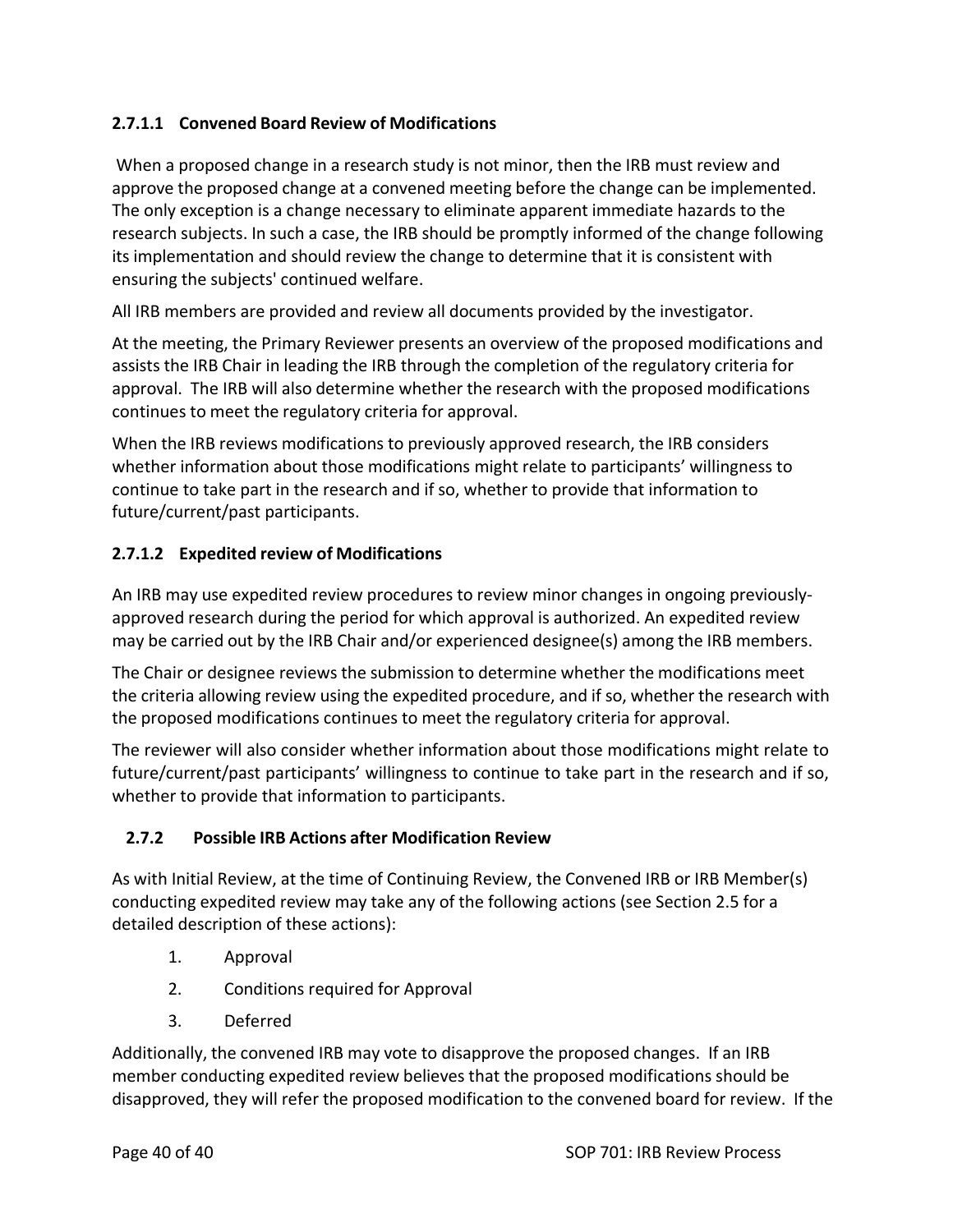proposed changes raise significant concerns on the part of the IRB, the IRB may vote to suspend or terminate the research (See SOP 1402 for a detailed discussion of suspensions and terminations).

## **2.7.3 Protocol Exceptions**

A *Protocol Exception* is a type of planned change to the research. Unlike an amendment, a protocol exception is not a permanent revision to the research protocol. A *Protocol Exception* may be permitted:

- For an individual subject (i.e., Single Subject Protocol Exception) when it is in the best interest of that subject and the subject does not meet the current approved Inclusion/Exclusion (I/E) criteria.
- When IRB approval has lapsed (or is expected to lapse) and the investigator wishes to continue research interventions or interactions for some or all subjects when it is in the best interest of the subjects to continue.

A *Protocol Exception* must not adversely affect the safety of the subject(s) or integrity of the study data. Similar to an amendment or modification, the PI is responsible for submitting any protocol exceptions prior to initiation of the change to the IRB. Failure to submit all protocol exceptions represents non‐compliance with the federal regulations and UNC policies.

## **2.7.3.1 Single Subject Protocol Exception**

A *Single Subject Protocol Exception* should be rare, is limited to a single subject and justified in terms of serving the best interests of the potential study participant. The inclusion of additional participants who do not meet the eligibility criteria requires an amendment (i.e., modification) to the protocol.

If the research involves an investigational agent (drug, device, or biologic), prior approval by the sponsor is also required. Additionally, when the research involves an investigational device and the changes or deviations may affect the scientific soundness of the plan or the rights, safety, or welfare of the subjects, FDA pre‐approval is required [21 CFR 812.150 (4)].

If the research is investigator‐initiated, a colleague uninvolved in the care of the subject must provide a written endorsement for the inclusion of the ineligible person because alternatives are limited to less favorable options.

## **2.7.3.1.1 Requesting a Protocol Exception**

The Investigator will submit a modification requesting a Protocol Exception. Protocol Exceptions should be submitted separately from other modification requests. A *Protocol Exception Request Form* must be completed and submitted along with any additional required documentation. The investigator must explain the underlying reasons for which the protocol exception is requested and where an over-riding safety concern or ethical issue indicates that it is in the best interest of the individual to continue participating.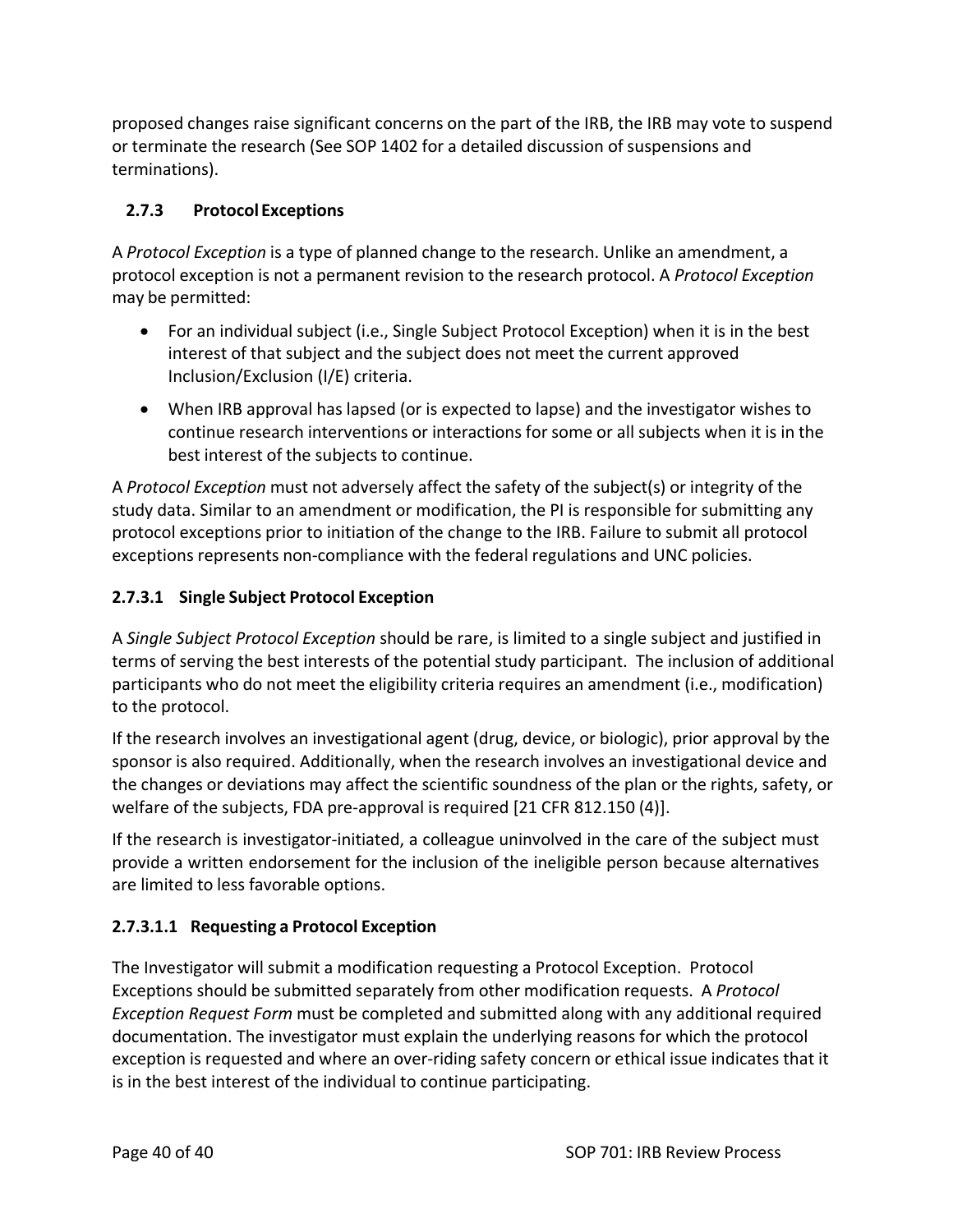If a protocol exception request cannot be submitted via IRBIS because a previous submission is under review, the investigator should call the IRB (919-966-3113) and inform the receptionist that you have a protocol exception that cannot be submitted via IRBIS due to a pending review. The receptionist will refer you to an IRB Analyst who will guide you through the submission process.

Investigators are encouraged to submit all single subject protocol exception *requests as soon as the potential subject is identified.* If the request is time‐sensitive, the investigator should be sure to indicate this when calling the IRB office, or, if applicable, handle as Emergency Use (described below.)

## **2.7.3.1.2 Alternativesto a Single Subject Protocol Exception**

A Single Subject Protocol Exception should be rare, and is generally limited to a single subject. Subsequent requests may be denied. The following alternatives should be considered.

Off protocol – If the treatment being studied under this protocol is FDA-approved, the patient may be treated off protocol.

Protocol Amendment ‐‐ Any modifications to the protocol which may impact on the conduct of the study, potential benefit of the patient or may affect patient safety, including changes of study objectives, inclusion/exclusion criteria, study design, sample sizes, study procedures, or significant administrative aspects.

Expanded Access to Investigational Drugs for Treatment Use (Compassionate Use) ‐‐The purpose of an expanded access protocol is to make investigational drugs available to patients who do not qualify for participation in a clinical trial. Expanded access protocols allow a larger group of people to be treated with the drug.

Emergency Use is defined as the use of an investigational drug, biologic or device with a human subject in a life-threatening situation in which no standard acceptable treatment is available and in which there is not sufficient time to obtain IRB approval. The emergency use exemption is permitted only if each of the following conditions exists as outlined in 21 CFR 56.102(d). 1) A life‐threatening or severely debilitating situation exists necessitating the use of the investigational drug, biologic or device; 2) No standard acceptable alternative treatment is available; and 3) Because of the immediate need to use the drug, biologic or device, there is not sufficient time to use existing procedures to obtain IRB approval for the use.

## **2.7.3.2 Protocol Exception to Conduct Research During Approval Lapse**

Request for approval during approval lapse should be rare. The expectation is that researchers will submit renewal applications well in advance of the expiration date however; there may be circumstances that result in an unexpected IRB approval lapse. In these cases, the investigator may submit a request for a protocol exception to conduct research during approval lapse when it is in the best interest of the subjects to continue.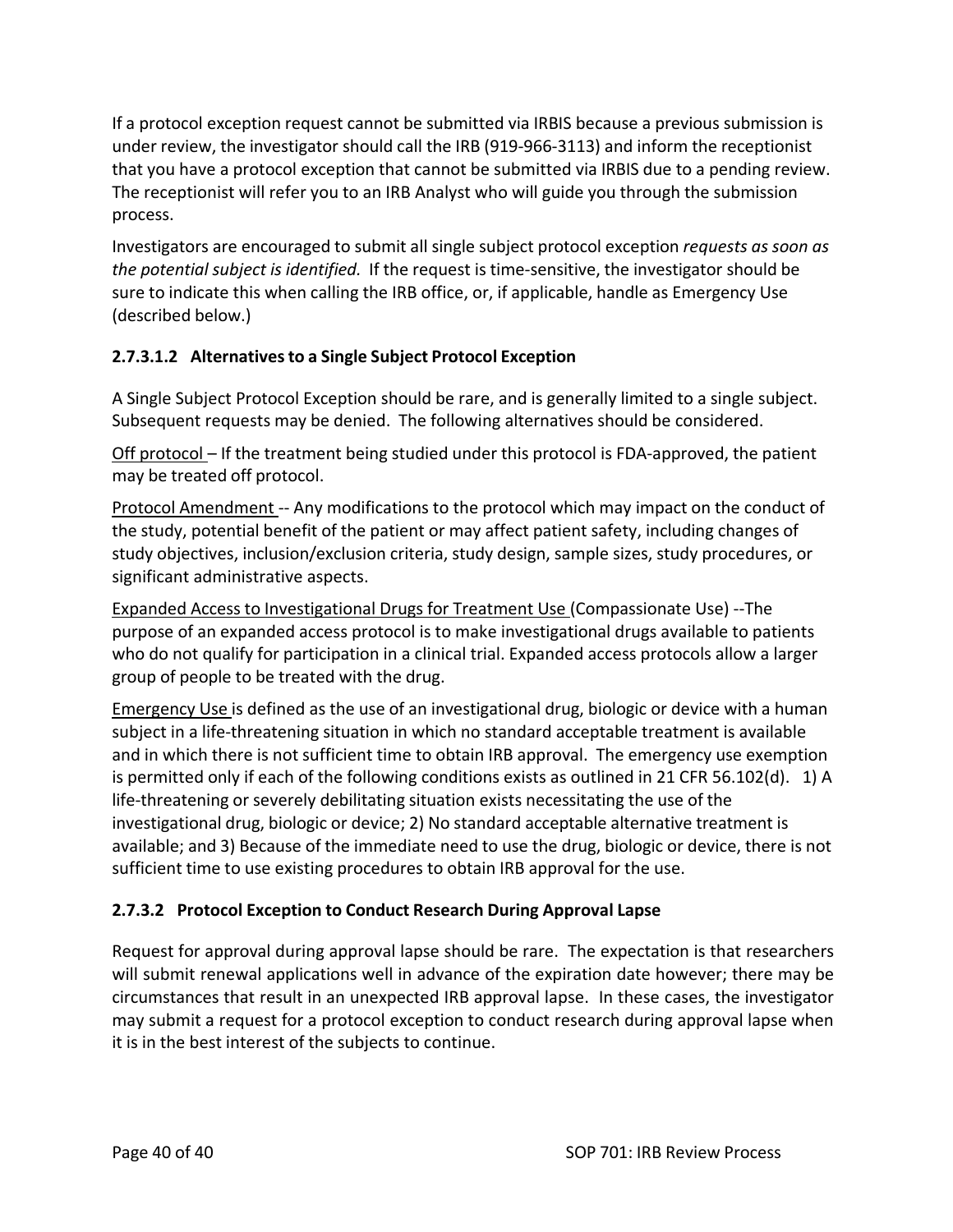#### **2.7.3.2.1 Requesting a Protocol Exception to Conduct Research during Approval Lapse**

Interventions are allowed to continue only when it is in the best interest of the subjects and when approved by the IRB. To request the continuation of certain aspects of the research, the investigator must submit a *Protocol Exception Request Form* describing the activities. The investigator must also explain the underlying reasons for which the protocol exception is requested for each activity and each subject. A protocol exception must be requested even if a continuing review application has been submitted. Approval of a protocol exception does not replace or represent continuing IRB review of the research.

The Investigator should first call the OHRE and request to speak with an IRB Analyst. The *Protocol Exception Request Form* should be completed and emailed directly to the IRB Analyst. Once the protocol exception has been reviewed, the IRB will return the form, which has been completed by the IRB, to the Investigator (or designee) via e‐mail. Following continuing review and approval of the study, the Investigator will submit a modification via IRBIS. The modification should include a completed copy of the *Protocol Exception Request Form* on which the IRB decision has been documented. Doing so will document the protocol exception approval in IRBIS.

#### **2.7.3.3 IRB Review of Protocol Exceptions**

1. The *Protocol Exception Form* will be reviewed to determine if the request represents no greater than minimal risk and is limited to minor changes in previously approved research. The Chair (or designee) will review the request and evaluate the impact of the protocol exception with regards to:

- a. The safety of the research participant
- b. The potential benefits to the subject
- c. Affect to the rights or welfare of the subject
- d. Integrity of the data

2. If the protocol exception represents changes that are no greater than minimal risk and is limited to minor changes, the Chair or designee may review the request via Expedited Review as described in §46.110(b). A summary of the review will be documented in the study submission notes.

3. If the reviewer determines that the Protocol Exception request represents changes that are greater than minimal risk and/or more than minor changes, or is otherwise not approvable, the Protocol Exception should be placed on the next available Full Board agenda. A summary of the review will be documented in the Internal Meeting Notes.

Lapse in IRB approval represents non‐compliance. If the Chair or designee determines that the lapse represents possible continuing noncompliance, it is referred to the Safety Committee for a final determination.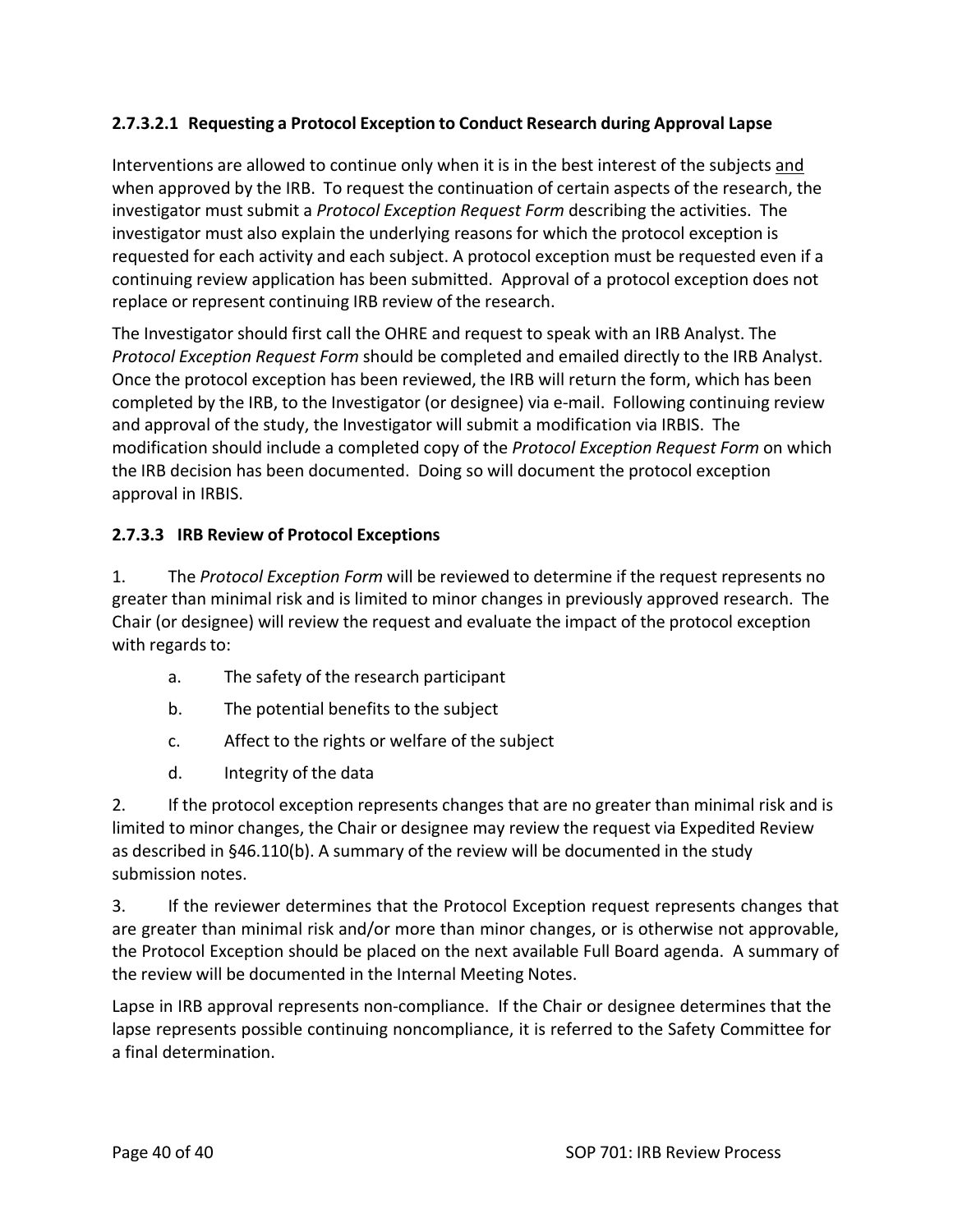Examples of Single Subject Protocol Exceptions that *require Full Board Review*

A dose increase of the investigational drug dose that is not allowed by the current approved protocol.

Request to enroll a potential subject who is currently taking an excluded medication.

Examples of Single Subject Protocol Exceptions that *may be reviewed by Expedited Review*

The protocol requires PET scan for tumor imaging within 28 days of being enrolled into the study. The potential subject's last PET scan was completed 32 days ago (i.e., 4 days out of window). The Investigator does not believe that a repeat CT scan is in the best interest of the subject.

Subject ID 003 experienced an infusion rate reaction during the third dose of the investigational drug. The patient was re-challenged at a slower rate of infusion and successfully completed treatment without further reaction. The Investigator is requesting that use of a slower infusion rate for this subject for all subsequent doses.

Subject ID 024 requires a 60 day  $(+/- 7$  days) follow-up visit. The subject will be traveling during this time and is not available to come in for the visit until January 5<sup>th</sup> which is 7 days out of window. (Note: The IRB will consider the number of days outside of window and potential risk to the subject.)

Examples of Requests that should not be submitted as Protocol Exceptions

Request for approval to complete screening visits during lapse of approval because subjects have already been scheduled.

#### **2.8 Closure of Research Studies**

The completion or early termination of the study, is a change in activity and must be reported to the IRB. Although subjects will no longer be "at risk" under the study, a final report to the IRB allows it to close its files as well as providing information that may be used by the IRB in the evaluation and approval of related studies.

Studies may be closed when the involvement of human subjects ceases (interventions, interactions, observations, and the gathering, use, study, and analysis of identifiable private information, including specimens, are all complete). Studies may be closed when the only remaining research activity involves the analysis of unidentifiable individual level data, or aggregate data sets.

For multi-center research, the study may be closed once all research activities (as above) are complete at the UNC‐Chapel Hill and any sites for which the IRB is the "IRB of record". If the investigator is serving as the lead investigator or the UNC‐Chapel Hill is the coordinating center, please note that the study must remain open as long as the coordinating center is still receiving, studying, using, or analyzing identifiable private information from other sites (even if local interventions, interactions, observations, and data gathering is complete).

Investigators may submit study closures to the IRB via IRBIS. With closure submissions, the investigator must also complete the progress report questions.

The IRB reviewer will confirm the disposition of the data and/or specimens that they collected, including identifiable private data, is consistent with the IRB‐approved research plan. Investigators may not conduct any additional analysis of identified data without re‐applying for IRB approval. Investigators must continue to protect the confidentiality of the data as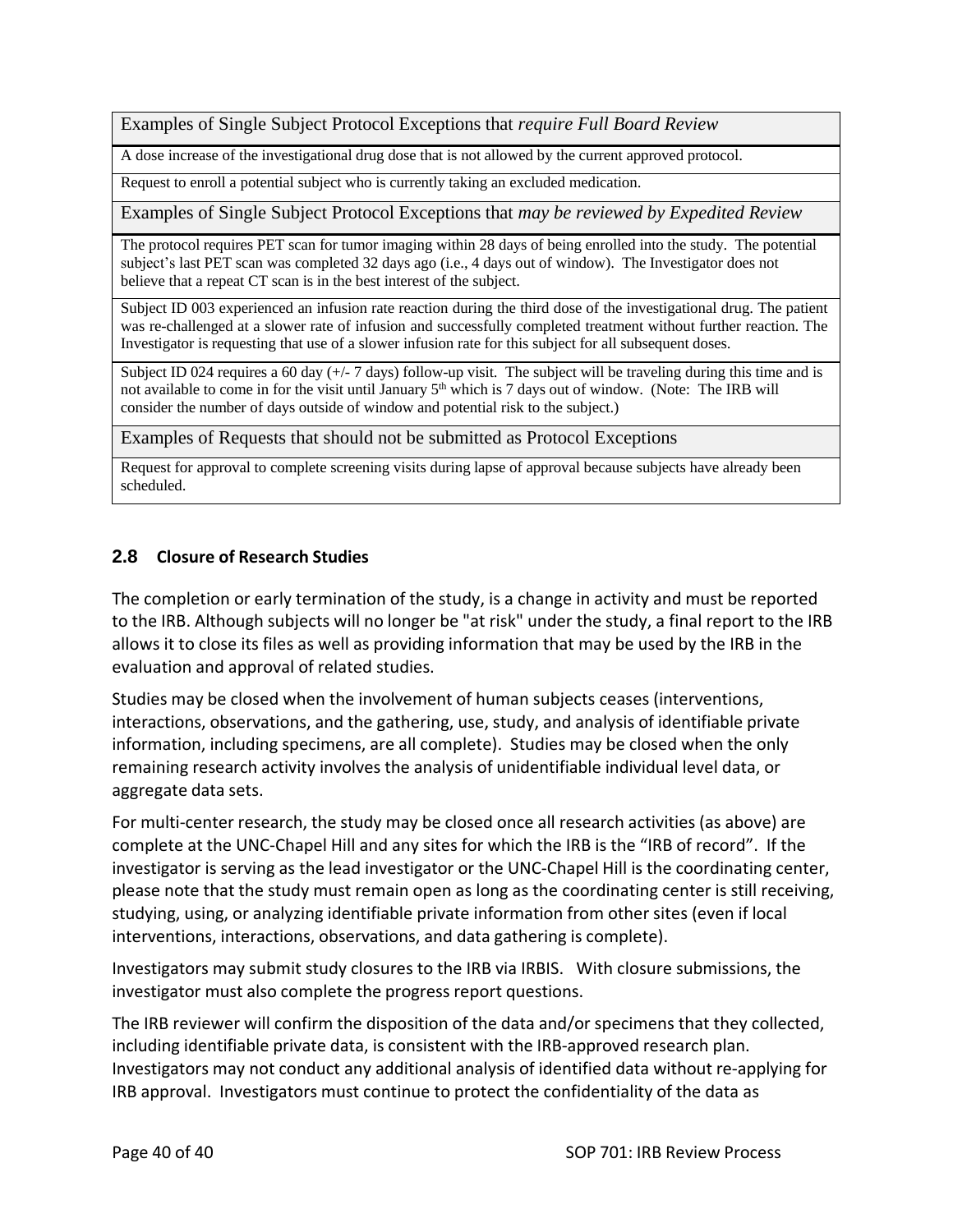described to the IRB and honor any other commitments that were agreed to as part of the approved research including, for example, future use of data or specimens, provision of research results to subjects, and provision of any outstanding payments or compensation.

The IRB will review study closure reports, typically by expedited review, and either approve the closure of the study or request additional information or confirmation of facts from the investigator.

## **2.9 Reporting IRB Actions**

All IRB actions are communicated to the investigator, and/or designated contact person(s) for the research study, in writing via an electronic template letter. For an approval, along with written notification of approval, access to the approved consent/assent/permission form/s (if applicable) will be provided to the investigator. For approval with conditions, the notification will include a listing of the conditions that must be satisfied. For a deferral, the notification will include the modifications and/or clarifications required along with the basis for requiring those modifications. For a disapproval, termination or suspension, the notification will include the basis for making that decision and give the investigator an opportunity to respond in person or in writing.

All research documents are maintained by the IRB for a period of up to three years following closure of the study.

The IRB reports its findings and actions to the organization in the form of its minutes, which are distributed by IRB staff to the UNC‐Chapel Hill Institutional Official.

## **2.10 Failure to Respond**

Failure to submit a response to IRB requirements within 90 days of the IRB date of determination may result in administrative closure of the IRB file (for new study submissions). When research has IRB approval, and an investigator fails to respond to requirements related to a subsequent submission (e.g., a request for modification), the IRB reviewer will review the circumstances, including any potential impact on human subjects, and will contact the investigator to try to secure a response. If the investigator continues to be unresponsive, the failure of the investigator may be considered non‐compliance and may be reviewed in accordance with the procedures in SOP 1402. The investigator will receive notification, including an explanation. An extension beyond 90 days may be granted by the IRB if sufficient cause is provided by the investigator.

## **2.11 Appeal of IRB Decisions**

When an IRB research study is disapproved or deferred, the IRB will notify the investigator in writing about the specific deficiencies and the modifications that are necessary for appropriate IRB approval. The IRB shall include in its written notification a statement of the reasons for its decision and give the investigator an opportunity to respond in person or in writing. Similarly, when research is suspended in part or in full, or terminated, the IRB will notify the investigator in writing of the suspension or termination and the reasons for its decision. The investigator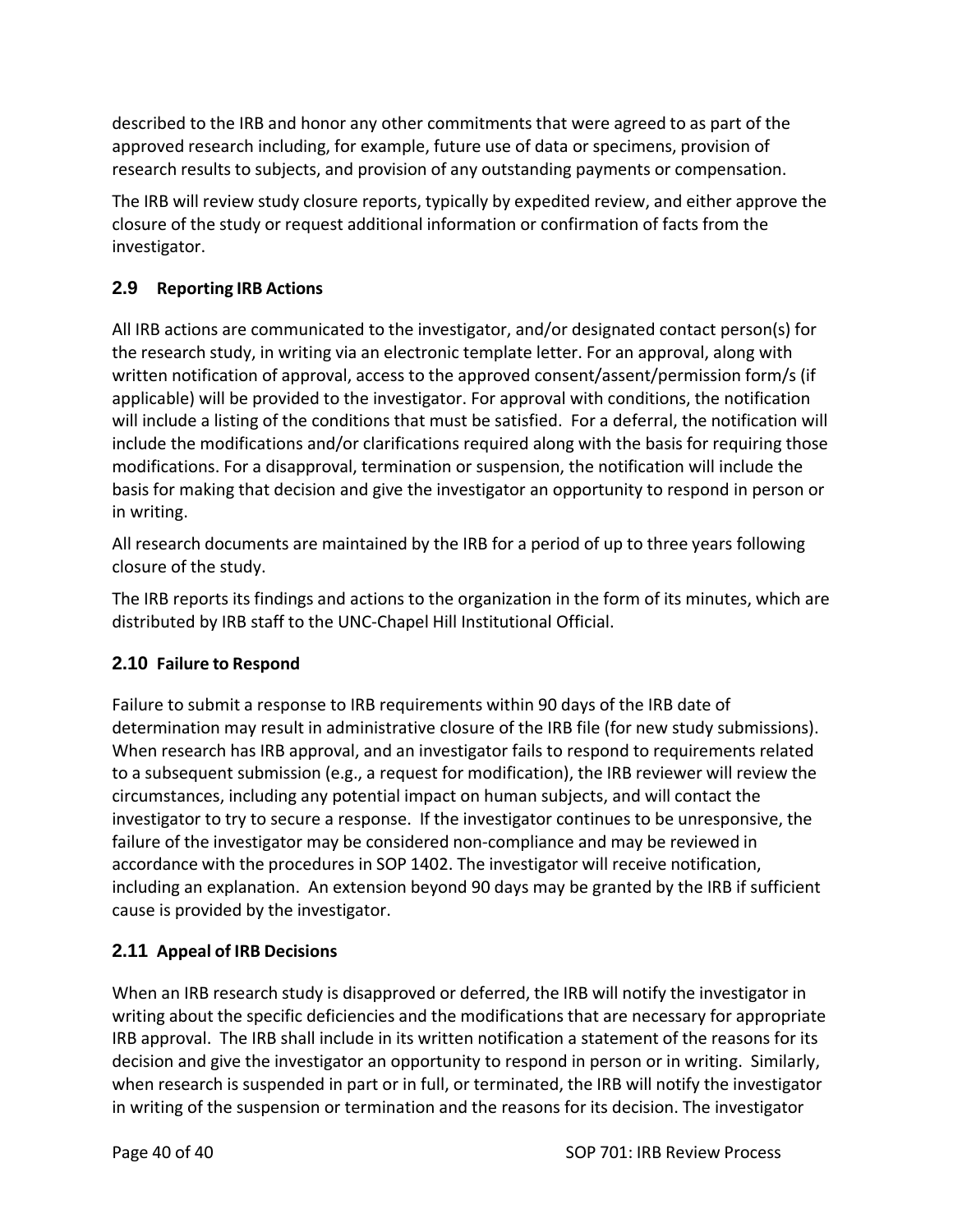may ask that the decision be reconsidered by submitting a request in writing to the IRB. The request must contain the basis for the appeal, including any substantive new information that the Board did not have the opportunity to consider previously. The request is scheduled for review at a convened IRB meeting; at the discretion of the Chair, the Investigator may invited to attend the meeting.

## **2.12 Research Previously Approved By Another IRB**

When an investigator transfers research to the UNC‐Chapel Hill that was previously approved by another IRB, the investigator must submit the research for review under the procedures covered by this section. No research activity may take place under the UNC‐Chapel Hill auspices without the appropriate review and approval.

Research approved as exempt at the previous institution will be reviewed according to the procedures in SOP 601. All other research must be submitted as if it were undergoing initial review and will be reviewed under expedited review or by the convened IRB. Research that solely involves the analysis of existing identifiable data may be considered under Expedited Review Category 5.

For research transfers where stopping research interventions might harm subjects, the investigator can request permission from the IRB to continue research interventions under the oversight of the prior organization's IRB until final the UNC‐Chapel Hill approval is obtained.

## **3 Definitions**

**Minimal Risk.** Minimal risk means that the probability and magnitude of harm or discomfort anticipated in the research are not greater in and of themselves than those ordinarily encountered in daily life or during the performance of routine physical or psychological examinations or tests.

**Minor Change.** A minor change is one which, in the judgment of the IRB reviewer, makes no substantial alteration in:

1. The acceptability of the risk‐to‐benefit analysis or increases the level of risks to subjects

2. The research design or methods (adding procedures that are not eligible for expedited review (See Section 2.1) would be considered more than a minor change

3. The number of subjects enrolled in the research (usually not greater than 10% of the total requested locally)

- 4. The qualifications of the research team
- 5. The facilities available to support safe conduct of the research

6. Any other factor which would warrant review of the proposed changes by the convened IRB